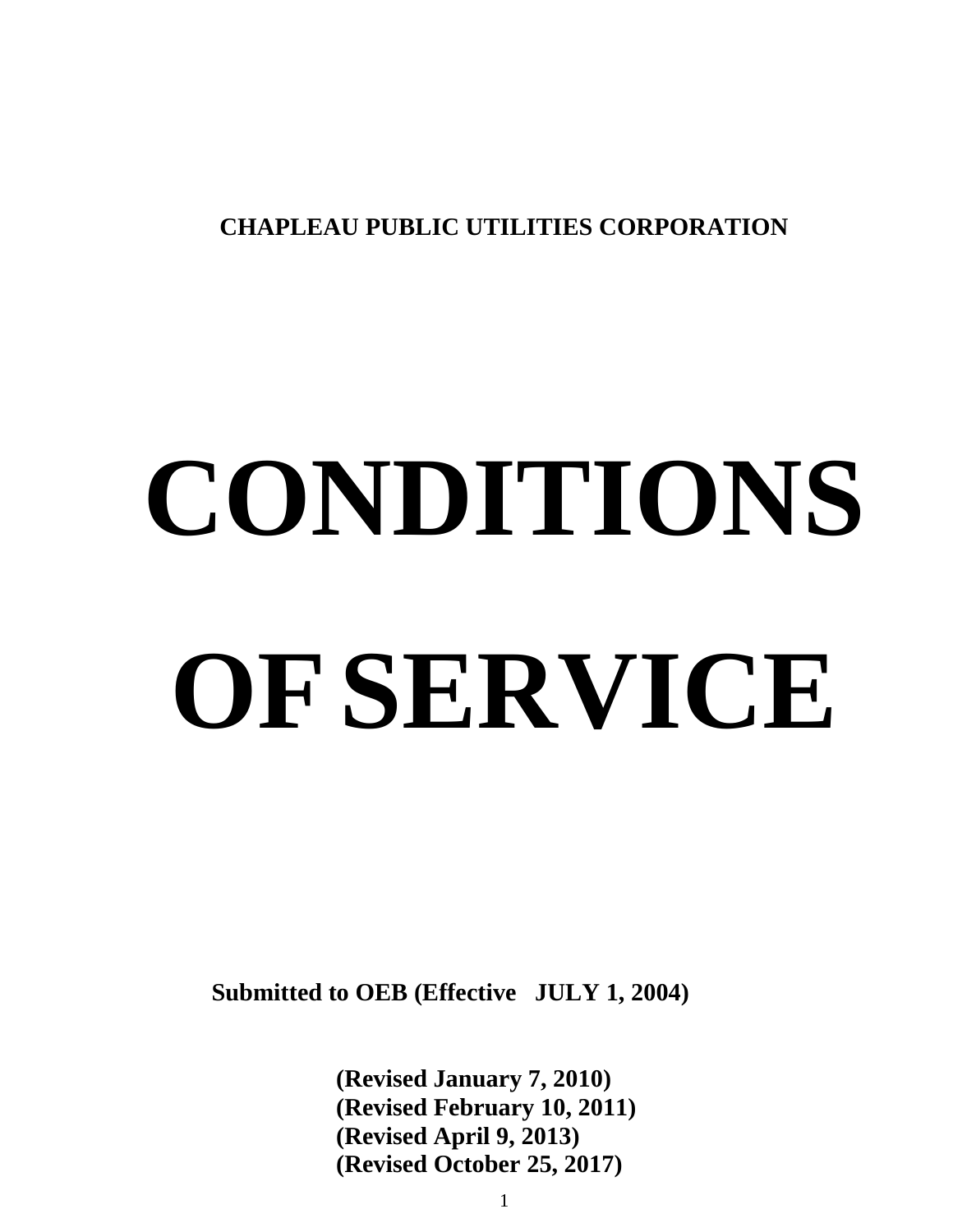Chapleau Public Utilities Corporation

## PREFACE

## **CONDITIONS OF SERVICE**

The Distribution System Code (DSC) requires that every Distributor produce its own "Conditions of Service" document. The purpose of this document is to provide a means for communicating the types and level of service available to the Customers within Chapleau Public Utilities Corporation's service area. The Distribution System Code requires that the Conditions of Service be readily available for review by the general public. In addition, the most recent version of the document must be provided to the Ontario Energy Board (OEB), which in turn will retain it on file for the purpose of facilitating dispute resolutions in the event that a dispute cannot be resolved between the Customer and its local distributor.

This document follows the form and general content of the Conditions of Service template appended to the DSC. The template was prepared to assist Distributors in developing their own "Conditions of Service" document based on current practice and the DSC. The template outlines the minimum requirements. However, as suggested by the DSC, Chapleau Public Utilities Corporation has expanded on the contents to encompass local characteristics and other specific requirements.

*The General Section* contains references to services and requirements that are common to all Customer classes. This section covers items such as Rates, Billing, Hours of Work, Emergency Response, Power Quality, Available Voltages and Metering.

*The Customer Specific Section* contains references to services and requirements specific to the respective Customer class. This section covers items such as Service Entrance Requirements, Delineation of Ownership, Special Contracts, etc.

Other sections include the *Glossary of Terms, Tables* and *References.*

Subsequent changes will be incorporated with each submission to the OEB.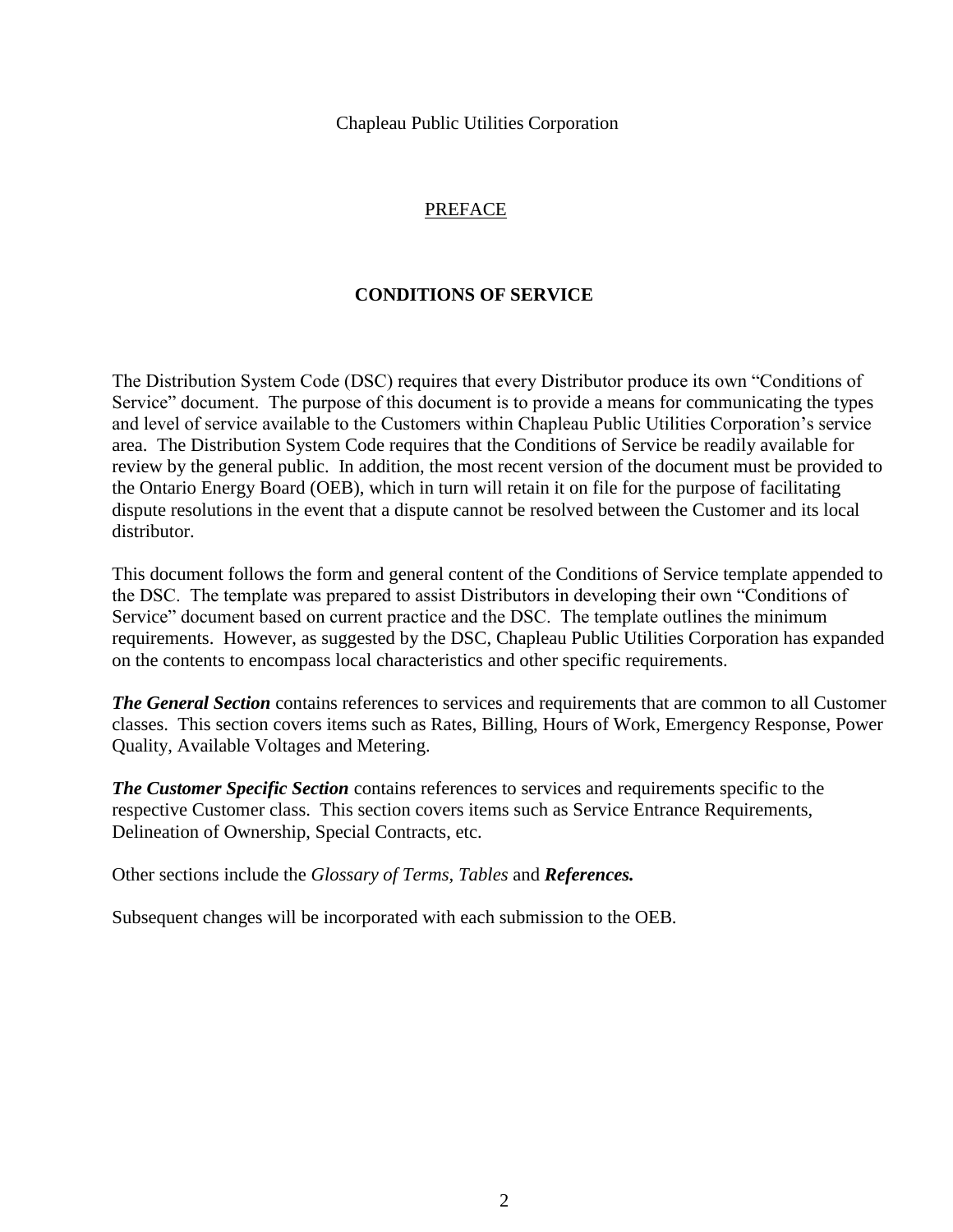# **TABLE OF CONTENTS**

## **SECTION 1 INTRODUCTION**

- **1.1 Identification of Distributor and Service Area** 1.1.1. Distribution Overview
- **1.2 Related Codes and Governing Laws**
- **1.3 Interpretation**
- **1.4 Amendments and Changes**
- **1.5 Contact Information**
- **1.6 Customer Rights**

#### **1.7 Distributor Rights**

- 1.7.1 Access to Customer Property
- 1.7.2 Safety of Equipment
- 1.7.3 Operating Control
- 1.7.4 Repairs of Defective Customer Electrical Equipment
- 1.7.5 Repairs of Customer's Physical Structures

#### **1.8 Disputes**

**1.9 Miscellaneous Charge**

#### **SECTION 2 DISTRIBUTION ACTIVITIES (GENERAL)**

#### **2.1 Connections – Process and Timing**

- 2.1.1 Building that Lies Along
- 2.1.2 Expansions/Offer to Connect
- 2.1.3 Connection Denial
- 2.1.4 Inspections Before Connections
- 2.1.5 Relocation of Plant
- 2.1.6 Easements
- 2.1.7 Contracts
	- 2.1.7.1 Contract for New or Modified Electricity Service
	- 2.1.7.2 Implied Contract
	- 2.1.7.3 Special Contracts
	- 2.1.7.4 Payment by Building Owner
	- 2.1.7.5 Opening and Closing of Accounts

#### **2.2 Disconnection**

- 2.2.1 Disconnection & Reconnection Process and Charges
- 2.2.2 Unauthorized Energy Use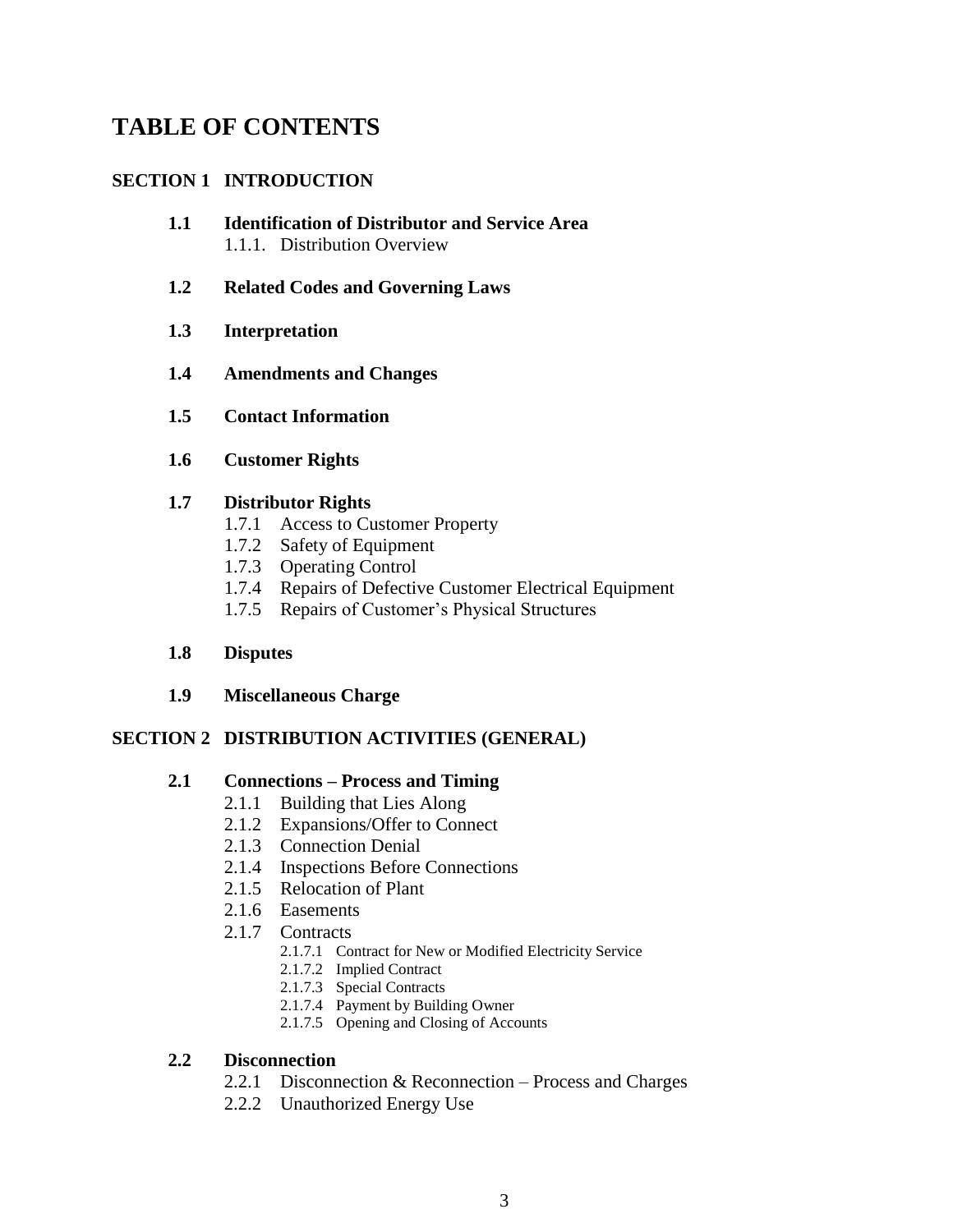#### **2.3 Conveyance of Electricity**

- 2.3.1 Limitations on the Guaranty of Supply
- 2.3.2 Power Quality
	- 2.3.2.1 Power Quality Testing
	- 2.3.2.2 Obligation to Help in the Investigation
	- 2.3.2.3 Timely Correction of Deficiencies
	- 2.3.2.4 Notification for Interruptions
	- 2.3.2.5 Notification to Consumers on Life Support
	- 2.3.2.6 Emergency Interruptions for Safety
	- 2.3.2.7 Emergency Service (Trouble Calls)
- 2.3.3 Electrical Disturbances
- 2.3.4 Standard Voltage Offerings
	- 2.3.4.1 Primary Voltage
	- 2.3.4.2 Supply Voltage
- 2.3.5 Voltage Guidelines
- 2.3.6 Back-up Generators
- 2.3.7 Metering
	- 2.3.7.1 General
		- 2.3.7.1.1 Main Switch and Meter Mounting Devices
		- 2.3.7.1.2 Service Mains Limitations
		- 2.3.7.1.3 Special Enclosures
		- 2.3.7.1.4 Meter Loops
		- 2.3.7.2 Current Transformer Boxes
		- 2.3.7.3 Interval Metering
			- 2.3.7.3.1 Interval Metering Communications
		- 2.3.7.4 Meter Reading
		- 2.3.7.5 Final Meter Reading
		- 2.3.7.6 Faulty Registration of Meters
		- 2.3.7.7 Meter Dispute Testing

#### **2.4 Tariffs and Charges**

- 2.4.1 Service Connection
	- 2.4.1.1 Customers Switching to Retailer
	- 2.4.1.2 Supply Deposits & Agreements
- 2.4.2 Energy Supply
	- 2.4.2.1 Standard Service Supply (SSS)
		- 2.4.2.2 Retailer Supply
- 2.4.3 Deposits
- 2.4.4 Billing
- 2.4.5 Payments and Overdue Account Interest Charges

#### **2.5 Customer Information**

#### **SECTION 3 CUSTOMER CLASS SPECIFIC**

#### **3.1 Residential**

- 3.1.1 Overhead Services
	- 3.1.1.1 Minimum Requirements
- 3.1.2 Underground Services for Individual Residences

#### **3.2 General Service**

- 3.2.1 Electrical Requirements (as applicable)
- 3.2.2 Underground Service Requirements
- 3.2.3 Temporary Services (other than Residential)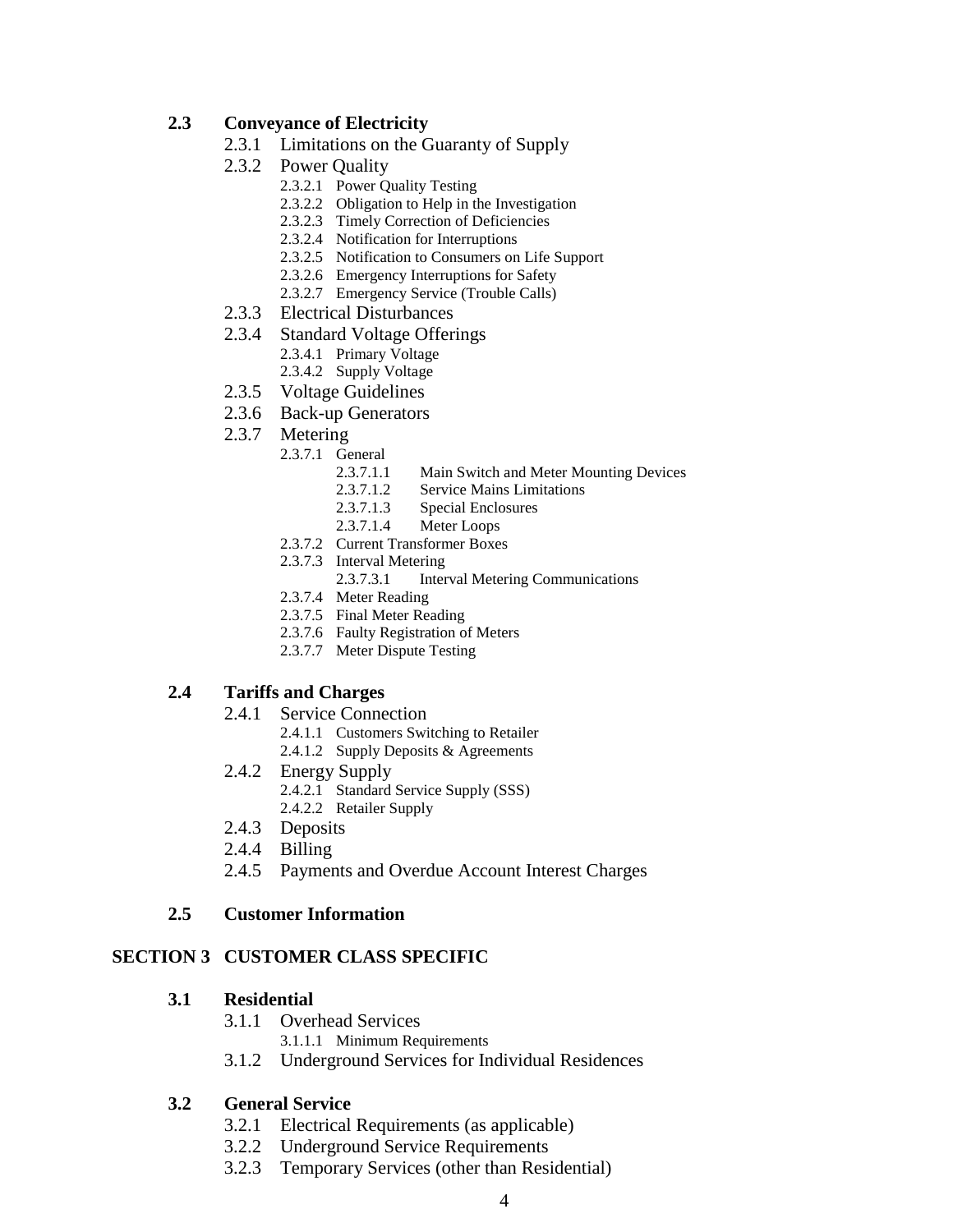#### **3.3 General Service (Above 50 kW)**

- 3.3.1 Electrical Requirements
- 3.3.2 Technical Considerations
	- 3.3.2.1 Short Circuit Ratings
		- 3.3.2.2 Primary Fusing
		- 3.3.2.3 Ground Fault Interrupting
		- 3.3.2.4 Lightning Arresters
		- 3.3.2.5 Basic Impulse Level (B.I.L.)
		- 3.3.2.6 Unbalanced Loads

#### **3.4 Embedded Generation**

- 3.4.1 General
- 3.4.2 Protection
	- 3.4.2.1 Internal Faults
	- 3.4.2.2 External Faults
	- 3.4.2.3 Ground Faults
	- 3.4.2.4 Phase Faults
	- 3.4.2.5 Islanding/Abnormal Conditions
- 3.4.3 Induction Generator
- 3.4.4 DC Remote Tripping / Transfer Tripping
- 3.4.5 Maintenance

#### **3.5 Embedded Market Participant**

#### **3.6 Embedded Distributor**

#### **3.7 Unmetered Connections**

- 3.7.1 Street Lighting
- 3.7.2 Traffic signals and Pedestrian X-Walk Signals/Beacons

#### **SECTION 4 GLOSSARY OF TERMS**

#### **SECTION 5 TABLES**

- **Table 1 Demarcation Points & Charges for Connection Assets and Disconnection for Class 1, Class 2 and Class 3 Customers**
- **Table 2 Instrument Transformers and Enclosures (Article 2.3.7.2)**
- **Table 3 Self contained socket metering**
- **Table 4 Meter Centres**

#### **SECTION 6 REFERENCES**

- **1. Conditions of Service Toronto Hydro Electric System Limited.**
- **2. Conditions of Service North Bay Hydro.**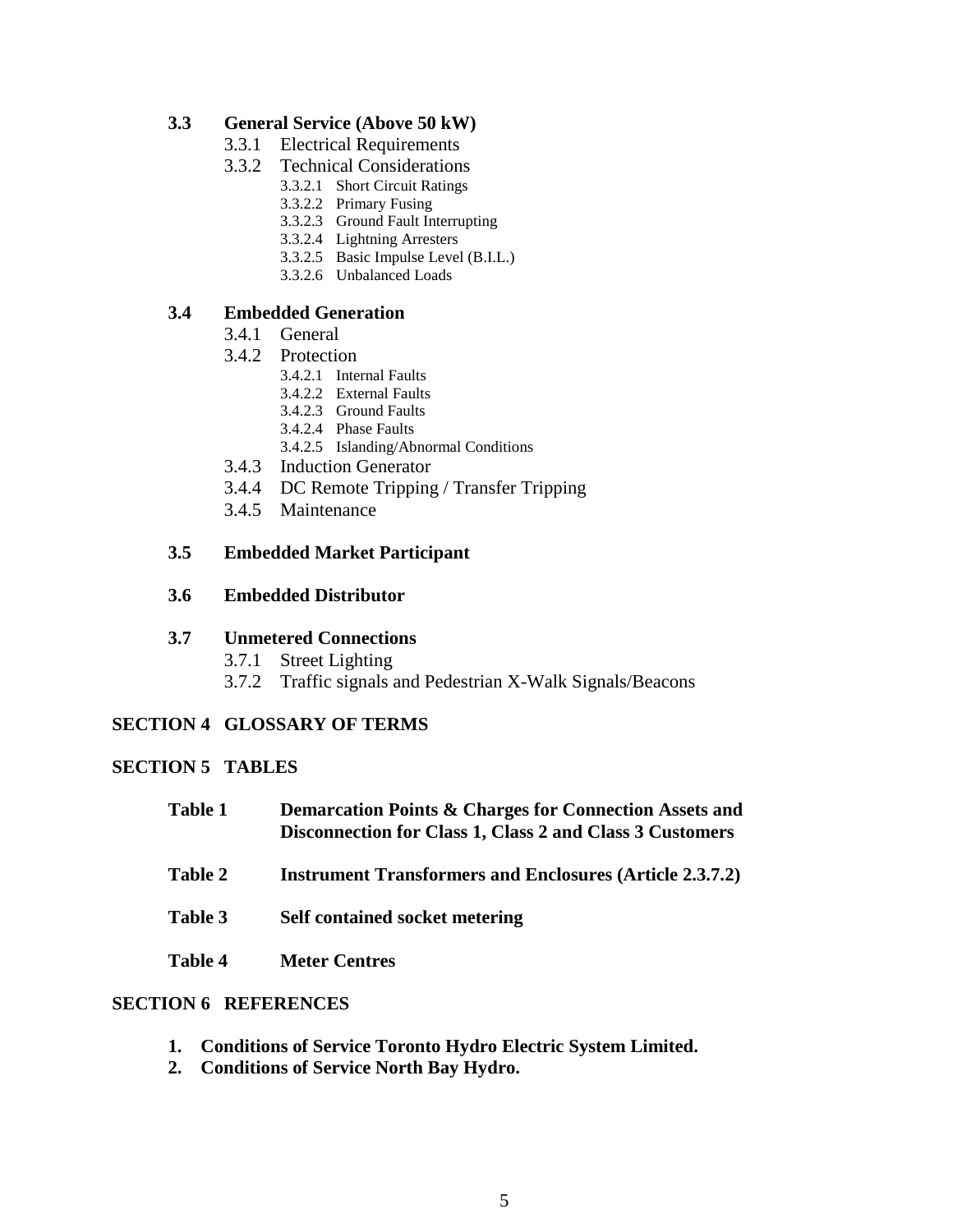## **Section 1 – INTRODUCTION**

#### **1 INTRODUCTION**

#### **1.1 Identification of Distributor and Service Area**

Chapleau Public Utilities Corporation referred to herein as "Chapleau PUC" or "the Distributor", is a corporation incorporated under the laws of the Province of Ontario and a Distributor of electricity.

Chapleau PUC is licensed by the Ontario Energy Board ("OEB") to supply electricity to Customers as described in the Electricity Distribution License issued to Chapleau PUC on December 18, 2003 by the OEB ("Distribution License"). Additionally, there are requirements imposed on Chapleau PUC by the various codes referred to in the License and by the Electricity Act, 1998 and the Ontario Energy Board Act, 1998.

Chapleau PUC may only operate distribution facilities within its Licensed Territory as defined in its Distribution License. This service area is subject to change with the OEB's approval.

Nothing contained in this Conditions or in any contract for the supply of electricity by Chapleau PUC shall prejudice or affect any rights, privileges, or powers vested in Chapleau PUC by law under any Act of the Legislature of Ontario or the Parliament of Canada, or any regulations thereunder.

#### **1.1.1 Distribution Overview**

Chapleau PUC delivers electrical power through 4 kV & 25 kV primary distribution systems. All of the 25 kV circuit is overhead. All of the 4 kV circuit in the downtown area is overhead. It is the only voltage available in the downtown area.

Located in the northern part of the municipality boundaries, there is some single phase underground at 4 kV, mostly residential services.

#### **1.2 Related Codes and Governing Laws**

The supply of electricity or related services by Chapleau PUC to any Customer shall be subject to various laws, regulations, and codes, including the provisions of the latest editions of the following documents:

- 1. Electricity Act, 1998 } part of the Energy Competition [http://www.collus.com/cos/ElectricityAct.1998.S\\_O\\_1998.c\\_15.Sched\\_A.htm](http://www.collus.com/cos/ElectricityAct.1998.S_O_1998.c_15.Sched_A.htm)
- 2. Ontario Energy Board Act, 1998 } Act, 1998

[http://www.collus.com/cos/OntarioEnergyBoardAct.1998.S\\_O\\_1998.c\\_15.Sched\\_B.htm](http://www.collus.com/cos/OntarioEnergyBoardAct.1998.S_O_1998.c_15.Sched_B.htm)

- 3. Distribution Licence
- 4. Affiliate Relationships Code [http://www.collus.com/cos/Affiliate Relationships Code.pdf](http://www.collus.com/cos/Affiliate%20Relationships%20Code.pdf)
- 5. Transmission System Code
- 6. http://www.collus.com/cos/Transmission System Code.pdf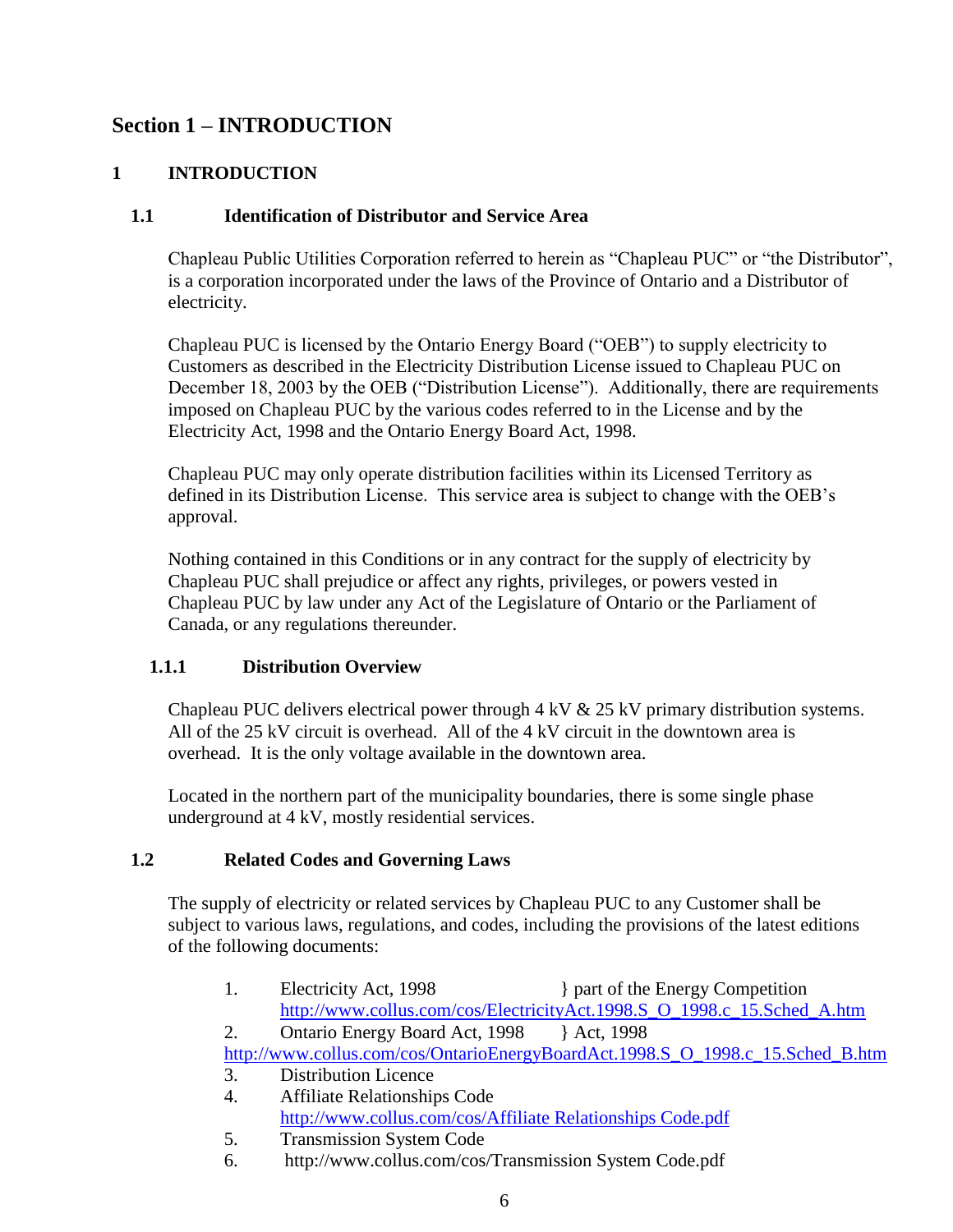- 7. Distribution System Code [http://www.collus.com/cos/Distribution System Code.pdf](http://www.collus.com/cos/Distribution%20System%20Code.pdf)
- 8. Retail Settlement Code [http://www.collus.com/cos/Retail Settlement Code.pdf](http://www.collus.com/cos/Retail%20Settlement%20Code.pdf)
- 9. Standard Service Supply Code [http://www.collus.com/cos/Standard Service Supply Code.pdf](http://www.collus.com/cos/Standard%20Service%20Supply%20Code.pdf)

In the event of a conflict between this document and the Distribution License or regulatory codes issued by the OEB, or the Energy Competition Act, 1998 (the "Act"), the provisions of the Act, the Distribution license and associated regulatory codes shall prevail in the order of priority indicated above. If there is a conflict between a Connection Agreement with a Customer and this Conditions of Service, this Conditions of Service shall govern.

When planning and designing for electricity service, Customers and their agents must refer to all applicable provincial and Canadian electrical codes, and all other applicable federal, provincial, and municipal laws, regulations, codes and by-laws to also ensure compliance with their requirements. Without limiting to the foregoing, the work shall be conducted in accordance with the latest edition of the Ontario Occupational Health and Safety Act (OHSA), the Regulations for Construction Projects and the harmonized Electric Utility Safety Association (EUSA) rulebook, now part of Infrastructure Health and I. H. S. A.

## **1.3 Interpretations**

In these Conditions, unless the context otherwise requires:

- Headings, paragraph numbers and underlining are for convenience only and do not affect the interpretation of these Conditions;
- Words referring to the singular include the plural and vice versa;
- Words referring to a gender include any gender

#### **1.4 Amendments and Changes**

The provisions of this Conditions of Service and any amendments made from time to time form part of any Contract made between Chapleau PUC and any connected Customer, Retailer, or Generator, and this Conditions of Service supercedes all previous conditions of service, oral or written, of Chapleau PUC or any of its predecessor municipal electric utilities as of its effective date.

In the event of changes to this Conditions of Service, Chapleau PUC will issue a notice with the Customer's bill. Chapleau PUC may also issue a public notice in a local newspaper.

The Customer is responsible for contacting Chapleau PUC to ensure that the Customer has, or to obtain the current version of this Conditions of Service. Chapleau PUC may charge a reasonable fee for providing the Customer with a copy of this document.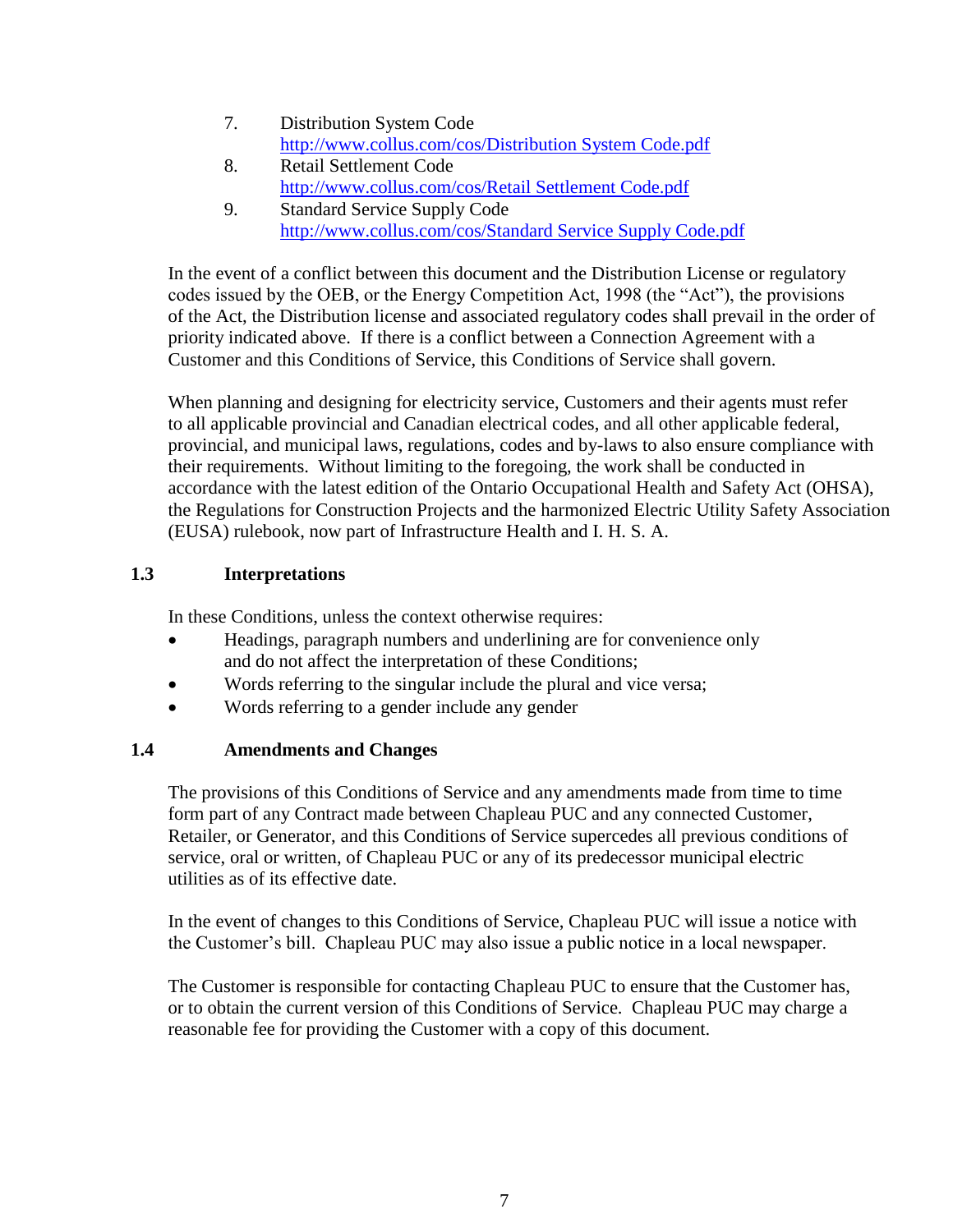## **1.5 Contact Information**

Chapleau PUC can be contacted 24 hours a day at 864-0111 or such other numbers as Chapleau PUC may advise through its invoices or otherwise. Normal working hours are Monday to Friday between 8:00 a.m. and 5:00 p.m. The corporate mailing address is 110 Lorne St. S., P. O. Box 670, Chapleau, Ontario P0M 1K0.

## **1.6 Customer Rights**

Chapleau PUC shall only be liable to a Customer and a Customer shall only be liable to Chapleau PUC for any damages that arise directly out of the willful misconduct or negligence:

- of Chapleau PUC in providing distribution services to the Customer;
- of the Customer in being connected to Chapleau PUC's distribution system; or
- of Chapleau PUC or Customer in meeting their respective obligations under this Conditions, their licences and any other applicable law.

Notwithstanding the above, neither Chapleau PUC nor the Customer shall be liable under any circumstances whatsoever for any loss of profits or revenues, business interruption losses, loss of contract or loss of goodwill, or for any indirect, consequential, incidental or special damages, including but not limited to punitive or exemplary damages, whether any of the said liability, loss or damages arise in contract, tort or otherwise.

## **1.7 Distributor Rights**

## **1.7.1 Access to Customer Property**

Chapleau PUC shall have access to Customer property in accordance with section 40 of the *Electricity Act, 1998.*

## **1.7.2 Safety of Equipment**

The Customer will comply with all aspects of the Ontario Electrical Safety Code with Respect to insuring that equipment is properly identified and connected for metering and operation purposes and will take whatever steps necessary to correct any deficiencies, in particular cross wiring situations, in a timely fashion. If the Customer does not take such action within a reasonable time, Chapleau PUC may disconnect the supply of power to the Customer.

The Customer shall not build, plant or maintain or cause to be built, planted or maintained any structure, tree, shrub or landscaping that would or could obstruct the running of distribution lines, endanger the equipment of Chapleau PUC, interfere with the proper and safe operation of Chapleau PUC's facilities, or adversely affect compliance with any applicable legislation in the sole opinion of Chapleau PUC.

The Customer shall not use or interfere with the facilities of Chapleau PUC except in accordance with a written agreement with Chapleau PUC. The Customer must also grant Chapleau PUC the right to seal any point where a connection may be made on the line side of the metering equipment.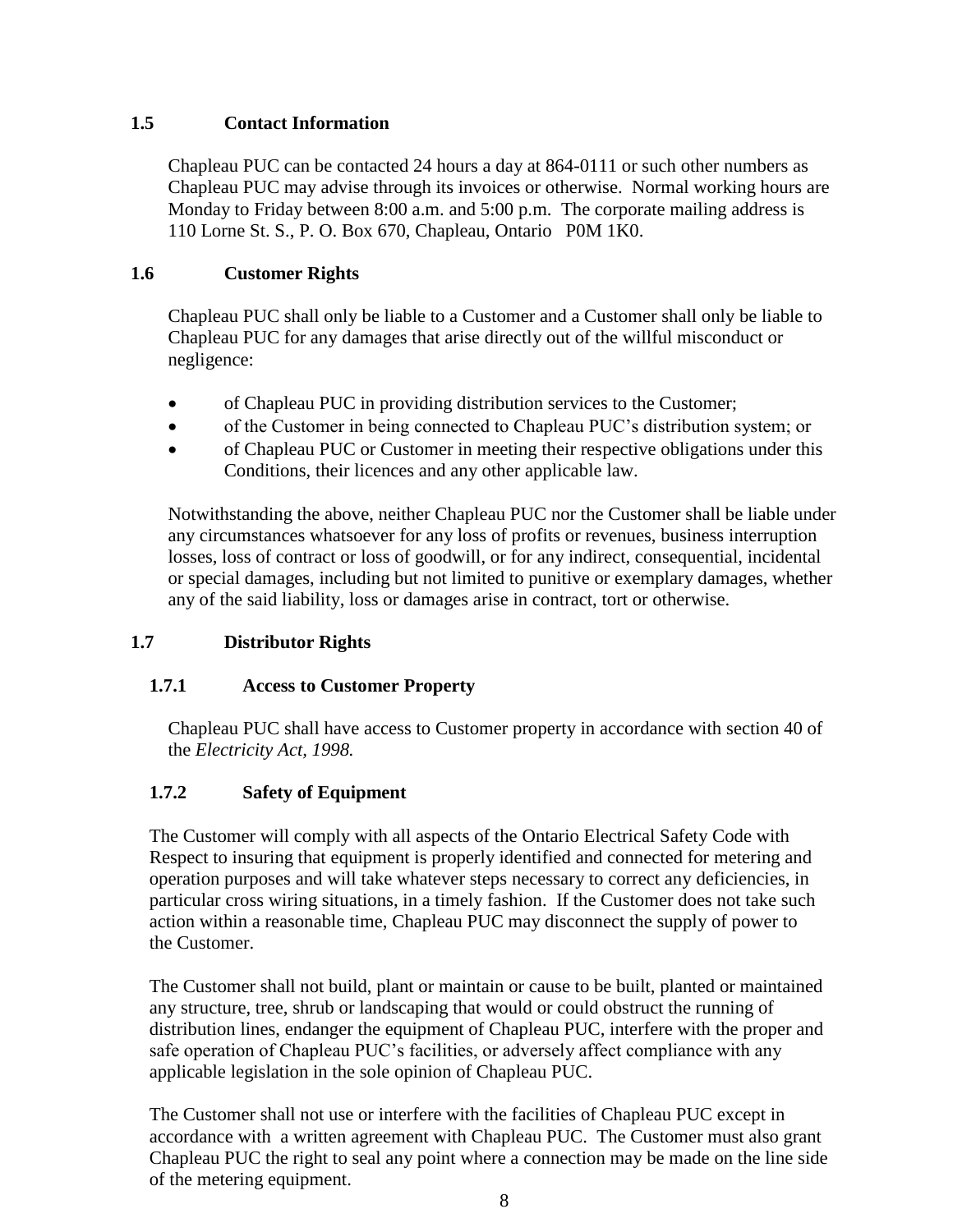## **1.7.3 Operating Control**

The Customer will provide a convenient and safe place, satisfactory to Chapleau PUC, for installing, maintaining and operating its equipment in, on, or about the Customer's premises. Chapleau PUC assumes no risk and will not be liable for damages resulting from the presence of its equipment on the Customer's premises or approaches thereto, or action, omission or occurrence beyond its control, or negligence of any Persons over whom Chapleau PUC has no control.

Unless an employee or an agent of Chapleau PUC, or other Person lawfully entitled to do so, no Person shall remove, replace, alter, repair, inspect or tamper with Chapleau PUC's equipment.

Customers will be required to pay the cost of repairs or replacement of Chapleau PUC's equipment that has been damaged or lost by the direct or indirect act or omission of the Customer or its agents.

The physical location on Customer's premises at which a distributor's responsibility for operational control of distribution equipment ends is defined by the DSC as the "operational demarcation point".

## **1.7.4 Repairs of Defective Customer Electrical Equipment**

The Customer will be required to repair or replace any equipment owned by the Customer that may affect the integrity or reliability of Chapleau PUC's distribution system. If the Customer does not take such action within a reasonable time, Chapleau PUC may disconnect the supply of power to the Customer. Chapleau PUC's policies and procedures with respect to the disconnection process are further described in these Conditions.

## **1.7.5 Repairs of Customer's Physical Structures**

Depending on the ownership demarcation point, construction and maintenance of all civil works on private property owned by the Customer, including such items as transformer vaults, transformer rooms, transformer pads, cable chambers, cable pull rooms and underground conduit, will be the responsibility of the Customer. All civil work on private property must be inspected and accepted by Chapleau PUC and the Electrical Safety Authority.

The Customer is responsible for the maintenance and keeping conditions satisfactory to Chapleau PUC of its structural and mechanical facilities located on private property.

#### **1.8 Disputes**

To resolve disputes, Chapleau PUC will follow the terms of Section 16 of the Electricity Distribution Licence.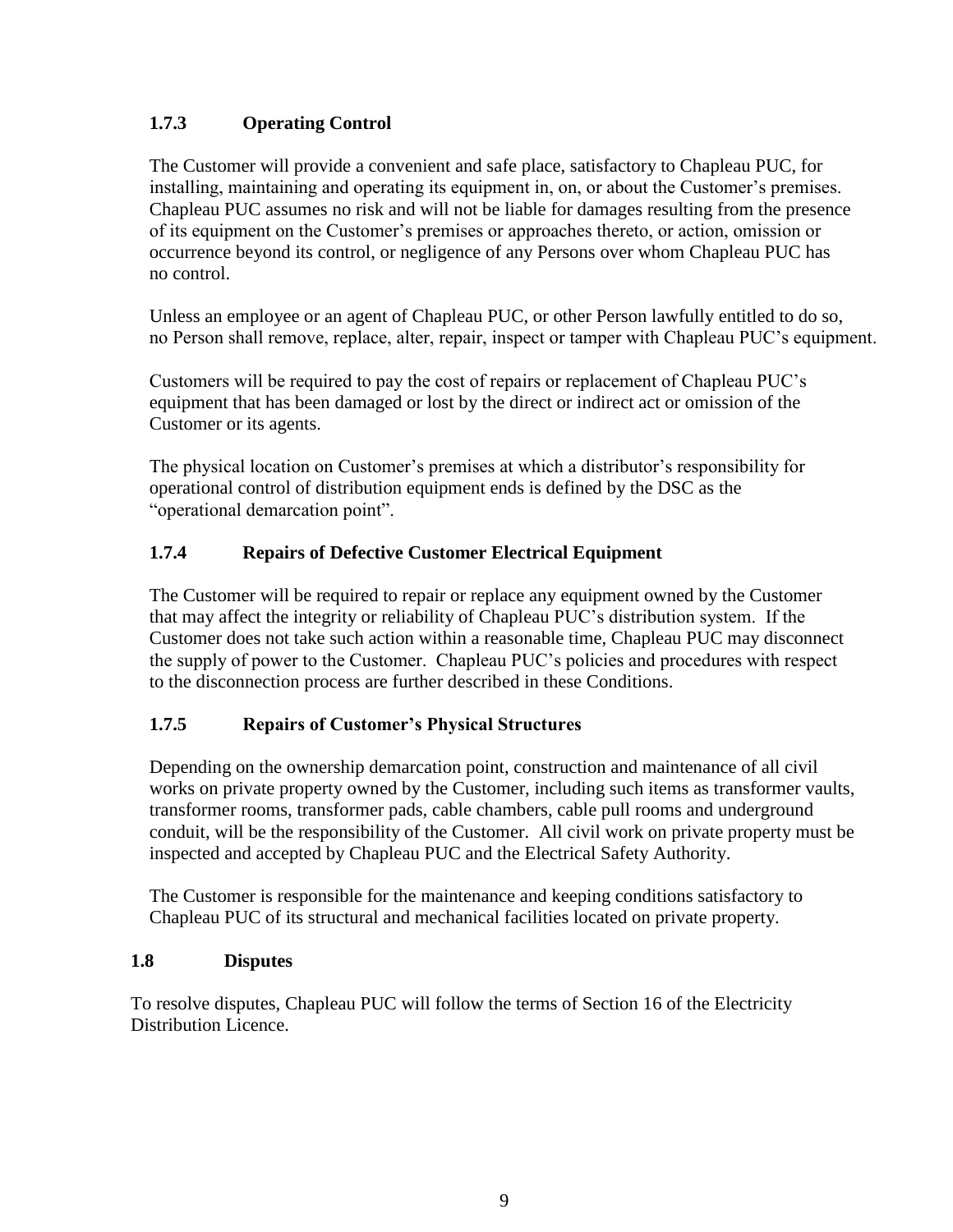#### *Section 16 of the Electricity Distribution Licence states:*

The Licensee shall:

- a) establish proper administrative procedures for resolving complaints by Consumers and other market participants' complaints regarding services provided under the terms of this Licence;
- b) publish information which will facilitate its Customers accessing its complaints resolution process;
- c) refer unresolved complaints and subscribe to an independent third party complaints resolution agency, which has been approved by the Board;
- d) make a copy of the complaints resolution procedure available for inspection by members of the public at each of the Licencee's premises during normal business hours;
- e) give or send free of charge a copy of the procedure to any person who reasonably requests it; and
- f) keep a record of all complaints whether resolved or not including the name of the complainant, the nature of the complaint, the date resolved or referred and the result of the dispute resolution.

#### **1.9 Miscellaneous Charges**

All miscellaneous charges that might arise from disputes, late payment, reconnection charges etc. can be found in the Distribution Rate Order Application. It has not been supplied here because of the ongoing changes that will occur to it.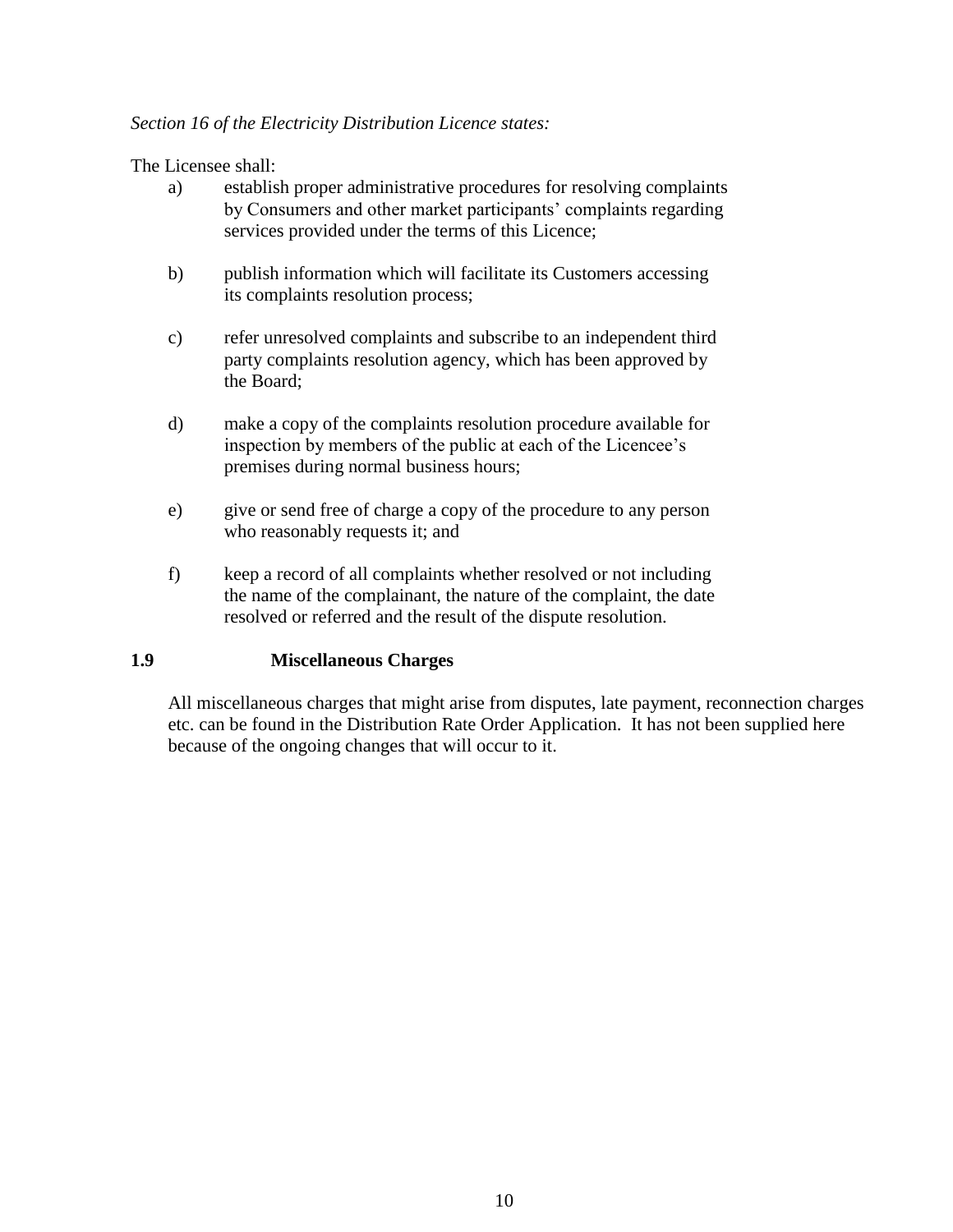## **Section 2 – DISTRIBUTION ACTIVITIES (GENERAL)**

## **2 DISTRIBUTION ACTIVITIES (GENERAL)**

#### **2.1 Connections – Process and Timing**

Under the terms of the Distribution System Code, Chapleau PUC has the obligation to either connect or to make an offer to connect any Customers that lie in its service area.

The Customer or its representative shall consult with Chapleau PUC concerning the availability of supply, the supply voltage, service location, metering, and any other details. These requirements are separate from and in addition to those of the Electrical Safety Authority. Chapleau PUC will confirm, in writing, the characteristics of the electric supply.

The Customer or its authorized representative shall apply for new or upgraded electric services and temporary power services in writing. The Customer is required to provide Chapleau PUC with sufficient lead-time in order to ensure:

- (a) the timely provision of supply to new and upgraded premises or
- (b) the availability of adequate capacity for additional loads to be connected in existing premises.

Chapleau PUC shall make every reasonable effort to respond promptly to a Customer's request for connection. Chapleau PUC shall respond to a Customer's written request for a Customer connection within 15 calendar days of receipt of the written request. Chapleau PUC will make an offer to connect within 60 calendar days of receipt of the written request, unless other necessary information is required from the Customer before the offer can be made.

Chapleau PUC shall make every reasonable effort to respond promptly to a generator's request for connection. In any event, Chapleau PUC shall provide an initial consultation with a generator that wishes to connect to the distribution system regarding the connection process within thirty (30) calendar days of receiving a written request for connection. A final offer to connect a generator to its distribution system shall be made within ninety (90) calendar days of receiving a written request for connection, unless other necessary information outside the distributor's control is required before the offer can be made.

Chapleau PUC shall make every reasonable effort to respond promptly to another distributor's request for connection. Chapleau PUC shall provide an initial consultation with another distributor regarding the connection process within thirty (30) days of receiving a written request for connection. A final offer to connect the distributor to Chapleau PUC's distribution system shall be made within ninety (90) days of receiving the written request for connection, unless other necessary information outside the distributor's control is required before the offer can be made.

Chapleau PUC, in its discretion, may require a Customer, generator or distributor to enter into a Connection Agreement with Chapleau PUC including terms and conditions in addition to those expressed in this Conditions (refer to the sample in the DSC Code – Appendix D).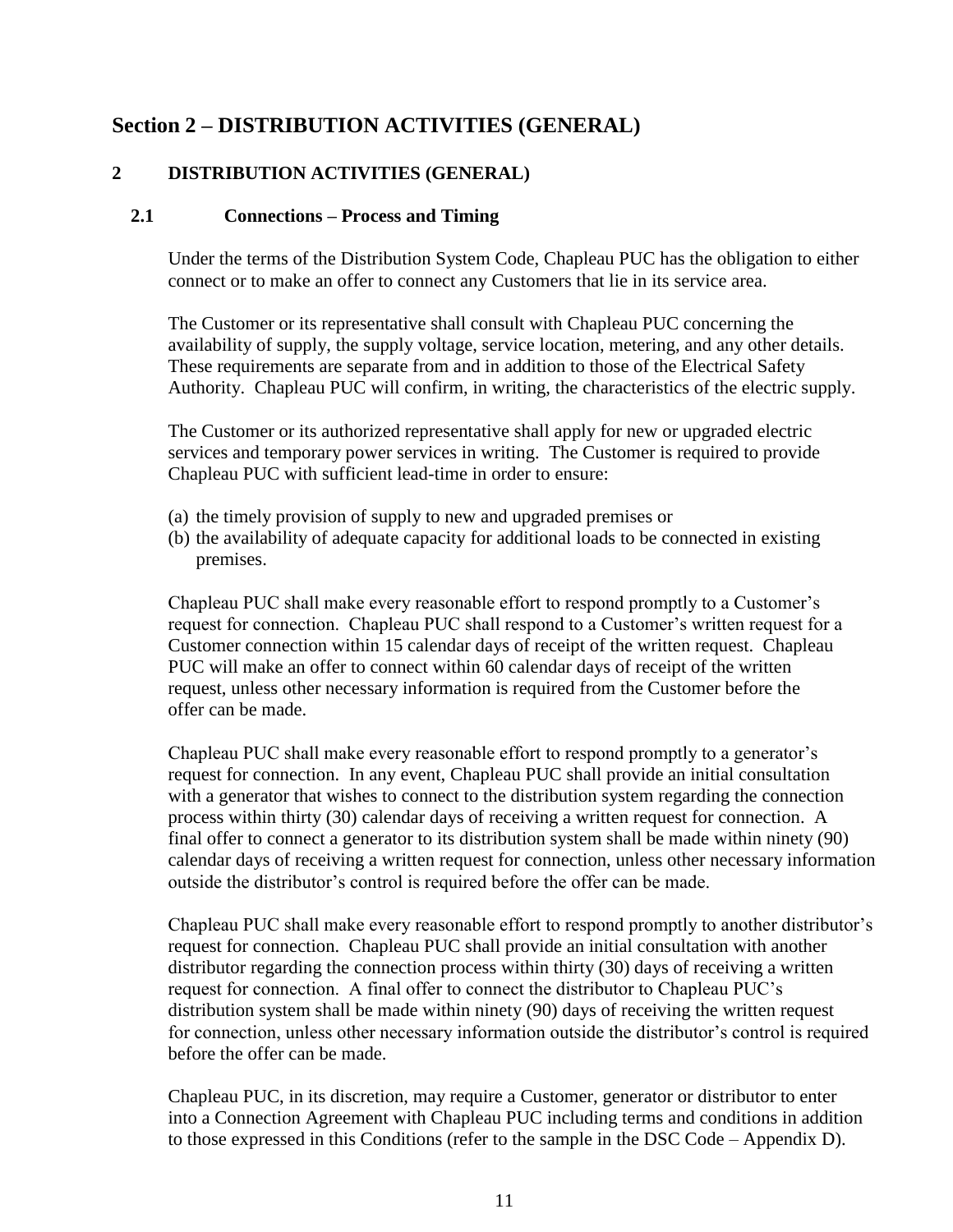If special equipment is required or equipment delivery problems occur then longer lead times may be necessary. Chapleau PUC will notify the Customer of any extended lead times.

In addition to any other requirements in this Conditions, the supply of electricity is conditional upon Chapleau PUC being permitted and able to provide such a supply, obtaining the necessary apparatus and material, and constructing works to provide the service. Should Chapleau PUC not be permitted or able to do so, it is under no responsibility to the Customer whatsoever and the Customer releases Chapleau PUC from any liability in respect thereto.

## **2.1.1. Building that Lies Along**

Chapleau PUC is obligated to supply connection to any service lying along an existing distribution line. The term "lying along" is defined as being immediately adjacent to a distribution line capable of servicing the load without any further addition or expansion to the system. This expansion does not include plant required to connect the new load such as switches, insulators, cable, etc…

Any new service located along an existing distribution system shall be connected to the most convenient and closest point of connection as determined by Chapleau PUC. Alternate points of connection are possible but may incur a fee.

Fees apply if the amount of work is considered beyond that than the standard amount of work and material allowed for in the DSC and corporate policy. Fees will include all extra labour, trucking, material, burdens and taxes associated with this extra work.

#### **2.1.2 Expansions / Offer To Connect**

Under the terms of the DSC, Chapleau PUC has the Obligation to make an Offer to connect any service that is in its service territory that cannot be connected without an expansion or enhancement, or "lies along" its distribution system, but may be denied connection for the reasons described in subsection 2.1.3.

The expansion project will include all work up to the point whereby the new load is considered "along side". Additional connection fees apply from that point onwards see section 2.1.1. A project is considered an expansion if it involves any of the following:

- 1. The installation of a transformer.
- 2. The upgrade of an existing transformer.
- 3. The extension of pole line involving 3 or more poles.
- 4. The re-conductoring of a primary system in order to accommodate new load.
- 5. The replacement or upgrade of any other primary component (i.e. fuses, switches, poles, guys…) in order to accommodate the new load.

An offer to connect will be prepared detailing the extent and costs of the project as required by the DSC. The process of connecting a new load, in which an expansion is required, shall follow the following steps:

The Customer is to contact Chapleau PUC (Engineering Department) and request a new service.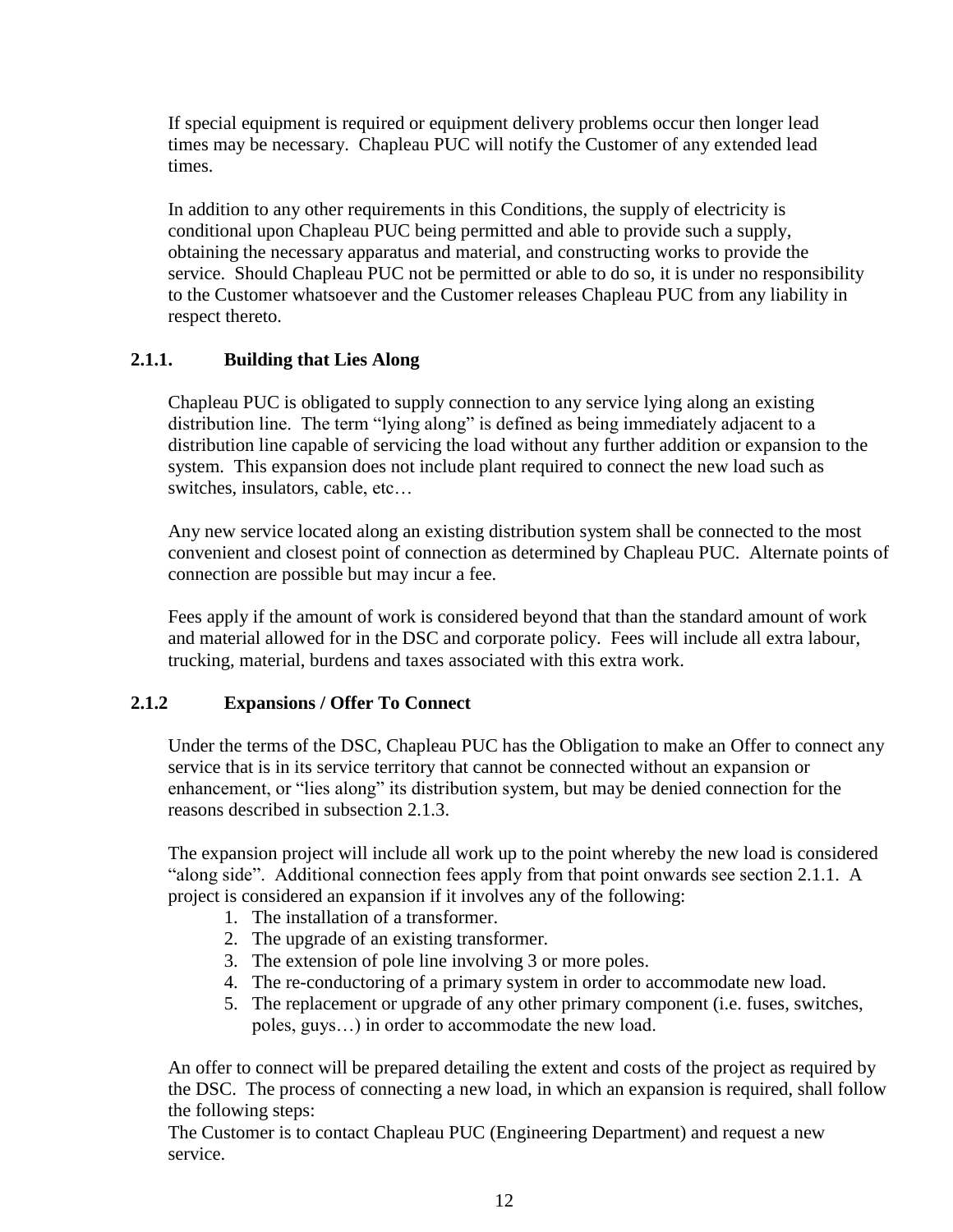The request should be in writing and include the following information:

- Name of requestor,
- Date of request,
- Preferred voltage,
- Expected number of new services,
- Anticipated load of each service (both demand kW, if applicable, and consumption – KWH),

• Estimated schedule for new load to come on line over the next 5 years. Note that preferred voltage levels may not be available in every area. In addition, Chapleau PUC's policy limits the transformation it will supply to 1000kVA, after which the Customer must provide discounted cash flow (i.e. substation). If there are any questions, a representative of Chapleau PUC will consult the Customer.

Chapleau PUC will apply the DCF method described in the DSC (Appendix B) to calculate any expected capital contribution that is required.

An Offer to Connect will be issued to the Customer and will include the details of the original request and the estimated quantities that were used in the calculation of any required capital contribution.

Upon acceptance of an Offer to Connect, Chapleau PUC will begin engineering and construction of the expansion required to service the new load. Final connection will only be completed when:

- The Customer installed electrical system passes all relevant inspections (i.e. ESA),
- The Customer signs the Connection Agreement,
- The Customer pays any outstanding capital contributions and fees (as applicable).

Upon receipt of final passed inspection from ESA, Chapleau PUC will connect the new service as quickly as possible.

In the case of a subdivision development ESA inspection may not be required but Chapleau PUC may still prove the system via Hypot test or other suitable test as determined by Chapleau PUC.

Subdivision Developments are considered an expansion project and the work is limited up to the service drop at the property line of each individual lot. Connection fees will be calculated on an individual basis as each new house is connected.

#### **2.1.3 Connection Denial**

The Distribution System Code provides for the ability of a Distributor to deny connections. A Distributor is not obligated to connect a building within its service area if the connection would result in any of the following:

- Contravention of existing laws of Canada and the Province of Ontario
- Violations of conditions in Chapleau PUC's Licence
- Use of a distribution system line for a purpose that it does not serve and that the Distributor does not intend to serve
- Adverse affect on the reliability or safety of the distribution system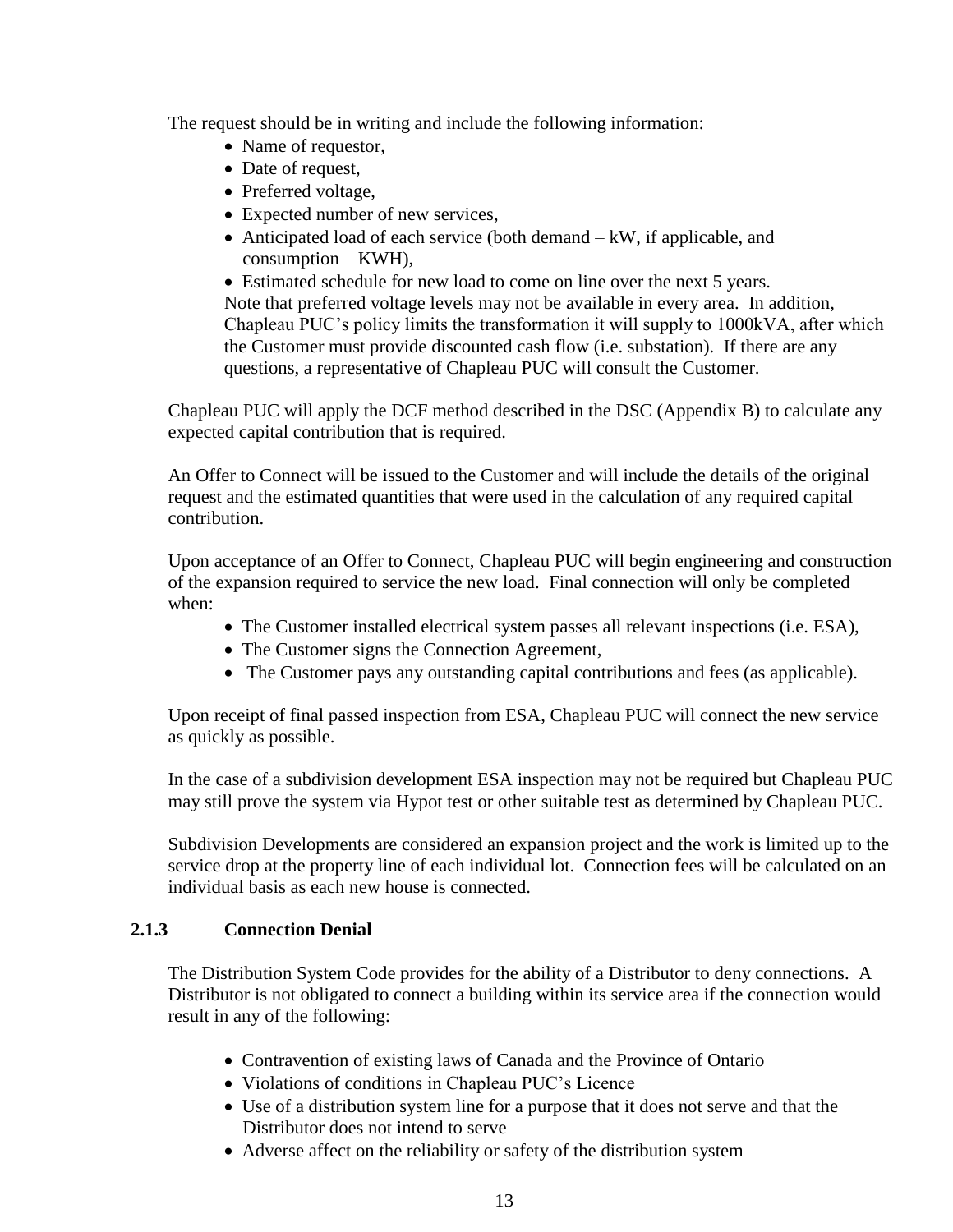- Public safety reasons or imposition of an unsafe work situation beyond normal risks inherent in the operation of the distribution system
- A material decrease in the efficiency of the distributor's distribution system
- A materially adverse effect on the quality of distribution services received by an existing connection
- Discriminatory access to distribution services
- If the person requesting the connection owes Chapleau PUC money for distribution services
- Potential increases in monetary amounts that already are in arrears with the distributor
- If an electrical connection to Chapleau PUC's distribution system does not meet Chapleau PUC's design requirements
- Any other conditions documented in Chapleau PUC's Conditions of Service document.

If Chapleau PUC refuses to connect a building in its service area that lies along one of its distribution lines, Chapleau PUC shall inform the person requesting the connection of the reasons for the denial, and where Chapleau PUC is able to provide a remedy, make an offer to connect. If Chapleau PUC is not capable of resolving the issue, it is the responsibility of the Customer to do so before a connection can be made.

#### **2.1.4 Inspections Before Connections**

All Customer electrical installations shall be inspected and approved by the Electrical Safety Authority and must also meet Chapleau PUC's requirements. Chapleau PUC requires notification from the Electrical Safety Authority of this approval prior to the energization of a Customer's supply of electricity.

Services that have been disconnected for a period of six months or longer must also be reinspected and approved by the Electrical Safety Authority, prior to reconnection.

Temporary services, typically used for construction purposes and for a period of twelve months or less, must be approved by the Electrical Safety Authority and must be re-inspected should the period of use exceed twelve months.

Customer owned substations must be inspected by both the Electrical Safety Authority and Chapleau PUC.

Transformer rooms shall be inspected and approved by Chapleau PUC prior to the installation of Chapleau PUC's equipment.

Duct banks shall be inspected and approved by Chapleau PUC prior to the pouring of concrete and again before backfilling. The completed ducts must be rodded by the site contractor in the presence of a Chapleau PUC inspector and shall be clear of all extraneous material. A mandrel, approved by Chapleau PUC for a nominal diameter of duct, will be passed through each duct. In the event of ducts blocked by ice, the owner's representative will be responsible for clearing the ducts prior to the cable installation. Connection to existing concrete duct banks or cable chamber shall be done only by a contractor approved by Chapleau PUC. All work done on existing Chapleau PUC's plant must be authorized by Chapleau PUC and carried out in accordance with all applicable safety acts and regulations.

Provision for metering shall be inspected and approved by Chapleau PUC prior to energization.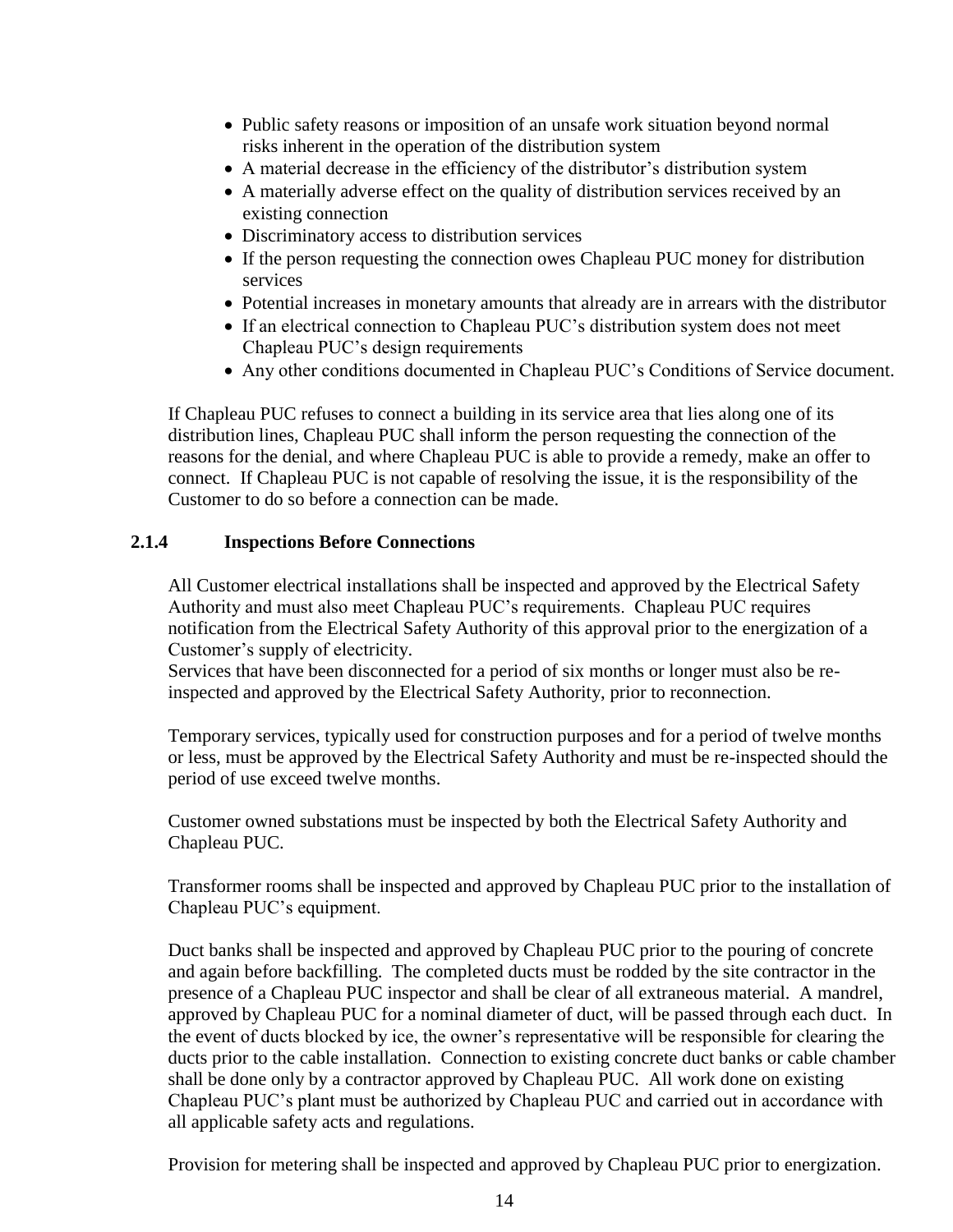## **2.1.5 Relocation of Plant**

When requested to relocate distribution plant, Chapleau PUC will exercise its rights and discharge its obligations in accordance with existing acts, by-laws and regulations including the *Public Service Works on Highways Act,* formal agreements, easements and law. In the absence of existing agreements, Chapleau PUC is not obligated to relocate the plant. However, Chapleau PUC shall resolve the issue in a fair and reasonable manner. Resolution in a fair and reasonable manner will include a response to the requesting party that explains the feasibility or unfeasibility of the relocation and a fair and reasonable charge for relocation based on cost recovery principles.

## **2.1.6 Easements**

To maintain the reliability, integrity and efficiency of the distribution system, Chapleau PUC has the right to have supply facilities on private property and to have easements registered against title to the property. Easements are required where facilities serve property other than property where the facilities are located and/or where Chapleau PUC deems it necessary.

The Customer will prepare at its own cost any required reference plan to the satisfaction of Chapleau PUC. Easement documents are prepared by the Chapleau PUC Legal Services department. Four copies of the deposited reference plan must be supplied to Chapleau PUC prior to the preparation of the easement documents. Details will be provided upon application for service.

#### **2.1.7 Contracts**

## **2.1.7.1 Contract for New or Modified Electricity Service**

Chapleau PUC shall only connect a Building for a new or modified supply of electricity upon receipt by Chapleau PUC of a completed and signed contract for service in a form acceptable to Chapleau PUC, payment to Chapleau PUC of any applicable connection charge, and an inspection and approval by the Electrical Safety Authority of the electrical equipment for the new service.

## **2.1.7.2 Implied Contract**

In all cases, notwithstanding the absence of a written contract, Chapleau PUC has an implied contract with any Customer that is connected to Chapleau PUC's distribution system and receives distribution services from Chapleau PUC. The terms of the implied contract are embedded in Chapleau PUC's Conditions of Service, the Rate Handbook, Chapleau PUC's rate schedules, Chapleau PUC's licence and the Distribution System Code, as amended from time to time.

Any Person or Persons who take or use electricity from Chapleau PUC shall be liable for payment for such electricity. Any implied contract for the supply of electricity by Chapleau PUC shall be binding upon the heirs, administrators, executors, successors or assigns of the Person or Persons who took and/or used electricity supplied by Chapleau PUC.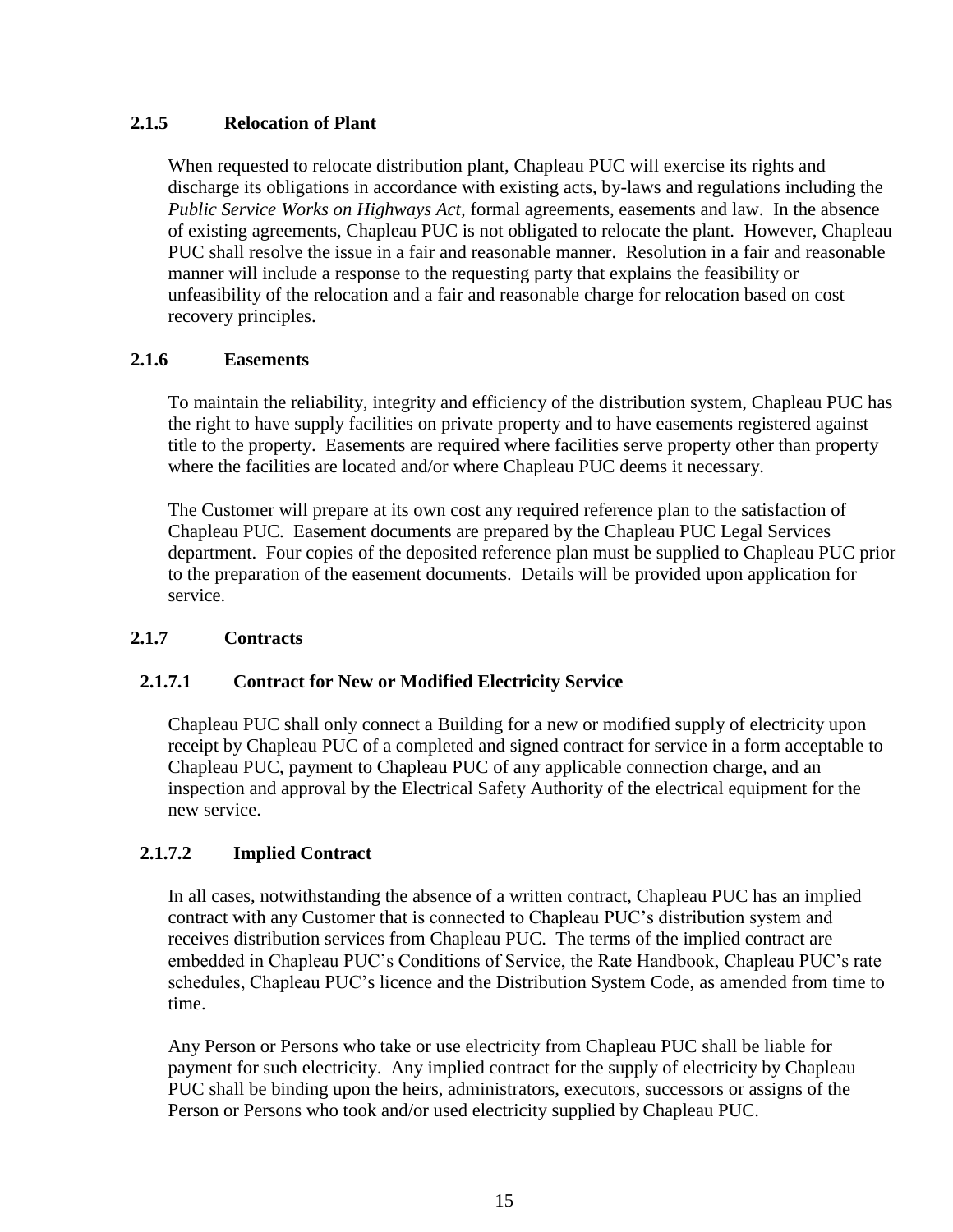## **2.1.7.3 Special Contracts**

Special contracts that are customized in accordance with the service requested by the Customer normally include, but are not necessarily limited to, the following examples:

- construction sites
- mobile facilities
- non-permanent structures
- special occasions, etc.
- generation

## **2.1.7.4.1 Payment by Building Owner**

The owner of a Building is responsible for paying for the supply of electricity by Chapleau PUC to the owner's Building except for any supply of electricity to the Building by Chapleau PUC in accordance with a written request for electricity by an occupant(s) of the Building.

A Building owner wishing to terminate the supply of electricity to its Building must notify Chapleau PUC in writing. Until Chapleau PUC receives such written notice from the Building owner, the Building owner or the occupant(s), as applicable, shall be responsible for payment to Chapleau PUC for the supply of electricity to such Building. Chapleau PUC may refuse to terminate the supply of electricity to an owner's Building when there are occupant(s) in the Building (i.e. during certain periods of the winter).

## **2.1.7.4.2 Opening and Closing of Accounts**

A Customer who wishes to open an account for the supply of electricity by Chapleau PUC shall contact Chapleau PUC's office by phone, by written request (including requests submitted by facsimile), or other means acceptable to Chapleau PUC.

A Customer who wishes to close an account with Chapleau PUC (i.e. because the Customer moves to another location, or the Customer wishes to purchase electricity from another supplier, or otherwise) must notify Chapleau PUC in writing. Until Chapleau PUC receives such written notice from the Customer or its authorized retailer, the Customer shall be responsible for payment to Chapleau PUC for the supply of electricity to the Customer.

#### **2.2 Disconnection**

Chapleau PUC reserves the right to disconnect the supply of electrical energy for causes not limited to:

- Contravention of the laws of Canada or the Province of Ontario.
- Adverse effect on the reliability and safety of the distribution system.
- Imposition of an unsafe worker situation beyond normal risks inherent in the operation of the distribution system.
- A material decrease in the efficiency of the distributor's distribution system.
- A materially adverse effect on the quality of distribution services received by an existing connection.
- Discriminatory access to distribution services.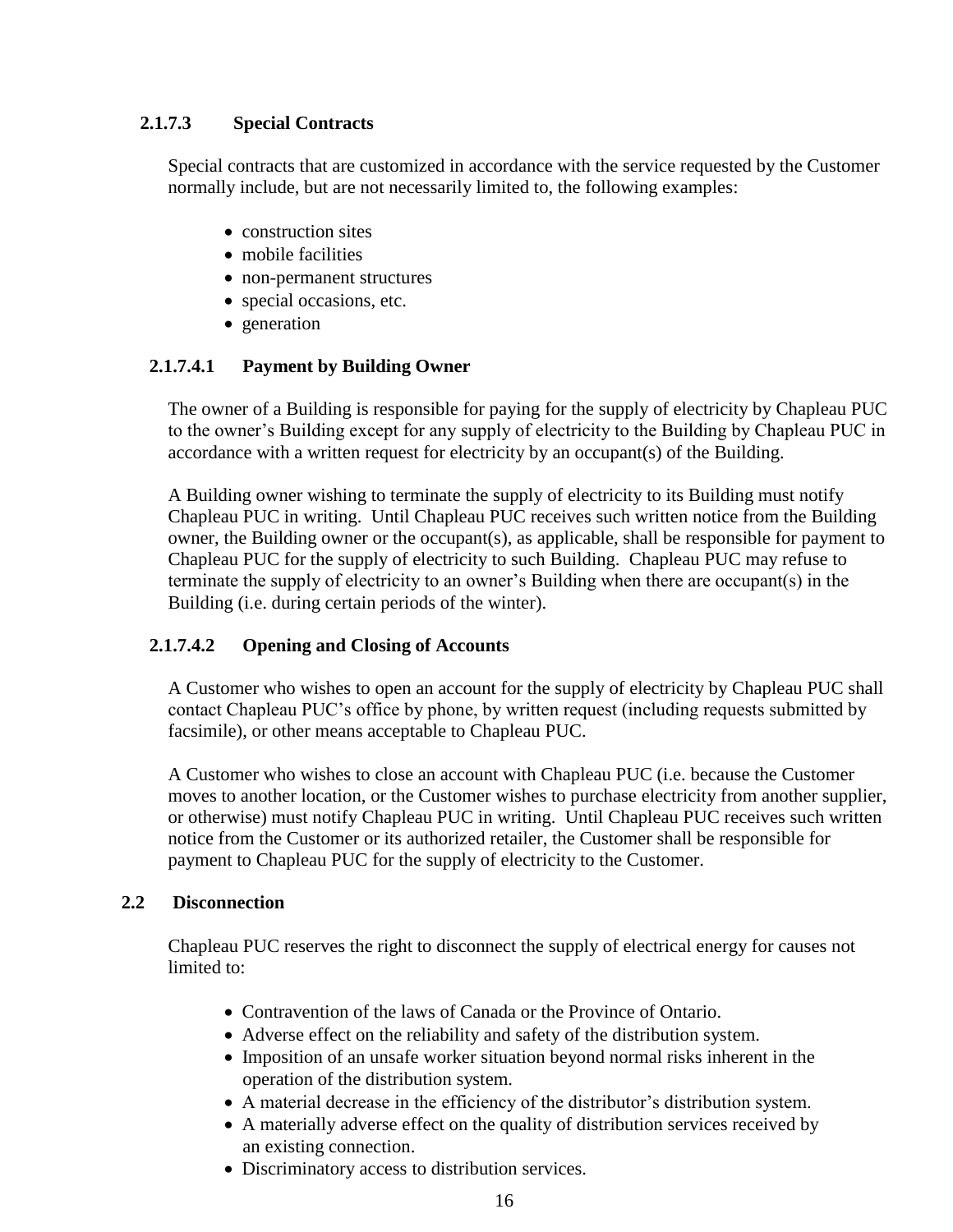- Inability of Chapleau PUC to perform planned inspections and maintenance.
- Failure of the Consumer or Customer to comply with a directive of Chapleau PUC that Chapleau PUC makes for purposes of meeting its licence obligations.
- Overdue amounts payable to Chapleau PUC for the distribution or retail of electricity.
- Electrical disturbance propagation caused by Customer equipment that are not corrected in a timely fashion.
- Any other conditions identified in this Conditions of Service document.

Chapleau PUC may disconnect the supply of electricity to a Customer without notice in accordance with a court order, or for emergency, safety or system reliability reasons.

#### **2.2.1 Disconnection & Reconnection – Process and Charges**

Immediately following the due date, steps will be taken to collect the full amount of the bill. If the bill is still unpaid fourteen calendar days after the due date, the service may be disconnected 10 days from date of disconnect notice and not restored until satisfactory payment arrangements have been made, including costs of reconnection. Such discontinuance of service does not relieve the Customer of the liability for arrears or minimum bills for the balance for the term of contract, nor shall Chapleau PUC be liable for any damage to the Customer's premises resulting from such discontinuance of service. Prior to shutting off the hydro, a service representative will make reasonable efforts to establish direct contact with the Customer.

Along with the disconnection notice, the customer will be given a hand out from the Ministry of Community and Correctional Services on Fire Safety while electricity has been disconnected.

Upon discovery that a hazardous condition or disturbance propagation (feedback) exists, Chapleau PUC will notify the Customer to rectify the condition at once. In case the Customer fails to make satisfactory arrangements to remedy the condition within seven calendar days after a disconnect notice has been given to the Customer, the service may be disconnected and not restored until satisfactory arrangements to remedy the condition have been made. Chapleau PUC shall not be liable for nay damage to the Customer's premises resulting from such discontinuance of service. Disconnect notices will be in writing and if given by mail shall be deemed to be received on the third business day after mailing.

Upon receipt of a Disconnection request by the Customer, Chapleau PUC will disconnect and/or remove Chapleau PUC's connection assets.

#### **2.2.2 Unauthorized Energy Use**

Chapleau PUC reserves the right to disconnect the supply of electrical energy to a Customer for causes not limited to energy diversion, fraud or abuse on the part of the Customer. Such service may not be reconnected until the Customer rectifies the condition and provides full payment to Chapleau PUC including all costs incurred by Chapleau PUC arising from unauthorized energy use, including inspections, repair costs, and the cost of disconnection and reconnection.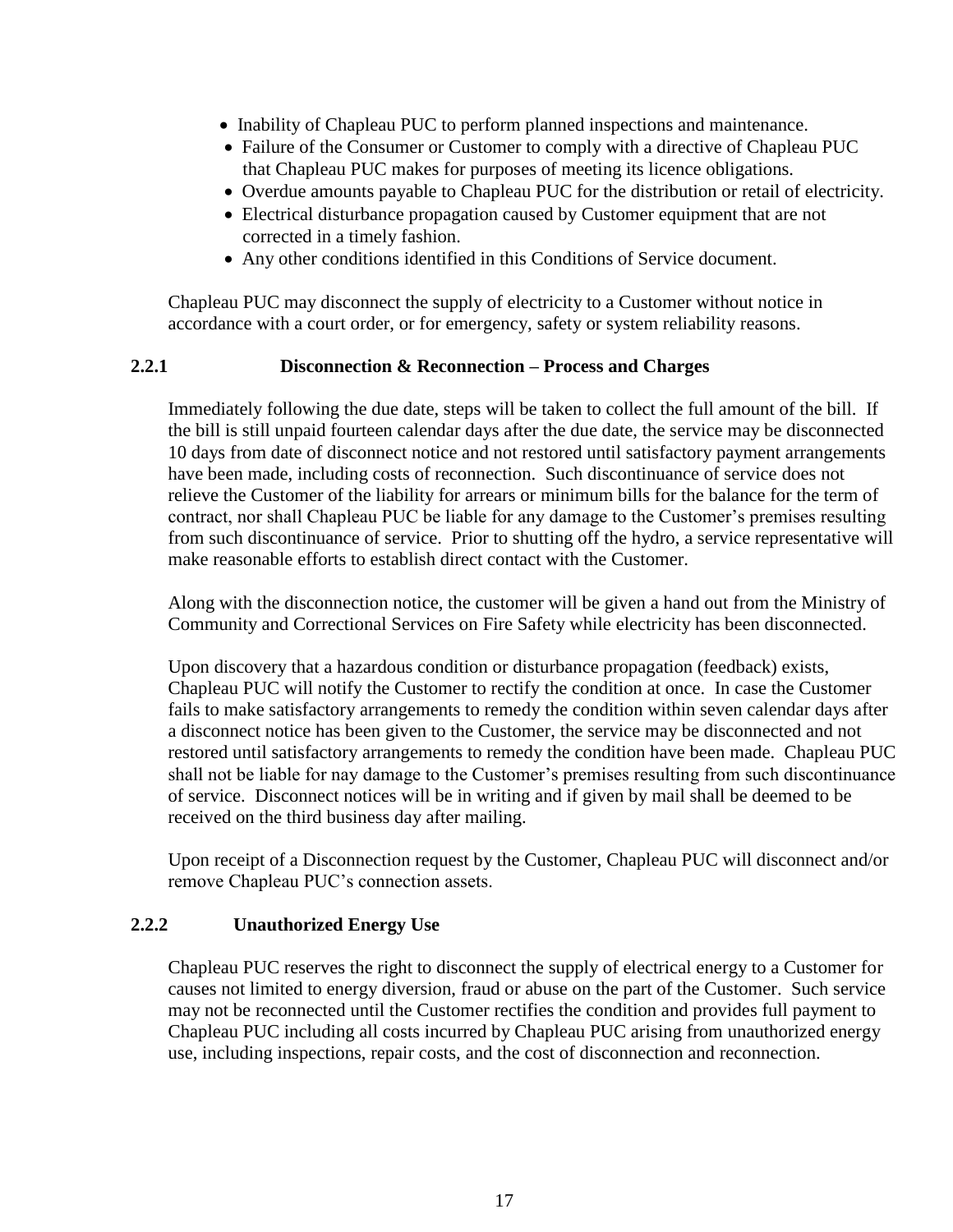## **2.3 Conveyance of Electricity**

#### **2.3.1 Limitations on the Guaranty of Supply**

Chapleau PUC will endeavor to use reasonable diligence in providing a regular and uninterrupted supply but does not guarantee a constant supply or the maintenance of unvaried frequency or voltage and will not be liable in damages to the Customer by reason of any failure in respect thereof.

Customers requiring a higher degree of security than that of normal supply are responsible to provide their own back-up or standby facilities. Customers may require special protective equipment at their premises to minimize the effect of momentary power interruptions.

Customers requiring a three-phase supply should install protective apparatus to avoid damage to their equipment, which may be caused by the interruption of one phase, or non-simultaneous switching of phases of the Distributor's supply.

During an emergency, Chapleau PUC may interrupt supply to a Consumer in response to a shortage of supply, or to effect repairs on the distribution system, or while repairs are being made to Consumer-owned equipment.

Chapleau PUC shall have rights to access to a property in accordance with section 40 of the *Electricity Act, 1998* and any successor acts thereto.

To assist with distribution system outages or emergency response, Chapleau PUC may require a Customer to provide Chapleau PUC with emergency access to Customer-owned distribution equipment that normally is operated by Chapleau PUC or Chapleau PUC-owned equipment on Customer's property.

## **2.3.2 Power Quality**

#### **2.3.2.1 Power Quality Testing**

In response to a Consumer power quality concern, where the utilization of electric power adversely affects the performance of electrical equipment, Chapleau PUC will perform investigative analysis to attempt to identify the underlying cause.

Upon determination of the cause resulting in the power quality concern, where it is deemed a system delivery issue and where industry standards are not met, Chapleau PUC will recommend and/or take appropriate mitigation measures. Chapleau PUC will take appropriate actions to control power disturbances found to be detrimental to the Consumers. If Chapleau PUC is unable to correct the problem without adversely affecting other Chapleau PUC Consumers, then it is not obligated to make the corrections. If the problem lies on the Consumer side of the system, Chapleau PUC may seek reimbursement from the Consumer for the costs incurred in its investigation.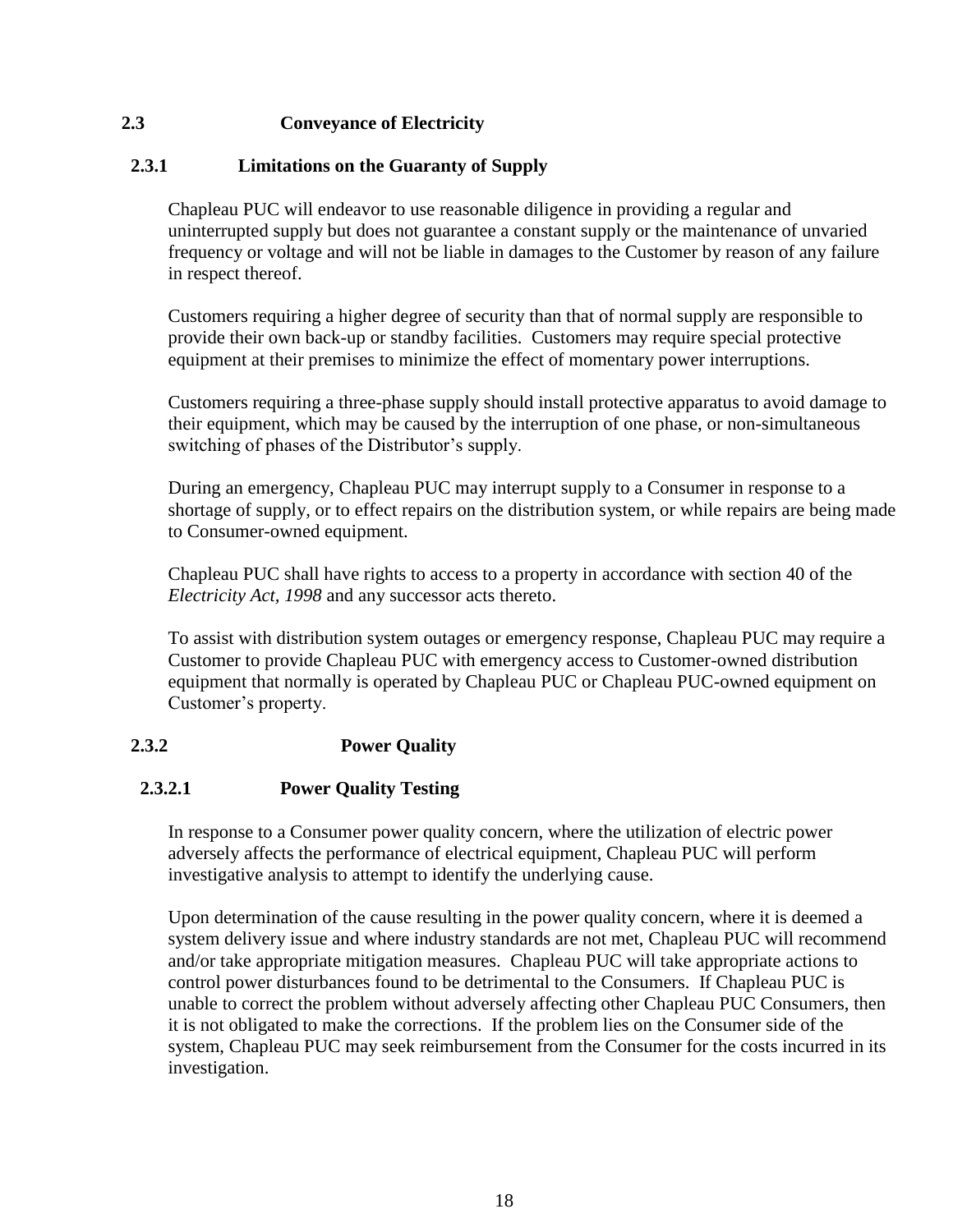#### **2.3.2.2 Obligation to Help in the Investigation**

If Chapleau PUC determines the Consumer's equipment may be the source causing unacceptable harmonics, voltage flicker or voltage level on Chapleau PUC's distribution system, the Consumer is obligated to help Chapleau PUC by providing required equipment information, relevant data and necessary access for monitoring the equipment.

#### **2.3.2.3 Timely Correction of Deficiencies**

If an undesirable system disturbance is being caused by Consumer's equipment, the Consumer will be required to cease operation of the equipment until satisfactory remedial action has been taken by the Consumer at the Consumer's cost. If the Consumer does not take such action within a reasonable time, Chapleau PUC may disconnect the supply of power to the Consumer.

#### **2.3.2.4 Notification for Interruptions**

Although it is Chapleau PUC's policy to minimize inconvenience to Customers, it is necessary to occasionally interrupt a Customer's supply to allow work on the electrical system. Chapleau PUC will endeavor to provide the Customers with reasonable notice of planned power interruptions. Notice may not be given where work is of an emergency nature involving the possibility of injury to persons or damage to property or equipment.

However, during an emergency, Chapleau PUC may interrupt supply to a Consumer in response to a shortage of supply or to effect repairs on Chapleau PUC's distribution system or while repairs are being made to Consumer-owned equipment.

#### **2.3.2.5 Notification to Consumers on Life Support**

Consumers who require an uninterrupted source of power for life support equipment must provide their own equipment for these purposes. Consumers with life support system are encouraged to inform Chapleau PUC of their medical needs and their available backup power. These Customers are responsible for ensuring that the information they provide Chapleau PUC is accurate and up-to-date.

With planned interruptions, the same procedure as prescribed in section 2.3.2.4 will be observed. For those unplanned power interruptions that extend beyond two hours and the time expected to restore power is longer than what was indicated by Consumers (registered on life support) as their available backup power, Chapleau PUC will endeavor to contact these Consumers but will not be liable in any manner to the Consumers for failure to do so.

#### **2.3.2.6 Emergency Interruptions for Safety**

Chapleau PUC will endeavor to notify Customers prior to interrupting the supply to any service. However, if an unsafe or hazardous condition is found to exist, or if the use of electricity by apparatus, appliances, or other equipment is found to be unsafe or damaging to Chapleau PUC or the public, service may be interrupted without notice.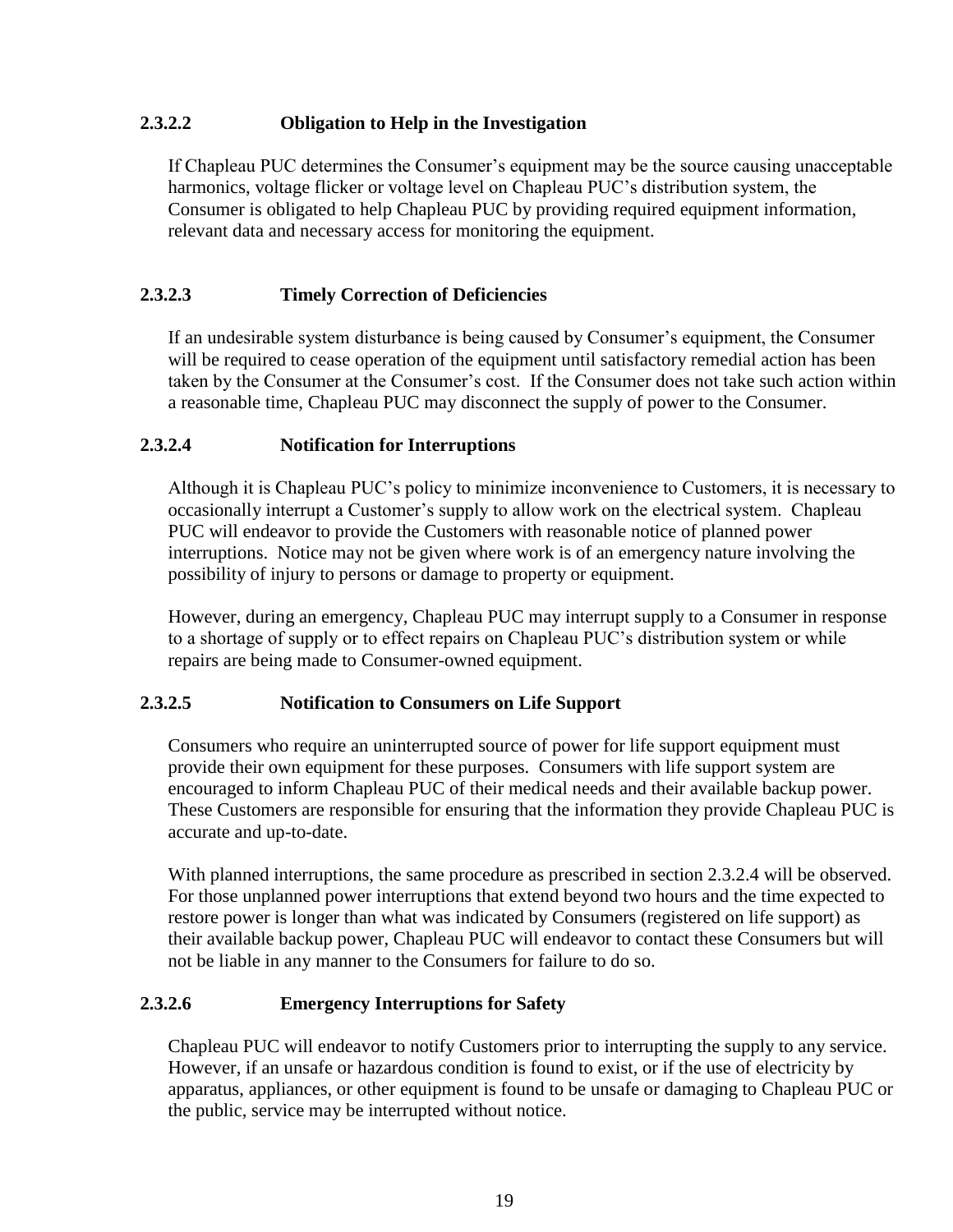## **2.3.2.7 Emergency Service (Trouble Calls)**

Chapleau PUC will exercise reasonable diligence and care to deliver a continuous supply of electrical energy to the Customer. However, Chapleau PUC cannot guarantee a supply that is free from interruption.

When power is interrupted, the Customer should first ensure that failure is not due to blowing of fuses within the installation. If there is a partial power failure, the Customer should obtain the services of an electrical contractor to carry out necessary repairs. If, on examination, it appears that Chapleau PUC's main source of supply has failed, the Customer should report these conditions by calling (705) 864-0111.

#### **2.3.3 Electrical Disturbances**

Chapleau PUC shall not be held liable for the failure to maintain supply voltages within standard levels due to Force Majeure as defined in Section 2.3.5 of this Conditions.

Voltage fluctuations and other disturbances can cause flickering of lights and other serious difficulties for Customers connected to Chapleau PUC's distribution system. Customers must ensure that their equipment does not cause disturbances such as harmonics and spikes that might interfere with the operation of adjacent Customer equipment. Equipment that may cause disturbances include large motors, welders and variable speed drives, etc. In planning the installation of such equipment, the Customer must consult with Chapleau PUC.

Customers who may require an uninterrupted source of power supply or a supply completely free from fluctuation and disturbance must provide their own power conditioning equipment for these purposes.

#### **2.3.4 Standard Voltage Offerings**

#### **2.3.4.1 Primary Voltage**

The primary voltage to be used will be determined by Chapleau PUC for both Chapleau PUCowned and Customer-owned transformation. Depending on what voltage of the plant that "lies along", the preferred primary voltage will be at 4 kV/2.4 kV or 25 kV/14.4 kV, grounded wye, three phase, four-wire system. However, in the downtown core of the Town, the primary voltage will be 4 kV/2.4 kV grounded wye, three phase, four wire only.

#### **2.3.4.2 Supply Voltage**

Depending on what voltage of plant "lies along" Chapleau PUC's distribution system, the preferred secondary voltage will be at 120/240 V, single phase, 120/208 V, 600 V, three phase or 600/347 V, three phase.

The limit of supply capacity for any Customer is governed by the Supply Voltage. General Guidelines for supply from overhead street circuits are as follows:

- (i) at 120/240 V, single phase up to 75 kVA demand load, or
- (ii) at 600 V, three phase or 600/347 V, three phase, four wire up to 80 kVA demand load, or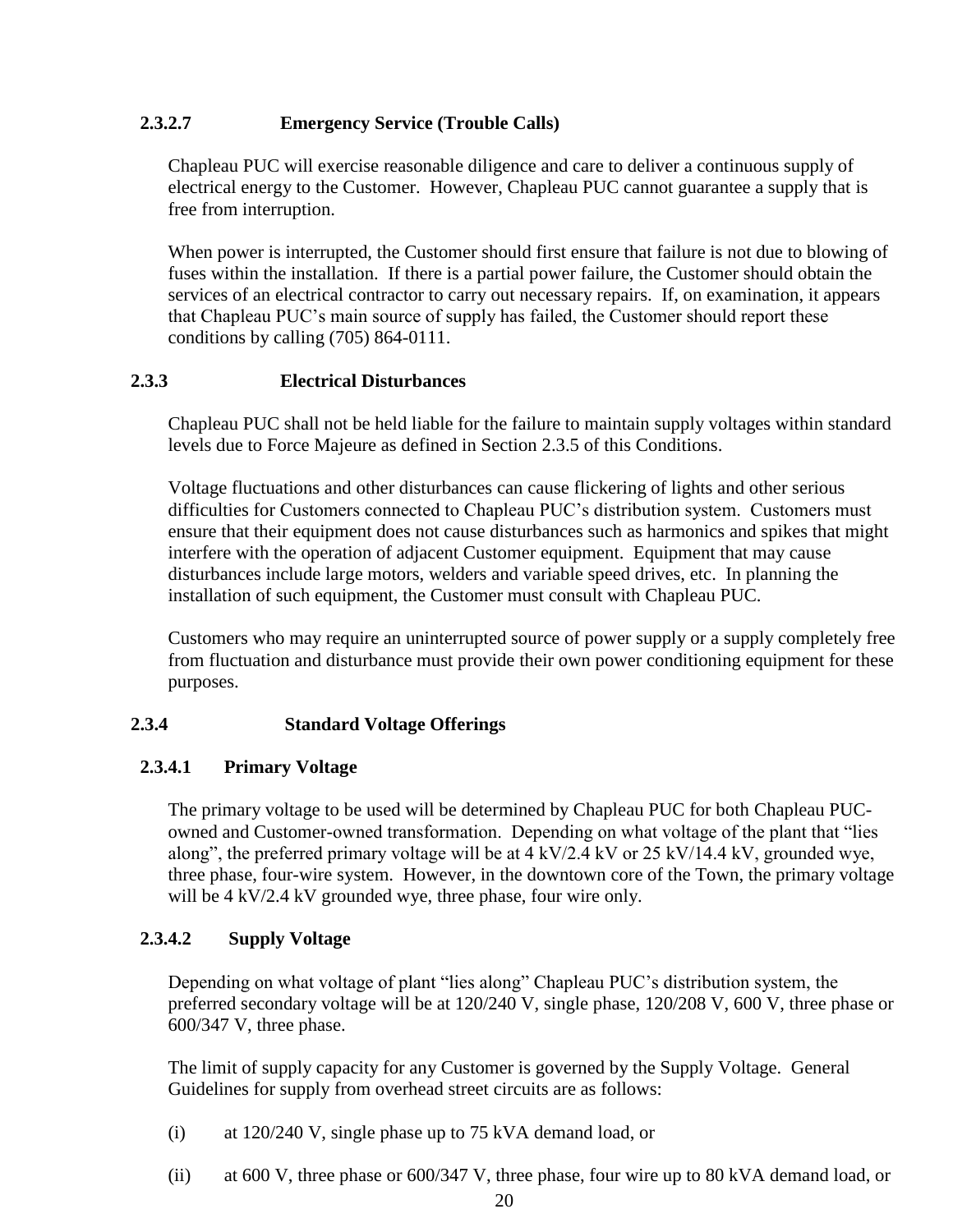- (iii) at both 120/240 V, single phase and 600 V, three phase, or 600/347 V, three phase, four wire up to 100 kVA sum total demand load, or
- (iv) at 208 V, three phase or 208/120 V, three phase, four wire up to 100 kVA demand load,

#### OR

Where street circuits are buried, the Supply Voltage and limits will be determined upon application to Chapleau PUC.

#### **2.3.5 Voltage Guidelines**

Chapleau PUC maintains service voltage at the Customer's service entrance with the guidelines. See chart below.

| <b>NOMINAL</b>      | <b>EXTREME</b> |                      | <b>OPERATING</b>           | <b>CONDITIONS</b> |
|---------------------|----------------|----------------------|----------------------------|-------------------|
| <b>SYSTEM</b>       |                |                      | <b>FAVOURABLE (NORMAL)</b> |                   |
| <b>VOLTAGE</b>      |                | OPERATING CONDITIONS |                            |                   |
| <b>Single Phase</b> |                |                      |                            |                   |
| 120/24              | 106/212        | 110/220              | 125/250                    | 127/254           |
| 240                 | 212            | 220                  | 250                        | 254               |
| 600                 | 530            | 550                  | 625                        | 635               |
| Three-Phase         |                |                      |                            |                   |
| 4 Conductor         |                |                      |                            |                   |
| 120/208 Y           | 110/190        | 112/194              | 125/216                    | 127/220           |
| 347/600 Y           | 306/530        | 318/550              | 360/625                    | 367/635           |
| Three-Phase         |                |                      |                            |                   |
| 3 Conductor         |                |                      |                            |                   |
| 240                 | 212            | 220                  | 250                        | 254               |
| 600                 | 530            | 550                  | 625                        | 635               |
|                     |                |                      |                            |                   |

Where voltages lie outside the indicated limits for Normal Operating Conditions but within the indicated limits for Extreme Operating Conditions, improvement or corrective action should be taken on a planned and programmed basis, but not necessarily on an emergency basis. Where voltages lie outside the indicated limits for Extreme Operating Conditions, improvement or corrective action should be taken on an emergency basis. The urgency for such action will depend on many factors such as the location and nature of load or circuit involved, the extent to which limits are exceeded with respect to voltage levels and duration, etc.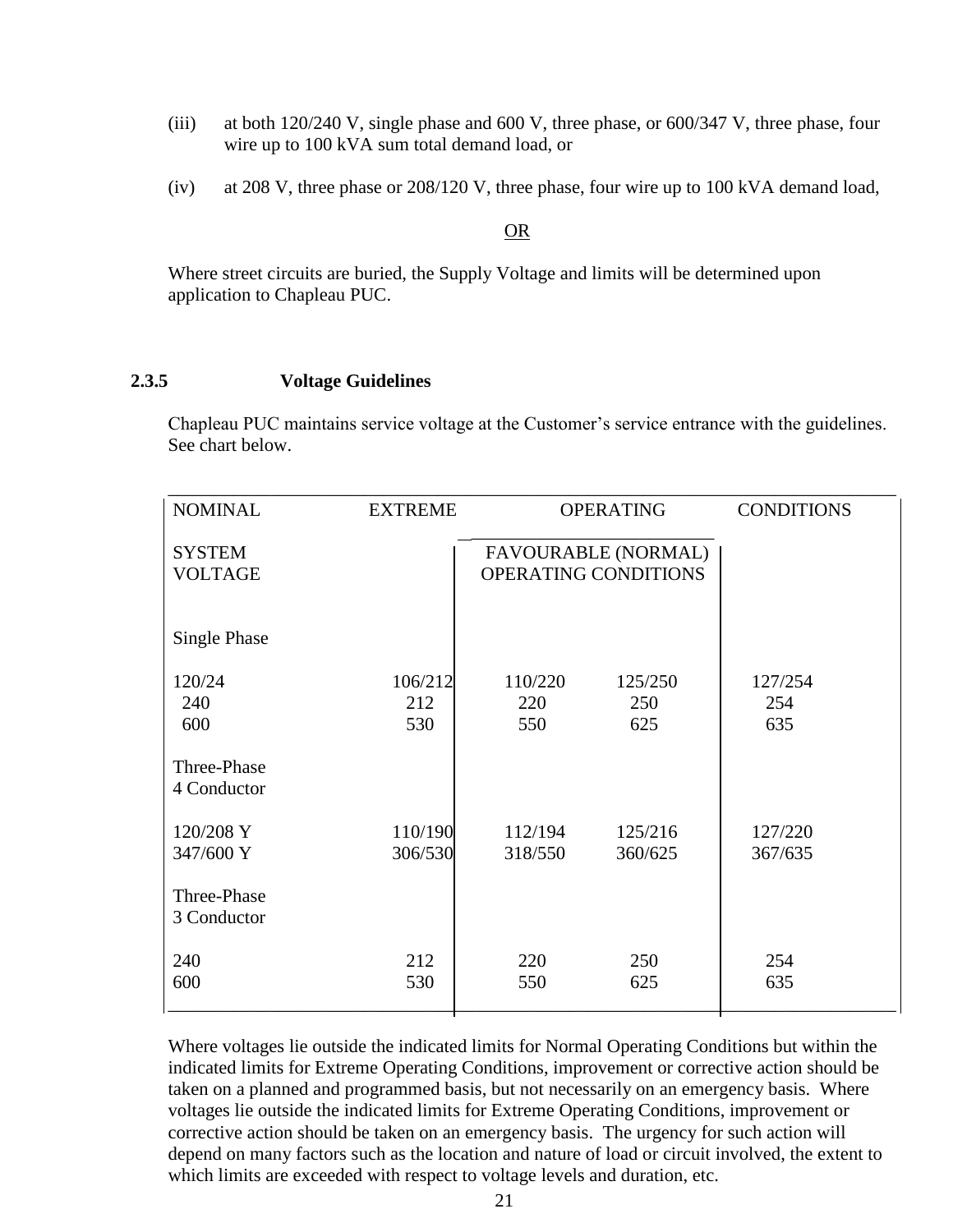Chapleau PUC shall practice reasonable diligence in maintaining voltage levels, but is not responsible for variations in voltage from external forces such as operating contingencies, exceptionally high loads and low voltage supply from the transmitter or host Distributor. Chapleau PUC shall not be liable for any delay or failure in the performance of any of its obligations under this conditions of Supply due to any events or causes beyond the reasonable control of Chapleau PUC, including, without limitation, severe weather, flood, fire, lightning, other forces of nature, acts of animals, epidemic, quarantine restriction, war, sabotage, act of a public enemy, earthquake, insurrection, riot, civil disturbance, strike, restraint by court order or public authority, or action or non-action by or inability to obtain authorization or approval from any governmental authority, or any combination of these causes ("Force Majeure").

#### **2.3.6 Back-up Generators**

Customers with portable or permanently connected generation capability used for emergency back-up shall comply with all applicable criteria of the Ontario Electrical Safety Code. In particular, the Customer shall ensure that Customer's emergency generation does not parallel with Chapleau PUC's system without a proper interface protection and does not adversely affect Chapleau PUC's distribution system.

Customers with permanently connected emergency generation equipment shall notify Chapleau PUC regarding the presence of such equipment.

#### **2.3.7 Metering**

Chapleau PUC will supply, install, own, and maintain all meters, ancillary devices, and secondary wiring required for revenue metering.

Additional metering requirements are listed in the Distribution System Code. Metered Market Participants in the Independent Electricity System Operator ("IESO") administered wholesale market must meet or exceed all Measurement Canada metering requirements.

#### **2.3.7.1 General**

Chapleau PUC will typically install metering equipment at the Customer supply voltage. The Customer must provide a convenient and safe location satisfactory to Chapleau PUC, for the installation of meters, wires and ancillary equipment. Meters for new or upgraded residential services will be mounted outdoors on a meter socket approved by Chapleau PUC & E.S.A.

No person, except those authorized by Chapleau PUC, may remove, connect, or otherwise interfere with meters, wires, or ancillary equipment.

The Customer will be responsible for the care and safekeeping of Chapleau PUC meters, wires and ancillary equipment on the Customer's premises. If any Chapleau PUC equipment installed on Customer premises is damaged, destroyed, or lost other than by ordinary wear and tear, tempest or lightning, the Customer will be liable to pay to Chapleau PUC the value of such equipment, or at the option of Chapleau PUC, the cost of repairing the same.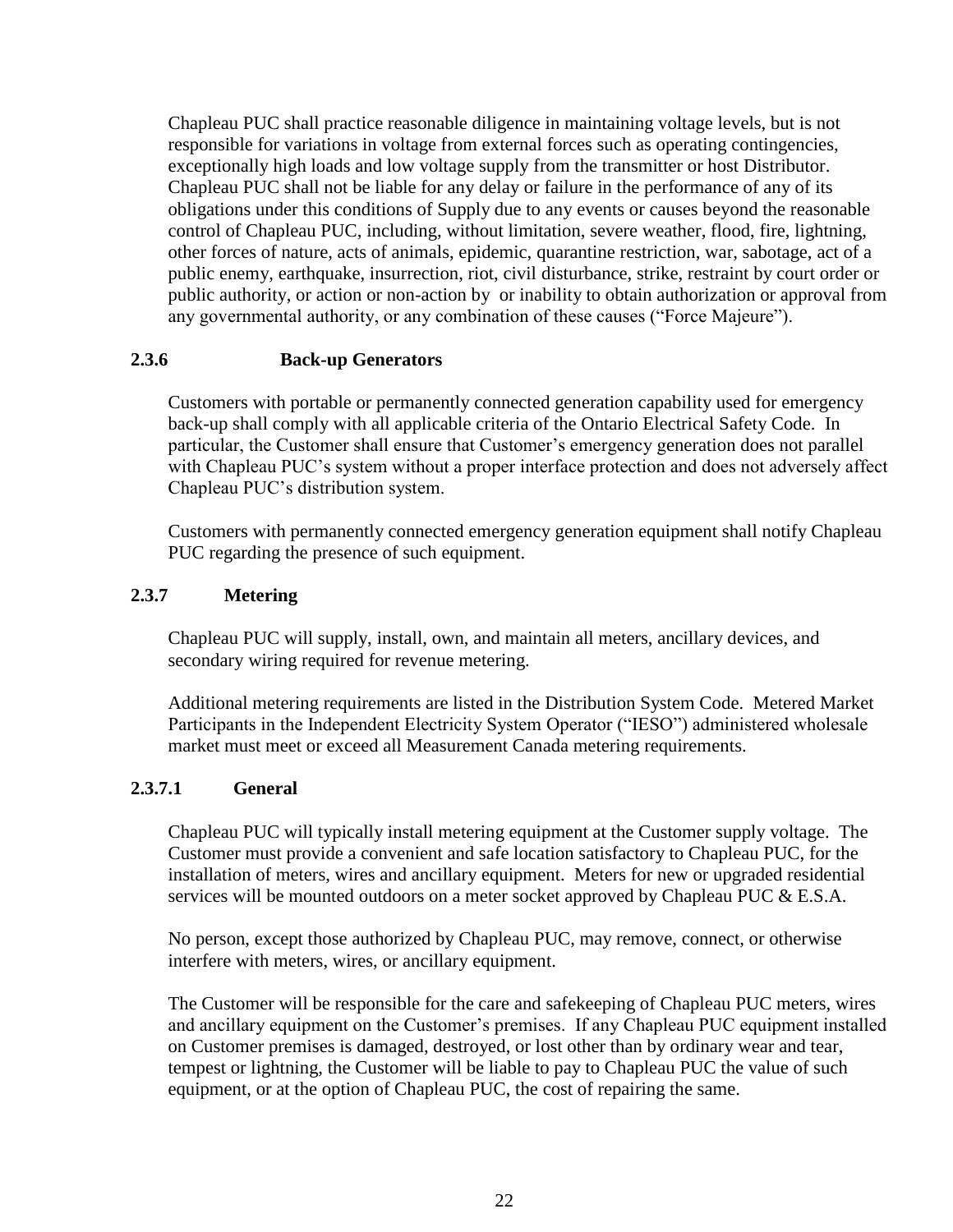The location allocated by the owner for Chapleau PUC metering shall provide direct access for Chapleau PUC staff and shall be subject to satisfactory environmental conditions, some of which are:

- Maintain a safe and adequate working space in front of equipment, not less than 1.2 metres (48") and a minimum ceiling height of 2.1 metres (84").
- Maintain an unobstructed working space in front of equipment, free from, or protected against, the adverse effects of moving machinery, vibration, dust, moisture or fumes.

Where Chapleau PUC deems self-contained meters to be in a hazardous location, the Customer shall provide a meter cabinet or protective housing.

Any compartments, cabinets, boxes, sockets, or other work-space provided for the installation of Chapleau PUC's metering equipment shall be for the exclusive use of Chapleau PUC. No equipment, other than that provided and installed by Chapleau PUC, may be installed in any part of the Chapleau PUC metering work-space.

The Distributor will provide the following revenue metering equipment as required.

- Colour coded secondary wire
- Revenue meter for single phase residential service
- Not for 3 phase services

The Owner shall:

• Consult with the Distributor regarding the metering equipment to be provided which may include:

- Potential transformers
- Potential transformer fuse holders and fuses
- Current transformers
- Phone line for remote interrogation of meter
- Duplicate pulse initiators
- Provide complete shipping instructions for instrument, transformers for those projects where these are to be provided by the Distributor.
- Install instrument transformers, metering cabinet and conduit.
- Each main bus bar to be drilled and tapped (10-32) or (10-24) on the line side of the removable current transformer link.
- Submit two copies of the manufacturer's switchboard drawings, for approval, dimensioned to show provision for and arrangement of the Distributor's metering equipment.
- Test Block

#### **2.3.7.1.1 Main Switch and Meter Mounting Devices**

The Customer's main switch immediately preceding the meter shall be installed so that the top of the switch is 1.83 m or less from the finished floor and shall permit the sealing and padlocking of:

- (a) the handle in the "open" position; and
- (b) the cover or door in the closed position.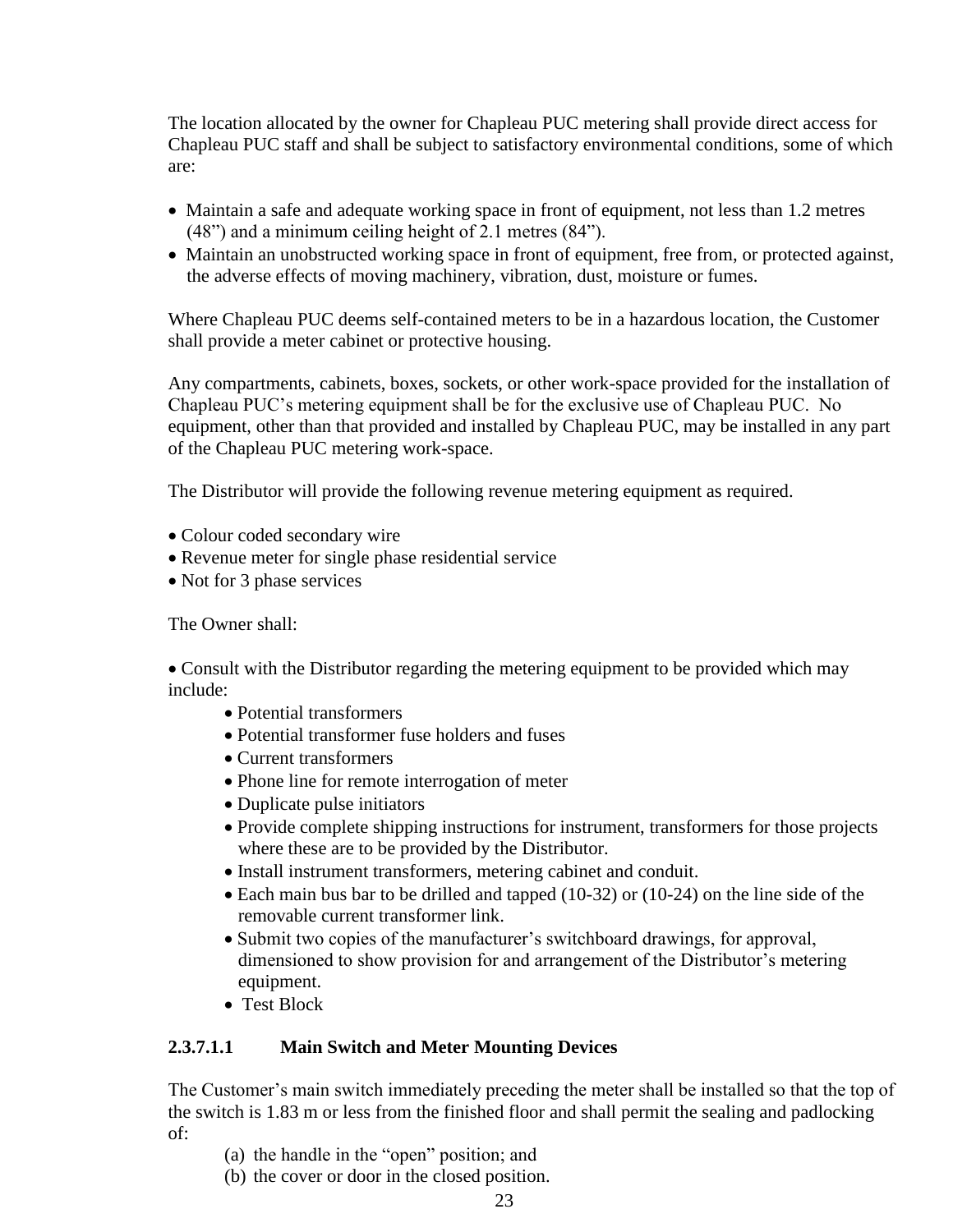Meter mounting devices for use on Commercial/Industrial accounts shall be installed on the load side of the Customer's main switch and be located indoors.

The Customer is required to supply and install a Chapleau PUC approved meter socket for the use of Chapleau PUC's self-contained socket meters for the main switch ratings and supply voltages listed in Table 3 appended to this Conditions.

The Customer is required to supply and install a meter cabinet to contain Chapleau PUC's metering equipment for the main switch ratings and supply voltages listed in Table 2 appended to this Conditions.

Meter centers installed for individual metering applications must meet the requirements specified in Table 4 appended to this Conditions.

The Customer shall permanently and legibly identify each metered service with respect to its specific address, including unit or apartment number. The identification shall be applied to all service switches, circuit breakers, meter cabinets, and meter mounting devices.

## **2.3.7.1.2 Service Mains Limitations**

The metering provision and arrangement for service mains in excess of either 600 A or 600 V shall be submitted to Chapleau PUC for approval before building construction begins. Additional standards and requirements for services metered above 600 V can be made available upon request.

#### **2.3.7.1.3 Special Enclosures**

Specially constructed meter entrance enclosures will be permitted for outdoor use upon Chapleau PUC's approval of a written application for use.

#### **2.3.7.1.4 Meter Loops**

The Customer shall provide meter loops having a length of 610-mm in addition to the length between line and load entry points. Line and load entry points shall be approved by Chapleau PUC prior to installation. Where more than two conductors per phase are used, the connectors shall be provided by the Customer. (see Table 3 for required cabinets)

Mineral insulated, solid or hard drawn wire conductors are not acceptable for meter loops.

Any variation from the above must first be checked and approved by Chapleau PUC prior to installation.

#### **2.3.7.2 Current Transformer Boxes**

Where instrument transformers are incorporated in low voltage switchgear, the size of the chamber and number of instrument transformers shall be as shown in Table 2 appended to this Conditions. Installation must meet all of the Ontario Electrical Safety Code.

As an alternative to a separate CT box & meter, a single enclosure combining both functions may be feasible.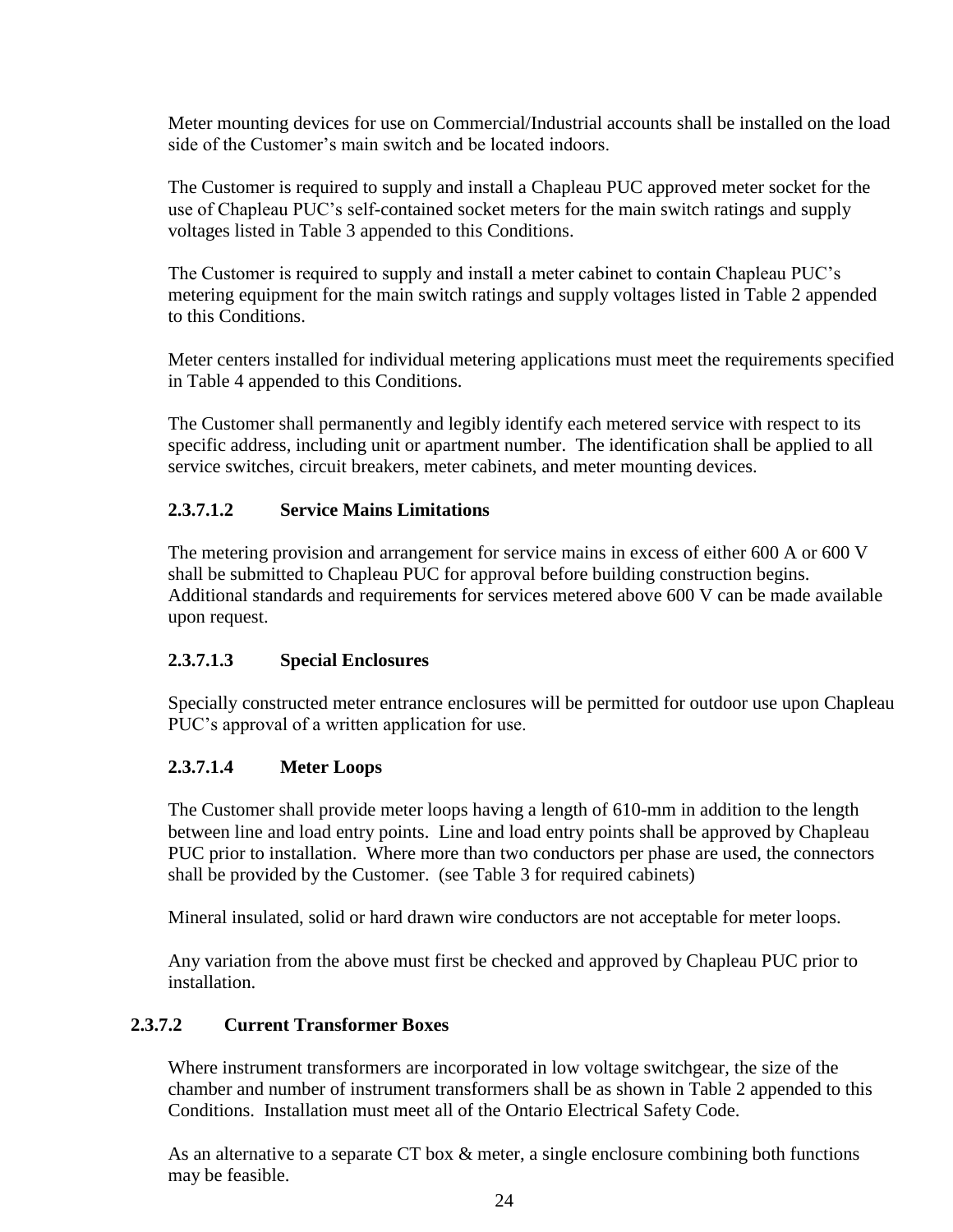On all electrical services that require current transformers and the neutral for metering, an Isolated neutral block shall be provided in the current transformer box.

## **2.3.7.3 Interval Metering**

Interval meters will be installed for any Customer wishing to participate in the spot market pass-through pricing. Prior to the installation of an interval meter, the Customer must provide a phone line jack in the meter cabinet. The Customer will be responsible for the installation and ongoing monthly costs of operating the phone line. A charge approved by the OEB for processing interval meters will be charged to Customers.

Other Customers that request interval metering shall compensate Chapleau PUC for all incremental costs associated with that meter, including the capital cost of the interval meter, installation costs associated with the interval meter, ongoing maintenance (including allowance for meter failure), verification and reverification of the meter, installation and ongoing provision of communication line or communication link with the Customer's meter, and cost of metering made redundant by the Customer requesting interval metering.

In keeping with the intent of the Legislation and accompanying amendments, once an interval meter installation is processed as part of the Distributors' settlement process and has affected the relevant changes to the Distributor's net system load shape, the installation must not be changed back to a non-interval meter installation.

Where a customer submits a request to read their own interval meter, the Distributor shall make this access available given the following conditions are met.

- The meter has the capability of read-only password protection
- The customer provides a signed copy of the "Interval Metering Access Agreement" to the Distributor

#### **2.3.7.3.1 Interval Metering Communications**

- Solid-state recorders and/or Electronic Interval Meters installed by the Distributor have provision for remote interrogation over a telephone line. To accommodate this feature, the Owner will provide shared access to a telephone line for the Distributor's metering purposes.
- At its sole discretion, for metering installations where loss of metering data would cause a substantial impact on a Distributor's Settlement System, the Distributor may require the phone line to be dedicated for metering purposes only.
- A voice quality telephone line, which is active 24 hours a day to the metering location extension jack, which is mounted on the metering board.
- Phone lines must be installed and functioning prior to the new service being energized.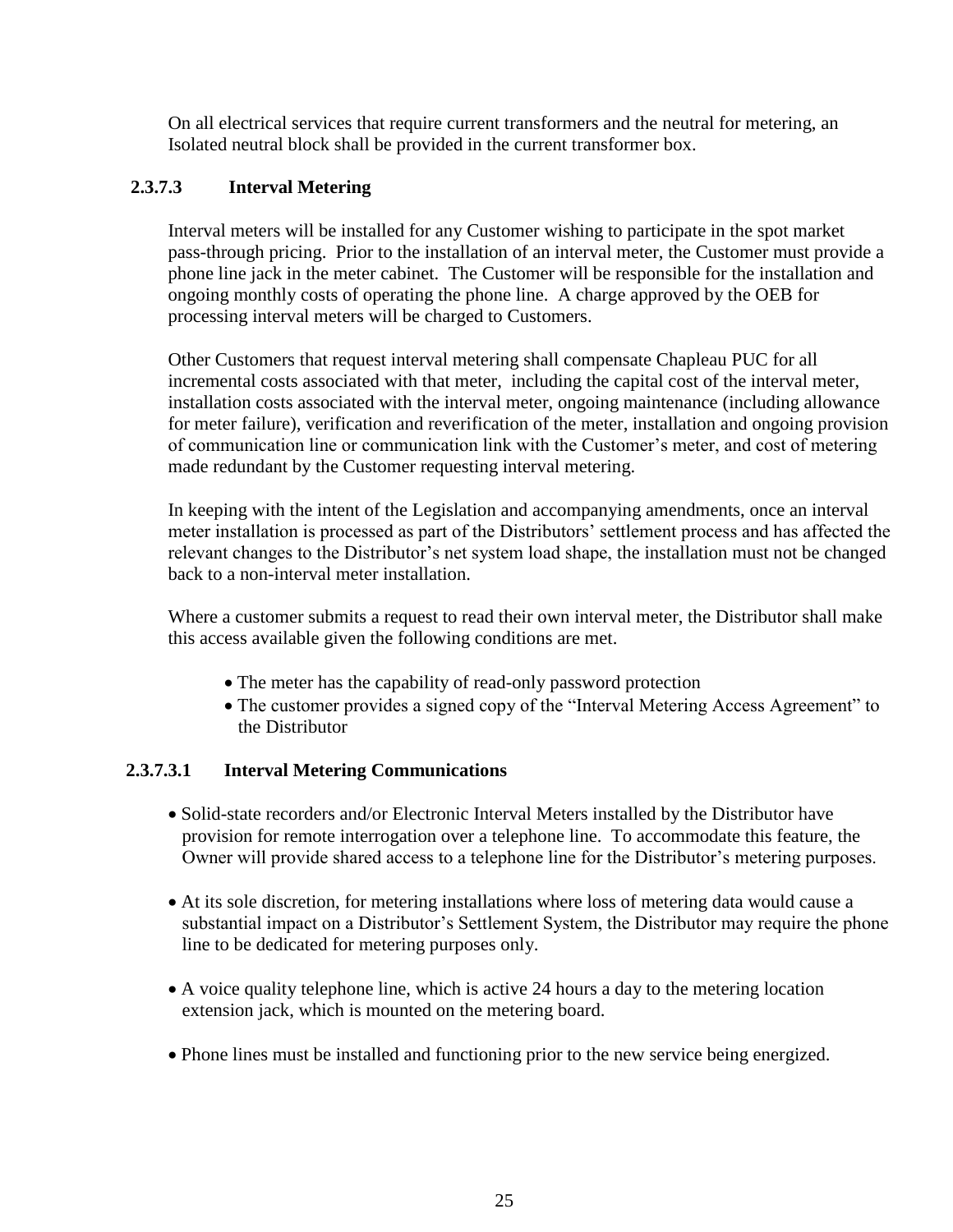## **2.3.7.4 Meter Reading**

The Customer must provide or arrange free, safe and unobstructed access during regular business hours to any authorized representative of Chapleau PUC for the purpose of meter reading, meter changing, or meter inspection. Where premises are closed during Chapleau PUC's normal business hours, the Customer must, on reasonable notice, arrange such access at a mutually convenient time.

## **2.3.7.5 Final Meter Reading**

When a service is no longer required, the Customer shall provide sufficient notice of the date the service is to be discontinued so that Chapleau PUC can obtain a final meter reading as close as possible to the final reading date. The Customer shall provide access to Chapleau PUC or its agents for this purpose. If a final meter reading is not obtained, the Customer shall pay a sum based on an estimated demand and/or energy for electricity used since the last meter reading.

#### **2.3.7.6 Faulty Registration of Meters**

Metering electricity usage for the purpose of billing is governed by the federal Electricity and Gas Inspection Act and associated regulations, under the jurisdiction of Measurement Canada, Industry Canada. Chapleau PUC's revenue meters are required to comply with the accuracy specifications established by the regulations under the above Act.

In the event of incorrect electricity usage registration, Chapleau PUC will determine the correction factors based on the specific cause of the metering error and the Customer's electricity usage history. The Customer shall pay for all the energy supplied a reasonable sum based on the reading of any meter formerly or subsequently installed on the premises by Chapleau PUC, due regard being given to any change in the characteristics of the installation and/or the demand. If Measurement Canada, Industry Canada determines that the Customer was overcharged, Chapleau PUC will reimburse the Customer for the amount incorrectly billed.

If the incorrect measurement is due to reasons other than the accuracy of the meter, such as incorrect meter connection, incorrect connection of auxiliary metering equipment, or incorrect meter multiplier used in the bill calculation, the billing correction will apply for the duration of the error. Chapleau PUC will correct the bills for that period in accordance with the regulations under the Electricity and Gas Inspection Act.

#### **2.3.7.7 Meter Dispute Testing**

Metering inaccuracy is an extremely rare occurrence. Most billing inquiries can be resolved between the Customer and Chapleau PUC without resorting to the meter dispute test.

Either Chapleau PUC or the Customer may request the service of Measurement Canada to resolve a dispute. If the Customer initiates the dispute, Chapleau PUC will charge the Customer a meter dispute fee if the meter is found to be accurate and Measurement Canada rules in favor of the utility.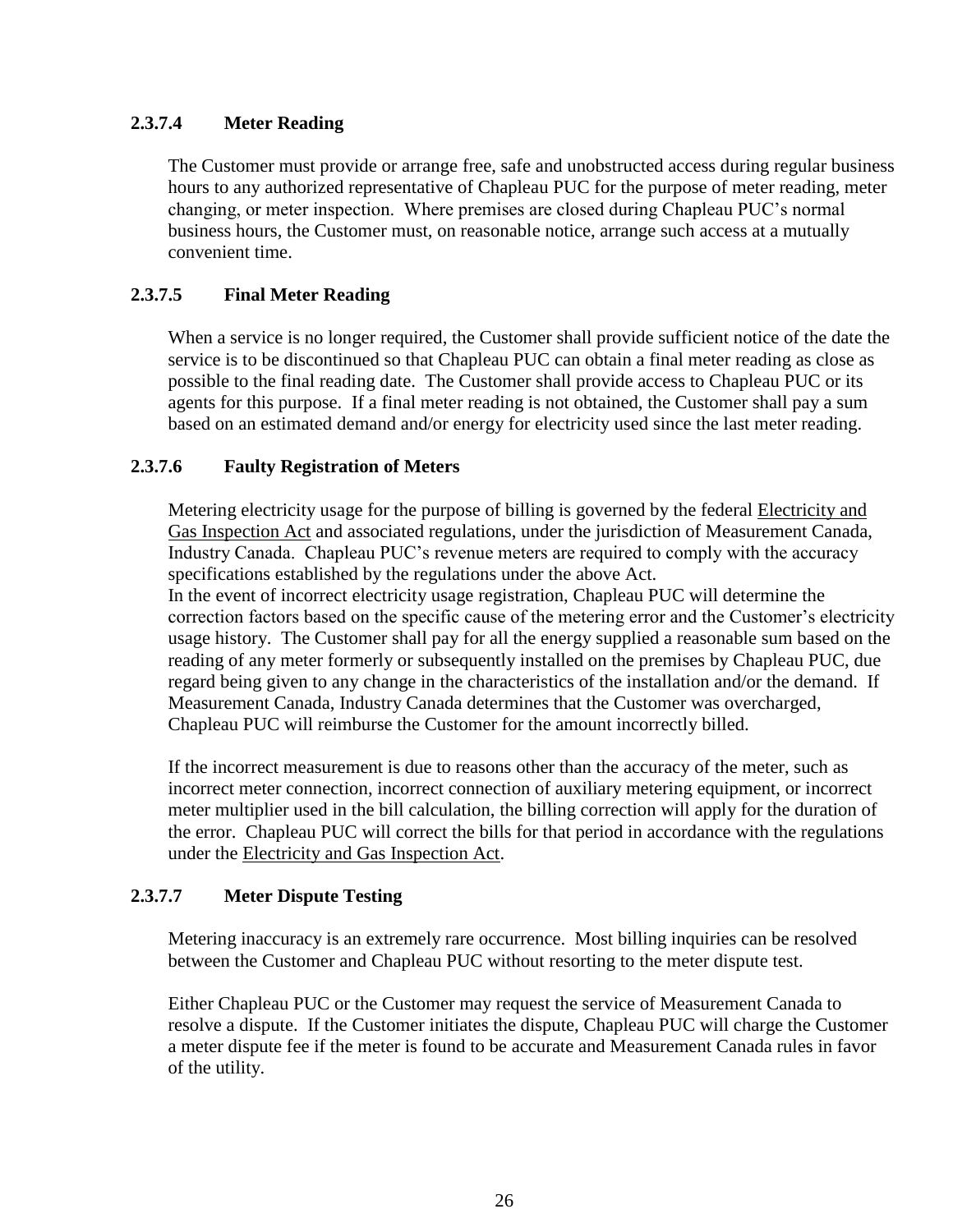## **2.4 Tariffs and Charges**

## **2.4.1 Service Connection**

Charges for distribution services are made as set out in the Schedule of Rates available from Chapleau PUC. Notice of Rate revisions shall be published in major local newspapers.

## **2.4.1.1 Customers Switching to Retailer**

There are no physical service connection differences between Standard Service Supply (SSS) Customers and third party retailers' Customers. Both Customer energy supplies are delivered through the local Distributor with the same distribution requirements. Therefore, all service connections requirements applicable to the SSS Customers are applicable to third party retailers' Customers.

## **2.4.1.2 Supply Deposits & Agreements**

Where an owner proposes the development of premises that require Chapleau PUC to place orders for equipment for a specific project and before actual construction begins, the owner is required to sign the necessary Supply Agreement and furnish a suitable deposit before such equipment is ordered by Chapleau PUC.

An irrevocable (standby) letter of credit or a letter of guarantee from a chartered bank, trust company or credit union is acceptable in lieu of a cash deposit.

## **2.4.2 Energy Supply**

#### **2.4.2.1 Standard Service Supply (SSS)**

All existing Chapleau PUC Customers are Standard Service Supply (SSS) Customers until Chapleau PUC is informed of their switch to a competitive electricity supplier. The Service Transfer Request (STR) must be made by the Customer or the Customer's authorized retailer.

#### **2.4.2.2 Retailer Supply**

Customers transferring from Standard Service Supply (SSS) to a retailer shall comply with the Service Transfer Request (STR) requirements as outlined in sections 10.5 through 10.5.6 of the Retail Settlement Code.

All requests shall be submitted as electronic file and transmitted through Electronic Business Transaction System EBT Express. Service Transfer Request (STR) shall contain information as set out in section 10.3 of the Retail Settlement Code.

If the information is incomplete, Chapleau PUC shall notify the retailer or Customer about the specific deficiencies and await a reply before proceeding to process the transfer.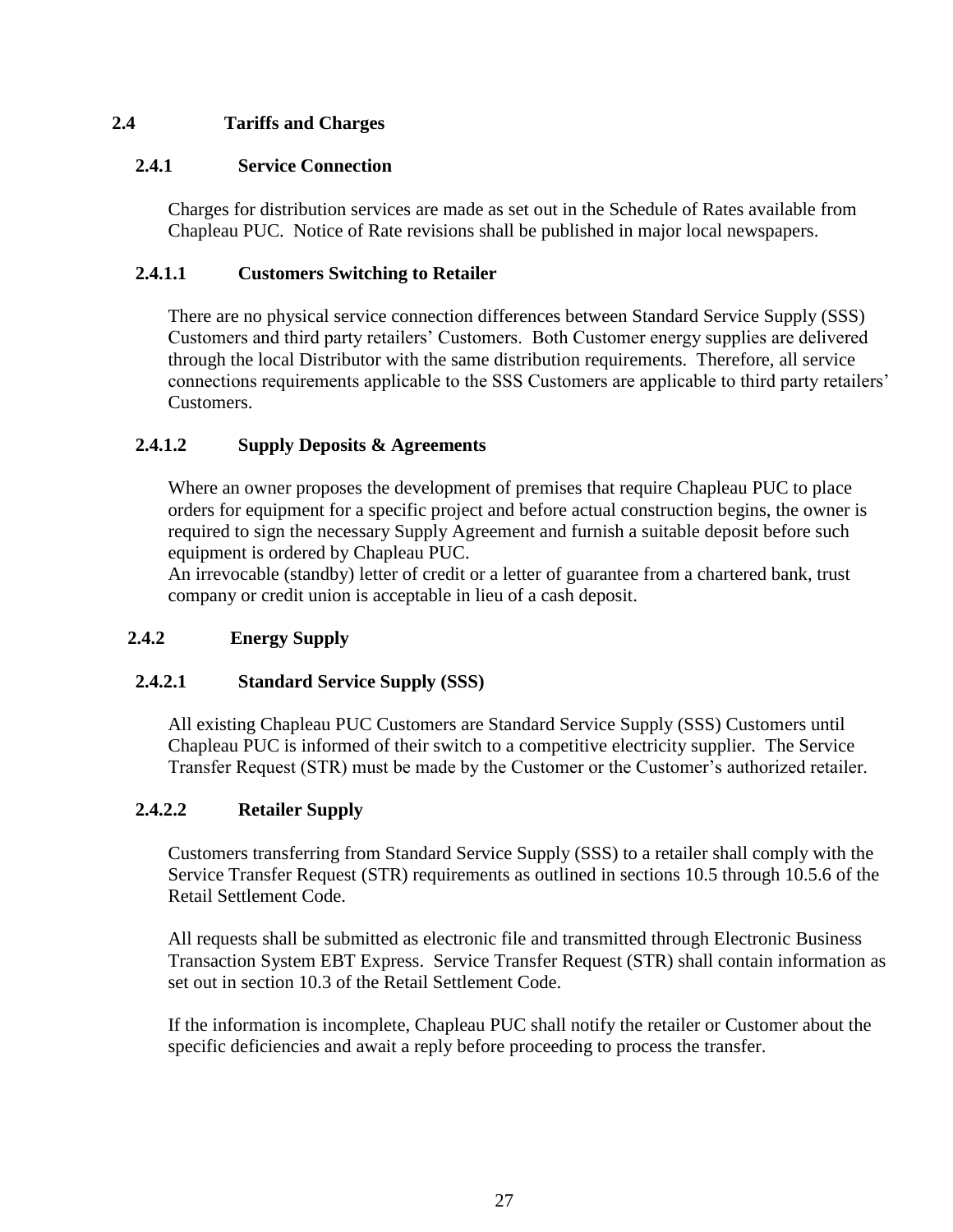#### **2.4.3 Deposits**

Chapleau Public Utilities Corporation requires the following deposit and prudential requirements before providing a Customer with Distribution Services, supply through Standard Service Supply or through Distributor Consolidated Billing.

- 1) Except for Customers who meet the deposit waiver conditions described below, all Customers are required to either pay a security deposit or provide a guarantee to Chapleau Public Utilities Corporation for payment of all monies owing.
- 2) Security deposits for Residential Customers shall be in the form of cash or cheque. Security deposits for Non-Residential Customers shall be in the form of cash, cheque or an irrevocable (standby) letter of credit, a bond or a letter of guarantee from a reputable third party (i.e. parent company or customer of the Corporation whose account is in good standing). Note: The following statement must be included on the irrevocable letter of credit: "It is a condition of this Letter of Credit that it shall be deemed to be automatically extended without amendment from year to year from the present or any future expiration date hereof, unless at least 30 days prior to the present or any future expiration date, we notify you in writing by registered mail that we elect not to consider this Letter of Credit to be renewable for any additional period."
- 3) The amount of the security deposit will be calculated as follows:
	- Residential Customer Billed Monthly the average monthly bill for the residence in question (over the most recent 12 consecutive months within the past two years) multiplied by 2.5.
	- Non Residential Customer in any rate class other than a  $\leq 50$  kW demand rate who has a credit rating from a recognized credit rating agency shall have the maximum amount of a security deposit reduced according to the following table:

Credit Rating Allowable Reduction in Security Deposit (Using Standard and Poor Rating Terminology)

| $AAA$ – and above or equivalent               | 100%  |
|-----------------------------------------------|-------|
| AA-, AA, AA+ or equivalent                    | 95%   |
| $Az$ , From A, $Az$ to below AA or equivalent | 85%   |
| BBB-, From BBB, BBB+ to below A or equivalent | 75%   |
| Below BBB- or equivalent                      | $0\%$ |

- 4) A minimum of 25% of the required deposit must be paid before the service is transferred into the new customers name. The remaining 75% will be billed on the first three regular utility bills and must be paid by the due date of said bills or an immediate disconnection will be ordered.
- 5) Security Deposits will be reviewed annually. Deposits will be increased at that time if a recalculation warrants same. Deposits will be returned to the Customer if it is proven that the Customer is now in a position to be exempt from paying a Deposit. Returned amounts will usually be credited to the Customer's account.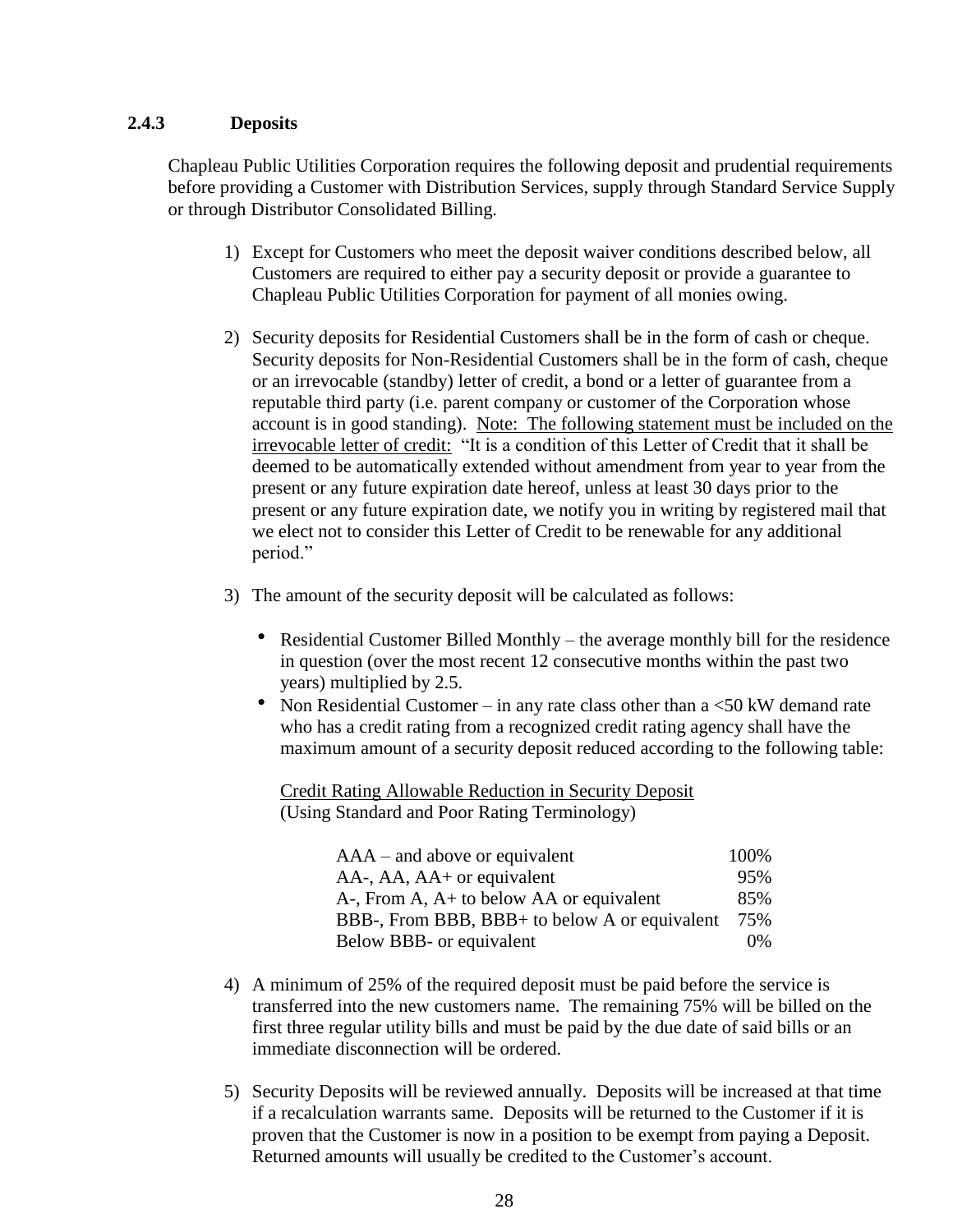- 6) Security deposits or guarantees may be waived if the following conditions are met:
	- a) Residential customers provide evidence of a good payment record during the previous one (1) year with another distributor or gas distributor in Canada. Non-Residential customers in a <50kW demand rate class provide a good record of five (5) years and customers in any other rate class provide a good record of seven (7) years.
	- b) The customer provides a satisfactory credit check made at the customer's expense.
- 7) Security deposits shall not constitute payment of an outstanding account, in whole or in part, and shall only be applied to amounts owing on an Chapleau Public Utilities Corporation account when the account is closed at which time any excess deposit funds will be refunded to the Customer. However, the Utility reserves the right to transfer a deposit credit to the customer's new outstanding deposit account. The Security deposit will be returned within six weeks of the closure of the account.
- 8) The interest rate on cash deposits shall be at the Prime Business Rate less 2% and will be applied to the deposit, on receipt of the total deposit, on a yearly basis or on return or application of the security deposit or closure of the account, whichever comes first. Non-cash security (i.e. letter of credit) will be applied after the final-bill-due-date, if full payment is not received from the Customer.

#### **2.4.4 Billing**

Chapleau PUC may, at its option, render bills to its Customers on a monthly basis. Bills for the use of electrical energy may be based on either a metered rate or a flat rate, as determined by Chapleau PUC.

Where billing errors have resulted in over billing, the Customer will be credited with the amount erroneously paid for a period not exceeding six years.

Where billing errors have resulted in under billing, the Customer shall be charged with the amount erroneously not billed for a period not exceeding two years, in the case of an individual residential customer who was not responsible for the error and six years, in other cases.

#### **2.4.5 Payments and Overdue Account Interest Charges**

Bills are rendered for energy services provided to the Customer. Bills are payable in full by the due date; otherwise, overdue interest charge will apply. Where a partial payment has been made by the Customer on or before the due date, the interest charge will apply only to the amount of the bill outstanding at the due date. In the event of partial payment by a Customer, payments shall be allocated by the portions of the bill covering competitive and non-competitive electricity costs based on the ratios of the amount billed for competitive and non-competitive costs. Outstanding bills are subject to the collection process and may ultimately lead to the service being discontinued. Service will be restored once satisfactory payment has been made. Discontinuance of service does not relieve the Customer of the liability for arrears.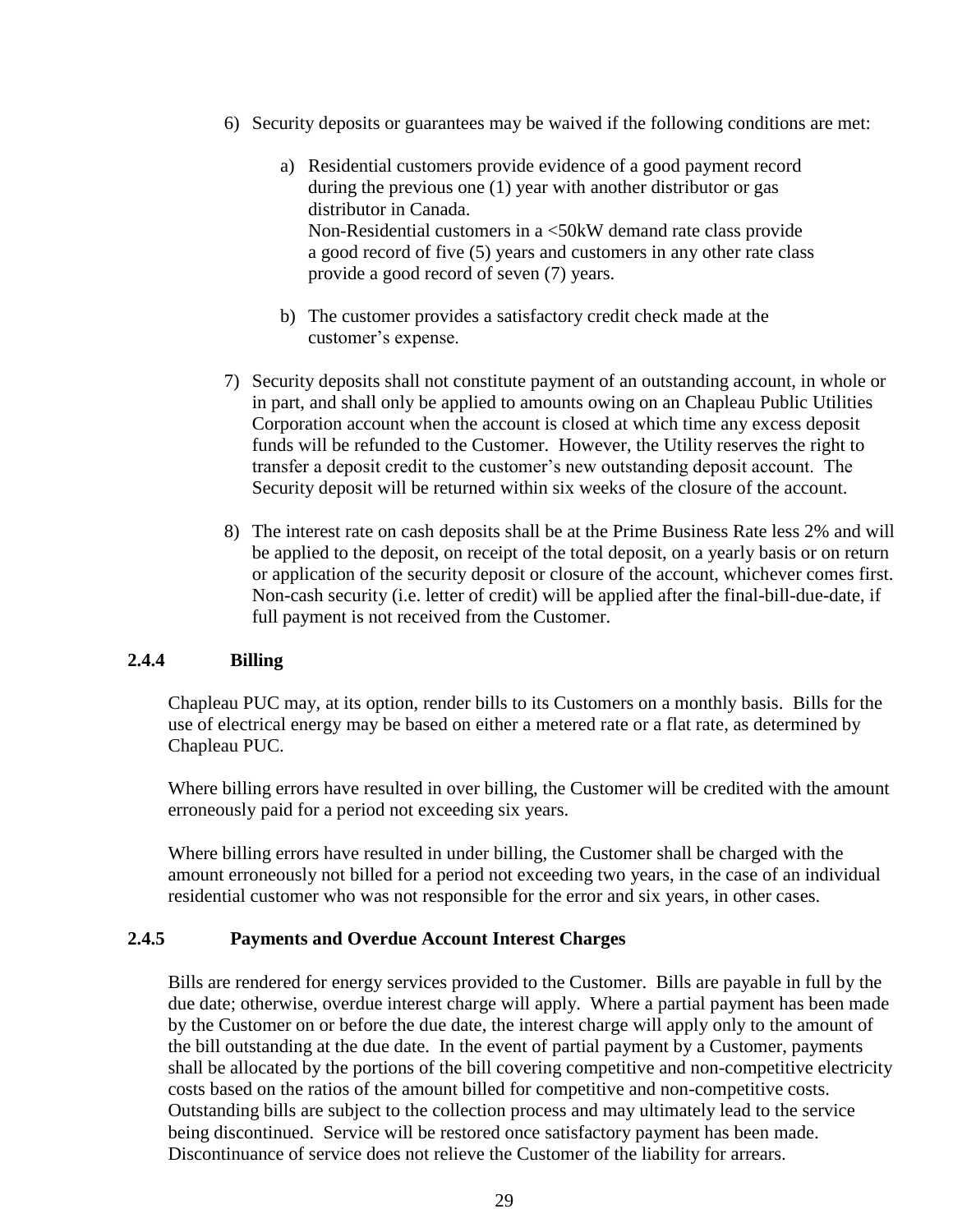Chapleau PUC shall not be liable for any damage on the Customer's premises resulting from such discontinuance of service. A reconnection charge will apply where the service has been disconnected due to non-payment.

The Customer will be required to pay additional charges for the processing of non-sufficient fund (N.S.F.) cheques (\$15.00).

There will be no late payment charges applied to the account within a 16-calendar day of the date of our mailing. Late payment charges of 1.5% per month will be applied after the due date.

Additional charges may be made for costs associated with the continued non-payment for amounts due, including costs of additional notices and of shutting off and reconnecting the utility.

*NOTE: The late payment charge applied to your account after the due date is not an extension of credit.*

Disconnect notices will be issued following due date, with disconnect date 10 days after due date. Prior to shutting off the utility, a service representative will make reasonable efforts to establish direct contact with the Customer. Chapleau PUC has adopted zero tolerance policy as follows:

Hydro bills will be issued on the  $15<sup>th</sup>$  or  $16<sup>th</sup>$  day of every month.

The due date will be the  $1<sup>st</sup>$  day of every month.

A penalty of 1.5% will be applied immediately after the due date.

Following application of 1.5% penalty, disconnect notices will be mailed, disconnect date being 10 days after.

If the  $1<sup>st</sup>$  day of the month should fall on a weekend, the following business day will be considered the due date.

#### **2.5 Customer Information**

A third party who is not a retailer may request historical usage information with the written authorization of the Customer.

A retailer and Customer must follow the rules set out in Chapter 11 of the Retail Settlement Code. This will also be the rules Chapleau PUC will follow at all times.

**2.5.1** Chapleau PUC shall use it's discretion in taking action to mitigate unauthorized energy use. Upon identification of possible unauthorized energy use, the Distributor shall notify if appropriate, Measurement Canada, The Electrical Safety Authority, Police Officials, Retailers that service customers affected by an unauthorized energy use or other entities.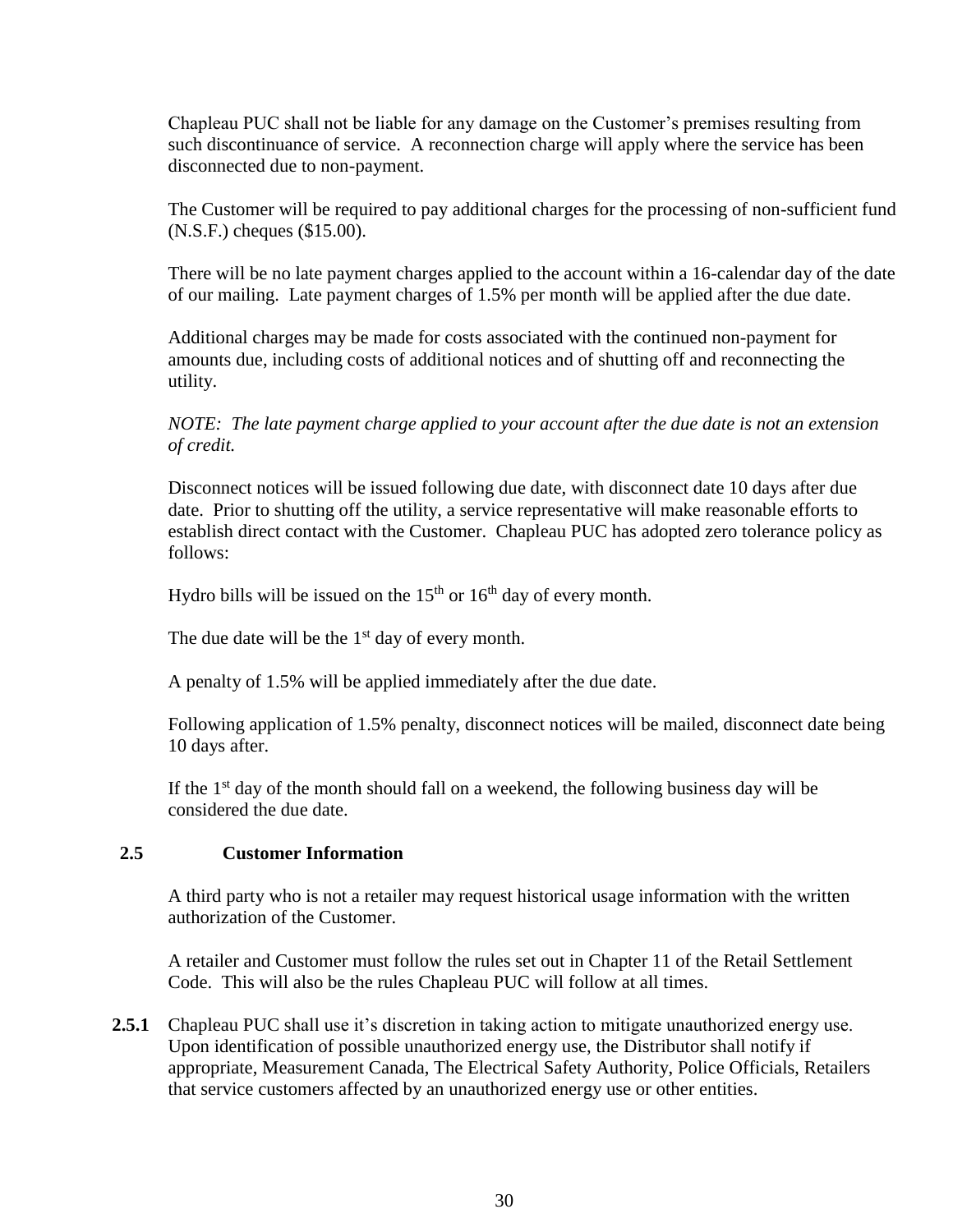Chapleau PUC may recover, from the parties responsible for the unauthorized energy use, all costs incurred by the PUC arising from unauthorized energy use, including an estimate of the energy used, inspection and repair costs. A \$2,000.00 general administration fee may be charged to the parties responsible in addition to all direct costs incurred by the PUC.

A service disconnected due to unauthorized use of energy shall not be reconnected until such time as all arrears resulting from the unauthorized use has been resolved to the satisfaction of the PUC.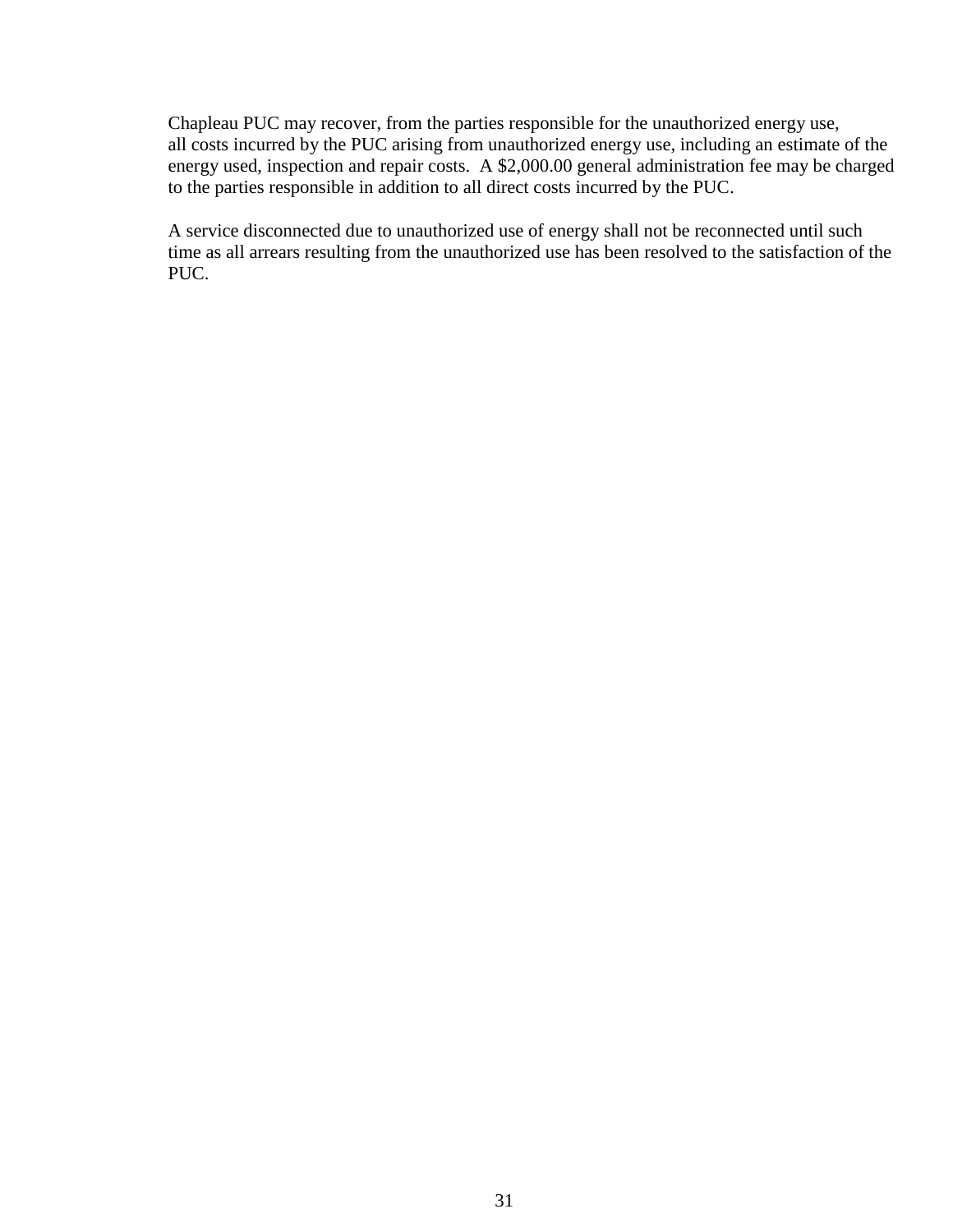## **Section 3 – CUSTOMER CLASS SPECIFIC**

#### **3 CUSTOMER CLASS SPECIFIC**

#### **3.1 Residential**

Refer to Table 1 for Point of Demarcation, Standard Allowance and Connection Fees for Residential Services.

#### **3.1.1 Overhead Services**

#### **3.1.1.1 Minimum Requirements**

In addition to the requirements of the Ontario Electrical Safety Code (latest edition), the following conditions shall apply:

- (i) This point of attachment device must be located:
	- (a) Not less than 4.5 metres (15 feet) nor greater than 5.5 metres (18 feet) above grade (to facilitate proper ladder handling techniques). Building must have a minimum offset from property line of 1.2 metres (4 feet).
	- (b) Between 150 millimeters and 300 millimeters  $(6 12)$  inches) below the service head.
- (ii) Clearance must be provided between utility conductors and finished grade of at least 6 metres (19 feet) over traveled portions of the road allowance and 4.5 metres (15 feet) over all other areas.

A minimum horizontal clearance of 1.0 metres (39 inches) must be provided from utility conductors and any second storey windows.

- (iii) A large, 4 jaw meter socket of an approved manufacturer shall be provided. Certain areas will require a 5-jaw socket as determined by Chapleau PUC. The Customer should contact Chapleau PUC to confirm details.
- (iv) Clear unobstructed access must be maintained to and in front of the meter location.
- (v) The approved meter base shall be mounted directly below the service mast such that the midpoint of the meter is  $1.73 \text{ m} (+ 100 \text{ mm})$  above finished grade within 914 mm of the face of the building (in front of any existing or proposed fence), unless otherwise approved by Chapleau PUC.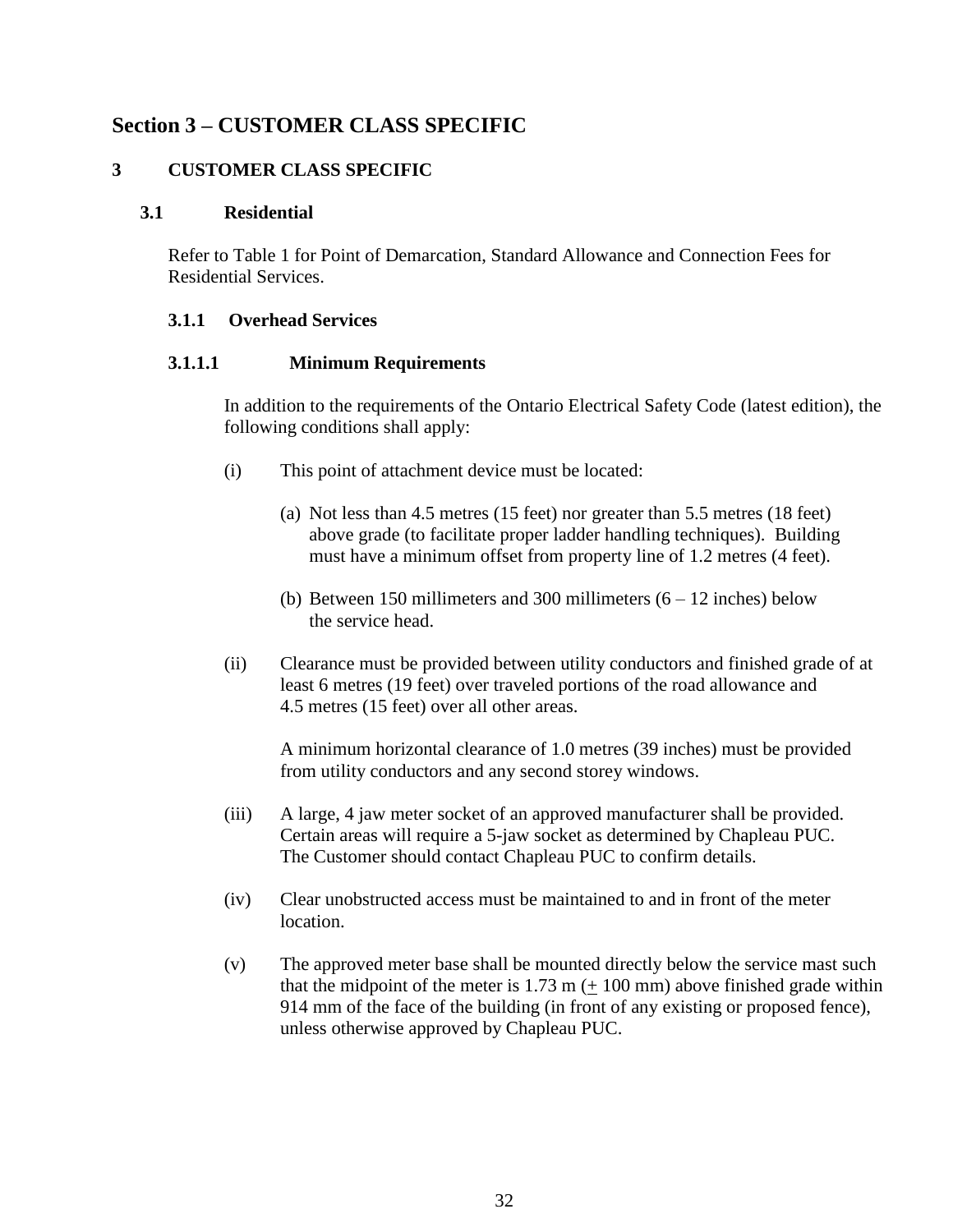#### **3.1.2 Underground Services for Individual Residences**

Customers requesting an underground service in an overhead area will be required to pay 100% connection costs for the underground service.

The owner shall pay for any necessary road crossings.

Where there are other services to be installed (e.g. gas, telephone and cable) these shall be coordinated to avoid conflict with Chapleau PUC's underground cables. Chapleau PUC's installation will not normally commence until all other servicing and grading have been completed.

It is the responsibility of the owner or his/her contractor to obtain clearances from all of the utility companies (including Hydro) before digging.

The owner shall provide unimpeded access for Chapleau PUC to install the service.

The owner shall ensure that any intended tree planting has appropriate clearance from underground electrical plant.

## **3.2 General Service**

- (a) The Customer shall supply the following to Chapleau PUC well in advance of installation commencement:
- Required in-service date
- Proposed Service Entrance equipment's Rated Capacity (Amperes) and Voltage rating and metering requirements
- Proposed Total Load details in kVA and/or kW (Winter and Summer)
- Locations of other services, gas, telephone, water and cable TV
- Details respecting heating equipment, air-conditioners, motor starting current limitation and any appliances which demand a high consumption of electrical energy.
- Survey plan and site plan indicating the proposed location of the service entrance equipment with respect to public rights-of-way and lot lines
- (b) The Customer shall construct or install all civil infrastructure (including but not limited to poles, UG conduits, cable chambers, cable pull rooms, transformer room/vault/pad) on private property, that is deemed required by Chapleau PUC as part of its Connection Assets. All civil infrastructure are to be in accordance with Electrical Safety Authorization Standards or Hydro One Construction Standards specifications and this Conditions of Service and are subject to Chapleau PUC's inspection and acceptance.
- (c) Chapleau PUC is responsible for the maintenance and repairs of its Connection Assets **but not** the Transformer Room(s) or any other civil structure that forms part or is part of the Customer's building.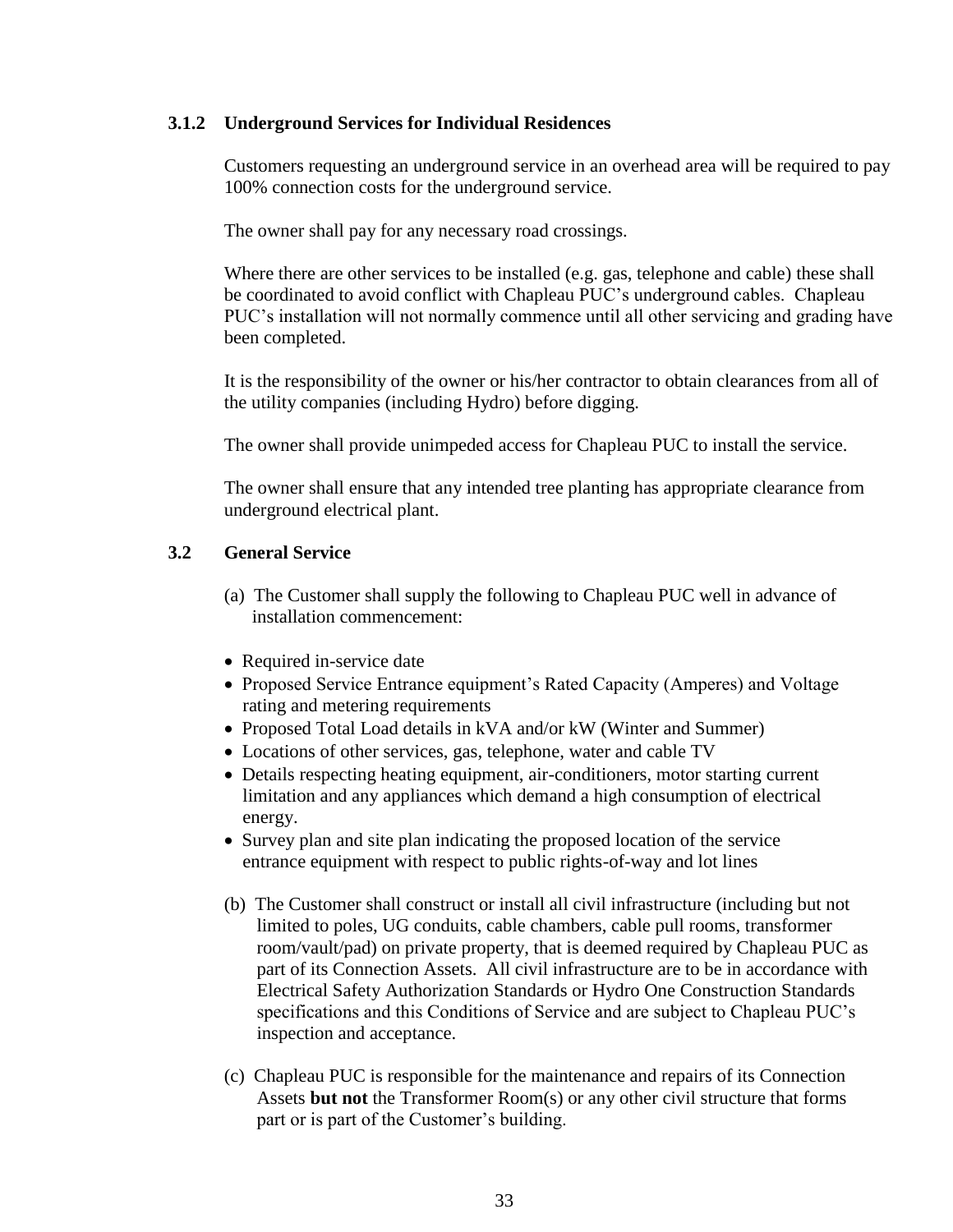- (d) When effecting changes the Customer shall maintain sufficient clearances between electrical equipment and Buildings and other permanent structures to meet the requirements of the Ontario Electrical Safety Code and the Occupational Health & Safety Act and Regulations.
- (e) It is the responsibility of the owner or his/her contractor to obtain clearances from all of the utility companies (including Hydro) before digging. Refer to Table 1 for Point of Demarcation, Standard Allowance and Connection Fees for General Service.

#### **3.2.1 Electrical Requirements (as applicable)**

For low voltage supply, the Customer's service entrance equipment shall be suitable to accept conductors installed by Chapleau PUC. The Customer's cables shall be brought to a point determined by Chapleau PUC for connection to Chapleau PUC's supply.

The owner is required to supply and maintain an electrical room of sufficient size to accommodate the service entrance and meter requirements of the tenants and provide clear working space in accordance with the Ontario Electrical Safety Code.

Access doors, panels, slabs and vents shall be kept free from obstructing objects. The Customer will provide unimpeded and safe access to Chapleau PUC at all times for the purpose of installing, removing, maintaining, operating or changing transformers and associated equipment.

The electrical room shall not be used for storage or contain equipment foreign to the electrical installation within the area designated as safe working space. All stairways leading to electrical rooms above or below grade shall have a handrail on at least one side as per the Ontario Building Code and shall be located indoors.

Outside doors providing access to electrical rooms must have at least 150-mm clearance between final grade and the bottom of the door. Electrical rooms 'on' or 'below' grade must have a drain including a "P" trap complete with a non-mechanical priming device and a backwater valve connected to the sanitary sewer. The electrical room floor must slope 6-mm/300 mm or 2% towards the drain.

The electrical room shall have a minimum ceiling height of 2.2 m clear, be provided with adequate lighting at the working level, in accordance with Illuminating Engineering Society (I.E.S.) standards, and a 120 V convenience outlet. The lights and convenience outlet noted above and any required vault circuit shall be supplied from a panel located and clearly identified in the electrical room.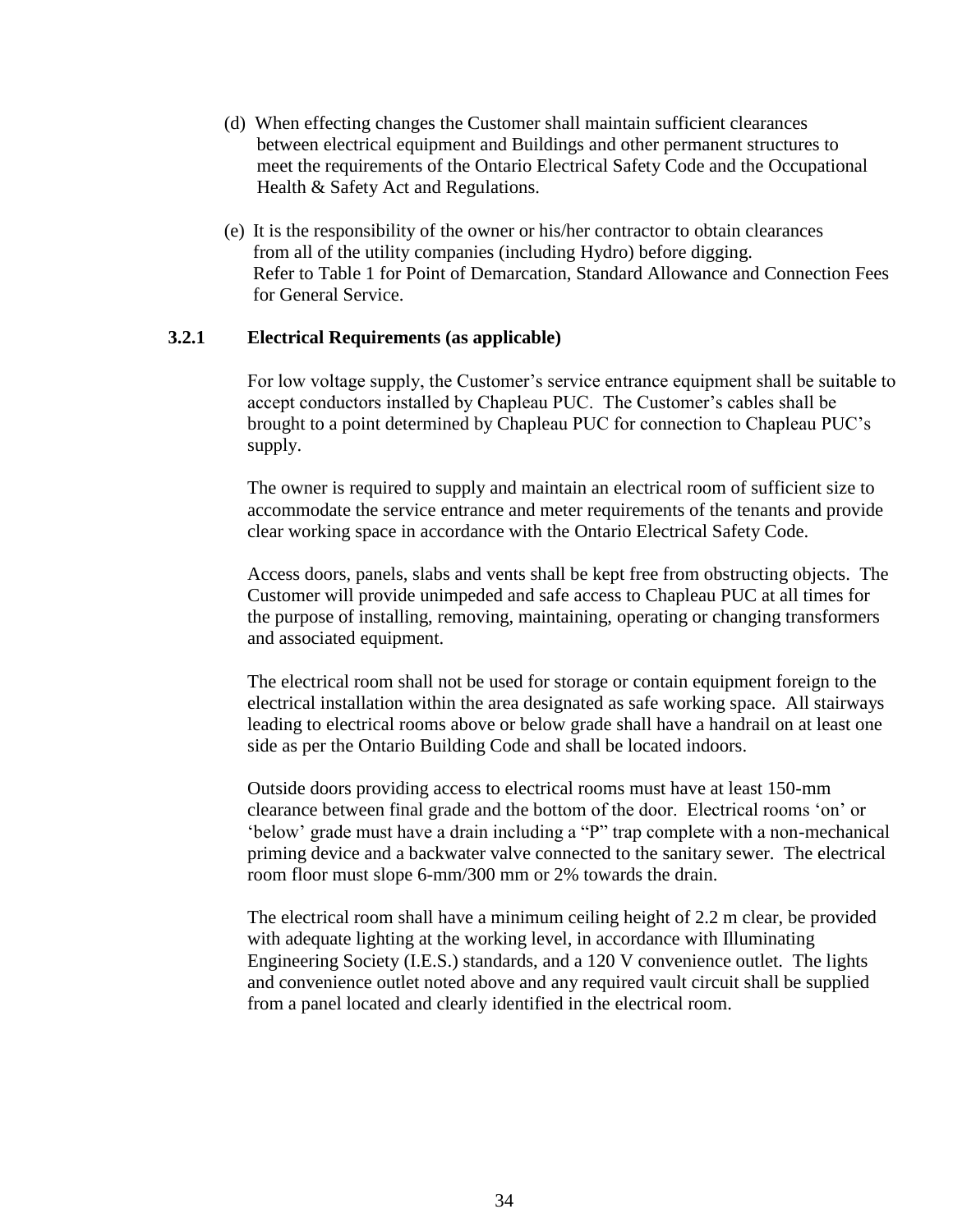#### **3.2.2 Underground Service Requirements**

The Customer shall construct or install all civil infrastructure (including but not limited to poles, UG conduits, cable chambers, cable pull rooms, transformer room/vault/pad) on private property, that is deemed required by Chapleau PUC as part of its Connection Assets. All civil infrastructure are to be in accordance with Electrical Safety Authorization or Hydro One Construction Standards, practices, specifications and this Conditions of Service and are subject to Chapleau PUC's inspection/acceptance.

The Customer is responsible to maintain all its structural and mechanical facilities on private property in a safe condition satisfactory to Chapleau PUC.

The Customer will be responsible for Chapleau PUC's costs associated with re-design and inspection services due to changes or deviations initiated by the Customer or its agents or any other body having jurisdiction.

It is the responsibility of the owner or his/her contractor to obtain clearances from all of the utility companies before digging.

It is the responsibility of the owner to contact Chapleau PUC to inspect each trench prior to the installation of Chapleau PUC's cables.

#### **3.2.3 Temporary Services (other than Residential)**

A temporary service is a normally metered service provided for construction purposes or special events. Temporary services can be supplied overhead or underground. The Customer will be responsible for all associated costs for **the installation and removal** of equipment required for a temporary service to Chapleau PUC's point of supply. Temporary services may be provided for a period of no more than 12 months. Temporary services must be renewed thereafter if an extension is required and the equipment for such temporary service must be reinspected at the end of the 12-month period.

Subject to the requirements of Chapleau PUC, supply will be connected after receipt of a 'Connection Authorization' from the Electrical Safety Authority.

Where meter bases are required, they must be approved by Electrical Safety Authority and shall be securely mounted on minimum 152 mm diameter poles so that the midpoint of the meter is  $1.73 \text{ m} (+ 100 \text{ mm})$  from finished grade.

In the case of temporary overhead services, the Customer shall leave 760 mm of cable at the masthead for connection purposes.

In the case of temporary underground services, the Customer's cable shall extend to Chapleau PUC's point of supply.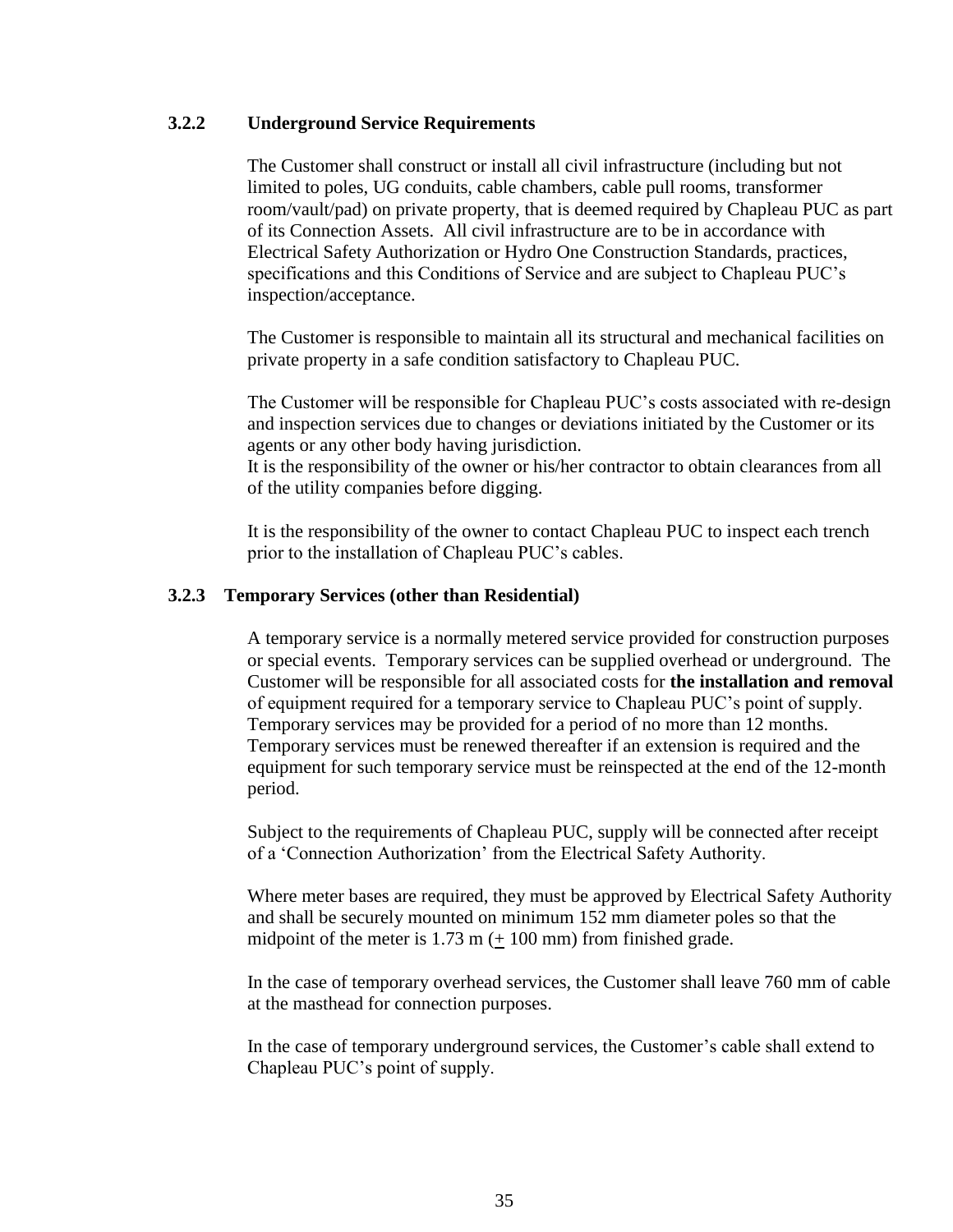#### **3.3 General Service (Above 50 kW)**

All non-residential Customers with an average peak demand between 50 kW and 999 kW over the past twelve months are to be classified as General Services above 50 kW. For new Customers without prior billing history, the peak demand will be based on 90% of the proposed capacity or installed transformer.

#### **3.3.1 Electrical Requirements**

Where the size of the Customer's electrical service warrants, the Customer will be required to provide facilities on its property and an easement as required (i.e. on the premises to be served), acceptable to Chapleau PUC, to house the necessary transformer(s) and/or switching equipment. Chapleau PUC will provide planning details upon application for service.

Chapleau PUC will supply, install and maintain the electrical transformation equipment within the transformer vault or pad. Chapleau PUC has the right to have this equipment connected to its distribution system.

The owner is required to supply and maintain an electrical room of sufficient size to accommodate the service entrance and meter requirements of the tenants and provide clear working space in accordance with the Ontario Electrical Safety Code.

The electrical room shall not be used for storage or contain equipment foreign to the electrical installation within the area designated as safe working space. All stairways leading to electrical rooms above or below grade shall have a handrail on at least one side as per the Ontario Building Code, and shall be located indoors.

The owner shall identify each Customer's metered service by address and/or unit number in a permanent and legible manner. The identification shall apply to all main switches, breakers and to all meter cabinets or meter mounting devices that are not immediately adjacent to the switch or breaker. The electrical room shall be visibly identified from the outside.

#### **3.4 Embedded Generation**

#### **3.4.1 General**

An Embedded Generator shall provide the Distributor with proof of compliance of IESO or OEB registration Requirements, and appropriate Licences. [http://www.collus.com/cos.Generator Application.pdf](http://www.collus.com/cos.Generator%20Application.pdf)

The Distributor shall collect costs reasonably incurred with making an offer to connect a generator from the entity requesting the connection. Costs reasonably incurred include costs associated with:

- Preliminary review for connection requirements.
- Detailed study to determine connection requirements.
- Final proposal to the generator.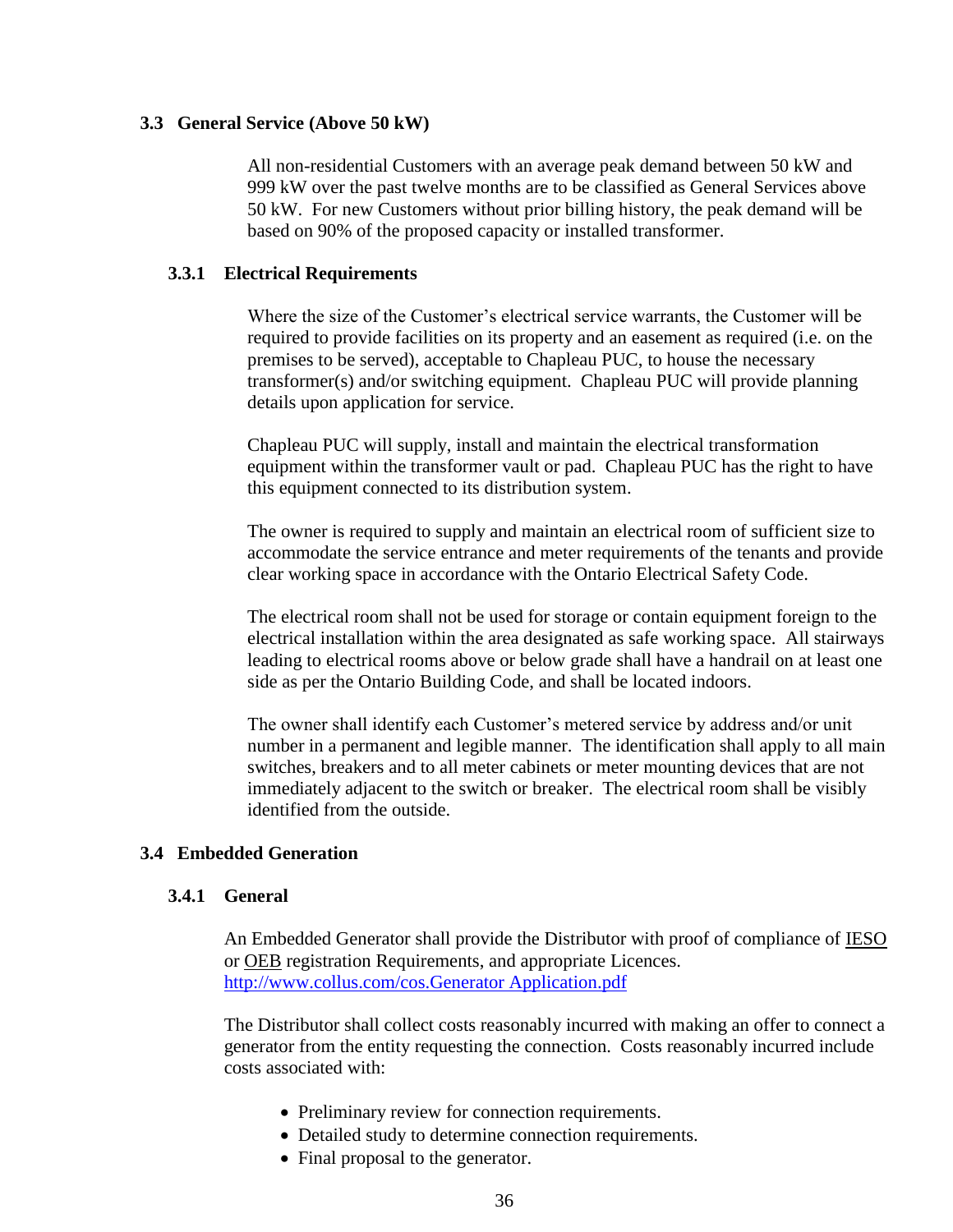A Generator that is or wishes to become connected to the distributors' distribution system shall enter into a Connection Agreement with the Distributor.

If damage or increased operating costs result from a connection with a Generator, the Generator shall reimburse the Distributor for these costs.

The Embedded Generator is responsible for providing suitable embedded generator equipment to protect his plant and equipment for any conditions on the distributor and interconnected transmission systems such as reclosing, faults and voltage unbalance.

To incorporate the connection of embedded generator to the distribution system, the line/feeder protection including settings and breaker reclosing circuits must be reviewed and modified if necessary by the distributor or transmission authority. This process may be complex and may require significant time.

The embedded generator must submit a proposed single line diagram and protection scheme for review to the distributor contact as identified by the distributor.

Based on the transformer connection proposed by the embedded generator additional significant protection cost may be incurred (e.g. delta HV transformer winding may require 3 phase HV breaker / reclosure device). The embedded generator shall not order the protection equipment and transformer until the station line diagram is reviewed and accepted by the distributor.

The purpose of the distributor review is to establish that the embedded generator electrical interface design meets the distributor requirements.

The protection schemes shall incorporate adequate facilities for testing/maintenance.

Negative phase sequence protection shall be installed where required, to detect abnormal system condition as well as to protect the generator.

The embedded generator may be required to install utility grade relays for those protections that could affect the distributor or transmission authority system.

The embedded generator may be required to submit a Ground Potential Rise study for review by the distributor, if telecommunications circuits are specified for remote transfer trip protection.

#### **3.4.2. Protection**

The embedded generator should provide protection systems to cover the following conditions:

#### **3.4.2.1. Internal Faults:**

The Generator should provide adequate protections to detect and isolate generator and station faults.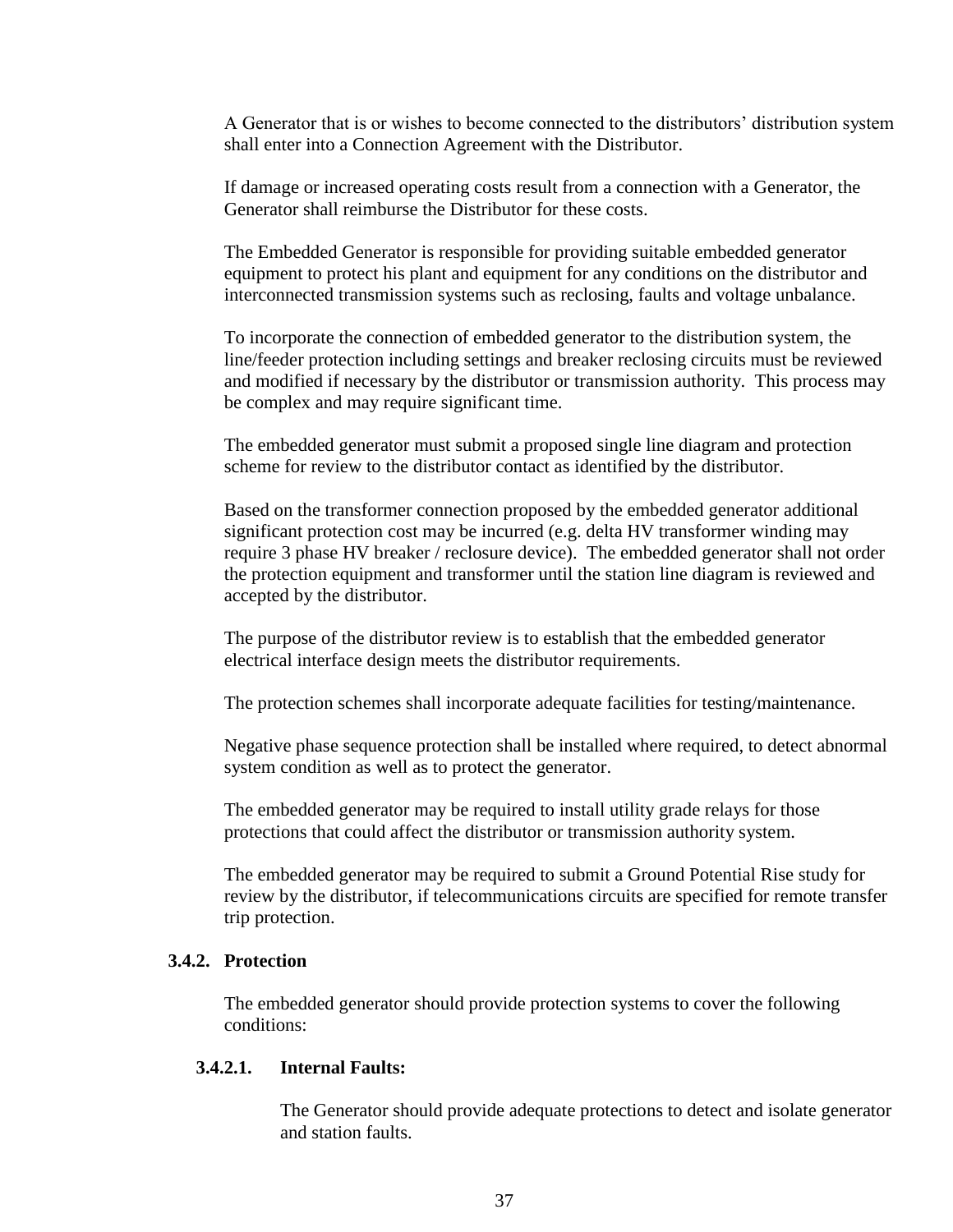#### **3.4.2.2. External Faults:**

The protection system should be designed to provide full feeder coverage complete with a reliable DC supply. In some cases redundancy in protection schemes may be required.

Normally the following fault detection devices are required for synchronous generator(s) installation(s).

#### **3.4.2.3. Ground Faults:**

When the HV winding of the Generator station transformer is wye connected with the neutral solidly grounded, then ground over-current protection in the neutral is required to detect ground faults.

If the Embedded generator station transformer HV winding connected to the Distributor system is ungrounded wye or delta, then ground under-voltage and ground over-voltage protections shall be required to detect ground faults.

Depending on the size, type of generator and point of connection, a distributor may require the relaying system to be duplicated, complete with separate auxiliary trip relays and separately fused DC supplies to ensure reliable protection operation and successful isolation of the embedded generator.

#### **3.4.2.4. Phase Faults:**

To detect phase faults, at least one of the following protections should be installed with acceptable redundancy where required depending on fault values:

- Distance
- Phase directional over-current
- Voltage-restrained over-current
- Over-current
- Under-voltage

#### **3.4.2.5. Islanding/Abnormal Conditions:**

Voltage and frequency protections are required to separate the embedded generator from the distribution system for an islanded condition and thus maintain the quality of supply to distribution system customers. This also will enable speedy restoration of the distribution system.

Typically, the protections required to detect islanding/abnormal conditions are:

- Over-voltage
- Under-voltage
- Over-frequency
- Under-frequency
- Voltage-balance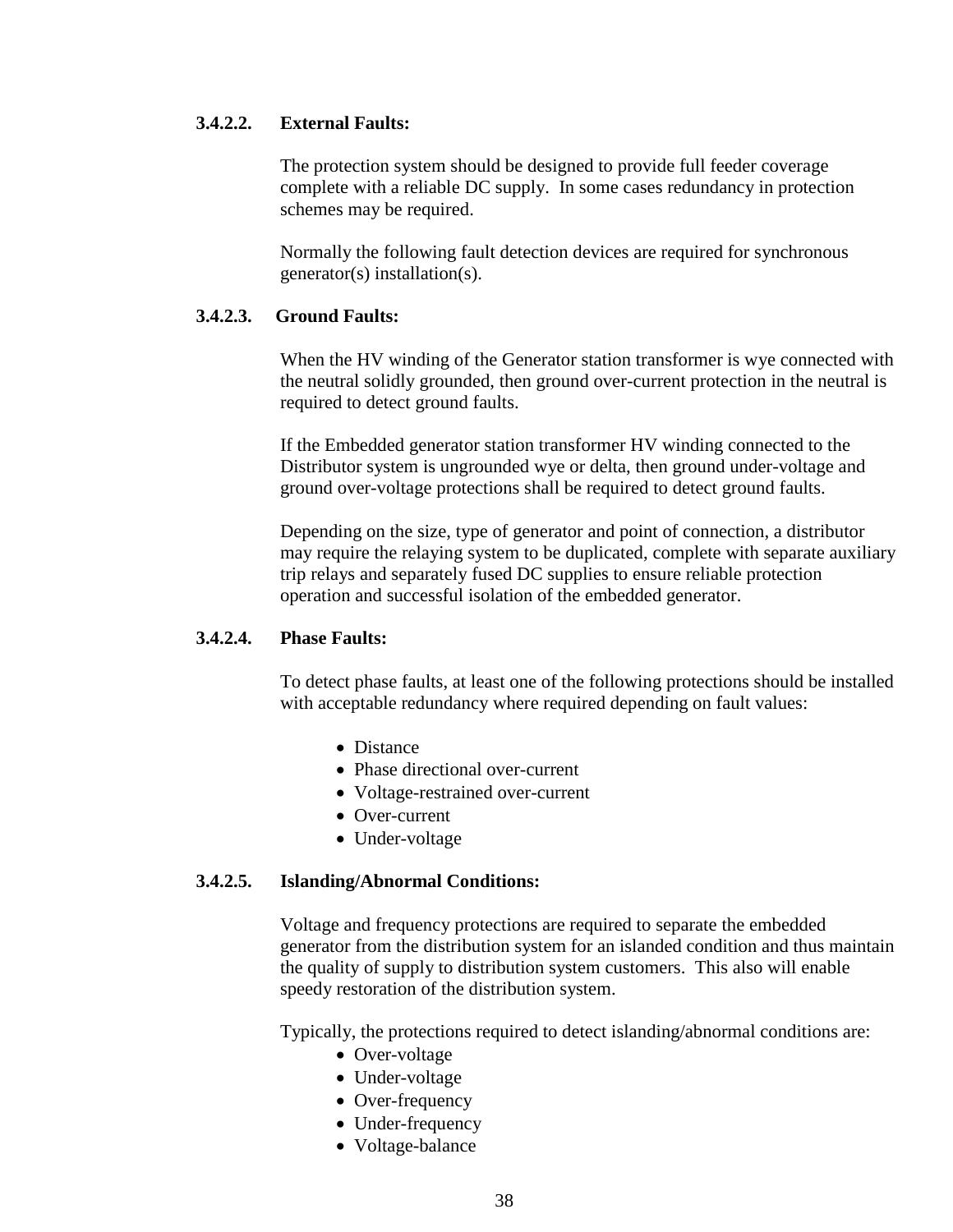The above protections should be timed to allow them to ride through minor disturbances.

## **3.4.3 Induction Generator**

Due to the operating characteristics of the induction generator the protection package required is normally less complex than the synchronous generator. An embedded generator should design the protection scheme to trip for the same conditions as stated for synchronous generators. An induction generator is an asynchronous machine that requires an external source such as a healthy distribution system to produce normal 60 Hz power. Alternatively, if there is an outage in the distribution system then there is unlikely to be 60 Hz output from the induction generator. In certain instances, an induction generator may continue to generate electric power after the source is removed. This phenomenon, known as self-excitation, can occur whenever there is sufficient capacitance in parallel with the induction generator to provide the necessary excitation and when the connected load has certain resistive characteristics.

## **3.4.4 DC Remote Tripping / Transfer Tripping**

Remote or transfer tripping may be required between the Generator and the feeder circuit breaker if the Generator is connected as a critical location in the distribution system. This feature will provide for isolation of the embedded generator when certain faults or system disturbances are detected at the feeder circuit breaker location.

Additional Protection Features, such as Remote Trip and Generator end open signal, may be required in some applications.

#### **3.4.5 Maintenance**

An Embedded Generator shall have a regular scheduled maintenance plan to assure the Distributor that all connection devices and protection & control systems are maintained in good working order. These provisions shall be included in the Connection Agreement. A complete copy of the inspection report shall be delivered to the Distributor within 30 days.

In developing a maintenance plan, the Generator should consider the following requirements:

- Qualified personnel should carry out all inspections and repairs.
- Periodic tests should be performed on protection systems to verify that the system operates as designed. Testing intervals for protection systems should not exceed four (4) years for microprocessor-based systems and two (2) years for electro-mechanical based systems.
- Isolating devices at the point of connection should be operated at least once per year.
- The Generator facility should be inspected visually at least once per year to note obvious maintenance problems such as broker insulators or other damaged equipment.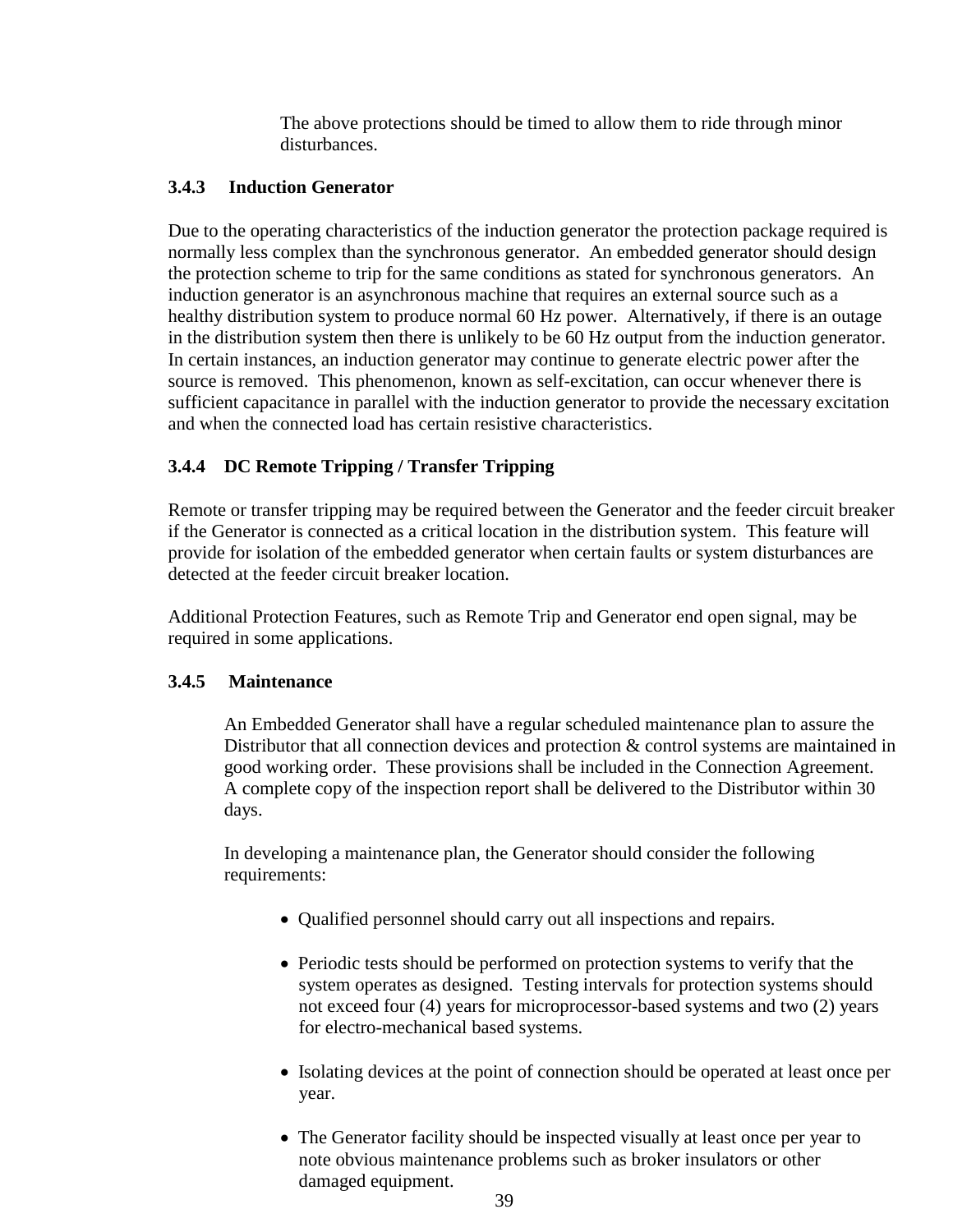- Any deficiencies identified during inspections shall be noted and repairs scheduled as soon as possible, with timing dependent on the severity of the problem, due diligence concerns (of both the Distributor and the Generator) and financial and material requirements. The Distributor shall be notified of any deficiencies involving critical protective equipment.
- The Distributor shall be provided with copies of all relevant inspection and repair reports that may affect the protection and performance of the Distributors' systems. The Distributor has the right to witness any relevant test being performed by the generator.

#### **Embedded Market Participant**

An Embedded Market Participant shall provide the Distributor with proof of compliance of IESO registration Requirements, and appropriate Licences and the Distribution System Code.

Where the Conditions of Service of this Distributor exceed the technical requirements of any other licence or participant obligations, these Conditions of Service shall take precedence.

The Embedded Market Participant must meet at a minimum, the standards as set out in these Conditions of Service in order to connect to the Distributors' distribution facilities.

#### **3.5 Embedded Distributor**

An Embedded Distributor shall provide the Distributor with proof of compliance of IESO and OEB registration Requirements, and appropriate Licences and the Distribution System Code.

Where the Conditions of Service of this Distributor exceed the technical requirements of any other licence or participant obligations, these Conditions of Service shall take precedence.

The Embedded Distributor must meet at a minimum, the standards as set out in these Conditions of Service in order to connect to the Distributors' distribution facilities.

#### **3.6 Unmetered Connections**

#### **3.7 Unmetered Services**

Unmetered Loads are Loads that are billed based on an estimated usage and Load profile. CPUC has the sole right to determine if a Load is to be classified as unmetered.

Unmetered loads are intended for small Load use within the public Road Allowance. The specific Service is for publicly owned utility plant, other utilities that are licensed for their plant access with the road authority, government agencies, traffic signals, communication power supplies, bus shelters, railroad signals and telephone booths. These services do not normally require system Enhancements or Expansions for connection. When unmetered Service connections are requested and system Enhancements or Expansions are needed, the Customer shall bear the cost of such connection. The Customer must contact CPUC for a quote.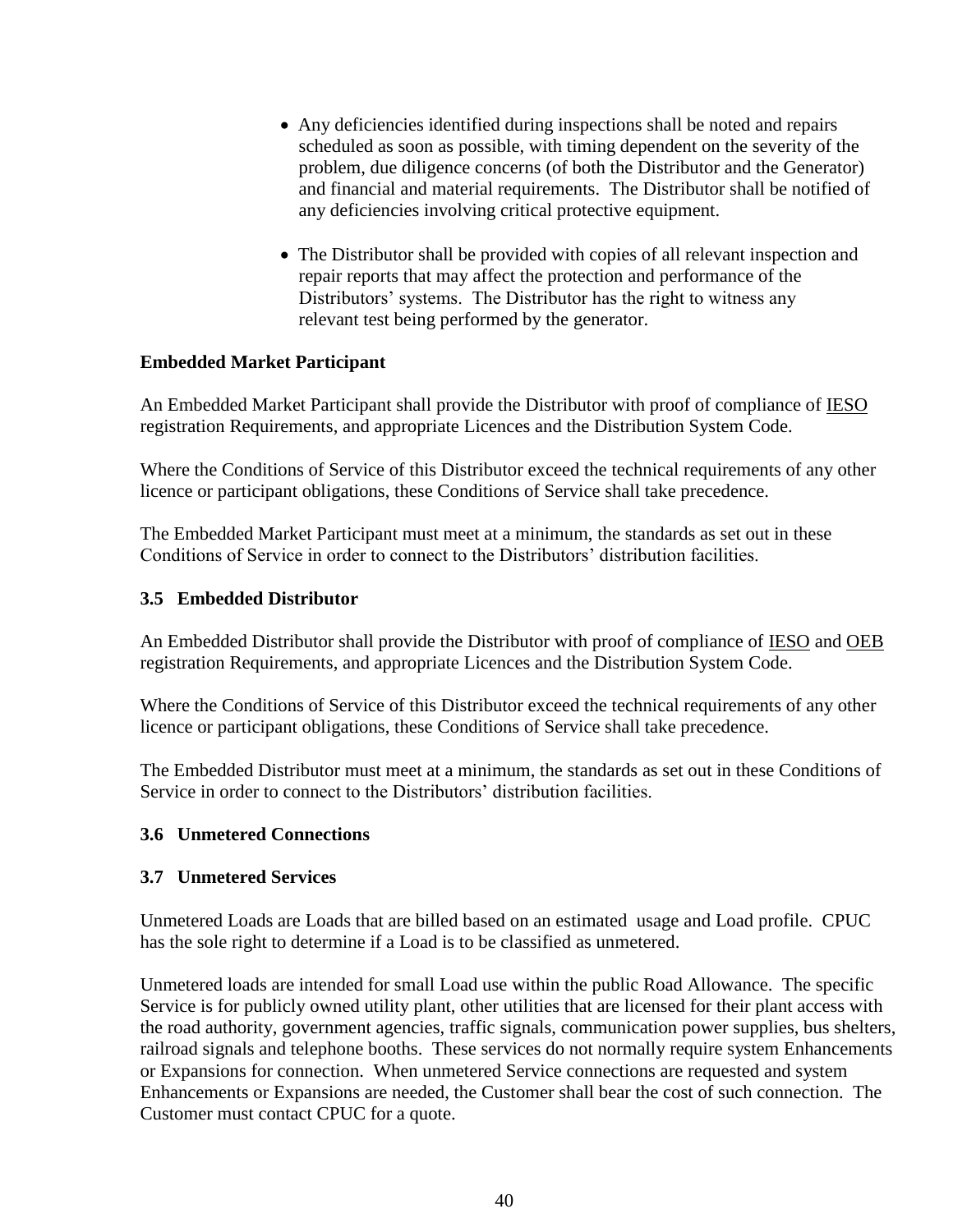When a Customer is eligible for an unmetered service and has chosen such, CPUC may choose to meter the load at any time and for any duration to, for example, verify or study typical usage (i.e., amount or profile) at the Customer's expense. Also, when requested by CPUC, the Customer or Consumer shall undertake at their cost, electrical usage profile studies by using either a CPUC acceptable certified lab or acceptable in-field metering unit. The interim results and final report shall be provided to CPUC in an acceptable format and time. Unmetered Consumers shall not allow other Consumers to use unmetered electrical power from their system without the written consent of CPUC.

By selecting the unmetered service option, the Customer gives CPUC consent to share or release load detail, plus energy and demand data to persons including, but not limited to, utilities, electrical associations, interest groups and CPUC's regulators or as required by law. However, unless required by law or with the Customer or Consumer's written consent, their identity shall remain confidential and not be disclosed by CPUC. Except otherwise noted, these conditions do not apply to metered services.

#### **3.7.1 Street Lighting**

All services supplied to street lighting equipment owned by or operated for a municipality or the Province of Ontario shall be classified as Street Lighting Service. For rate structure details refer to Chapleau PUC's Distribution Rate Order Application.

Street Lighting plant, facilities, or equipment owned by the Customer are subject to the Electrical Safety Authority (ESA) requirements.

Street lights belonging to the Municipality are maintained only on an hourly basis according to Chapleau PUC's rates. Any new installs or repairs require a Master Electrician to be contacted.

Ownership demarcation point will be line side of fuse, if no fuse, point of connection on Distributor's feed pole/lines.

#### **3.7.2 Traffic Signals and Pedestrian X-Walk Signals/Beacons**

Traffic signals and pedestrian x-walk signals/beacons are billed flat rate unless metered. Christmas lights are billed flat rate one time per year, and varies depending on the number of lights installed that year.

Ownership demarcation point will be top of Customer's service mast, if overhead. For new services, there exists a \$30.00 set up fee. Re-design and inspection services are at the expense of the Customer. The Customer is responsible for the cost to maintain and repair the equipment. Demarcation point for underground services will be the line side of the underground meter socket.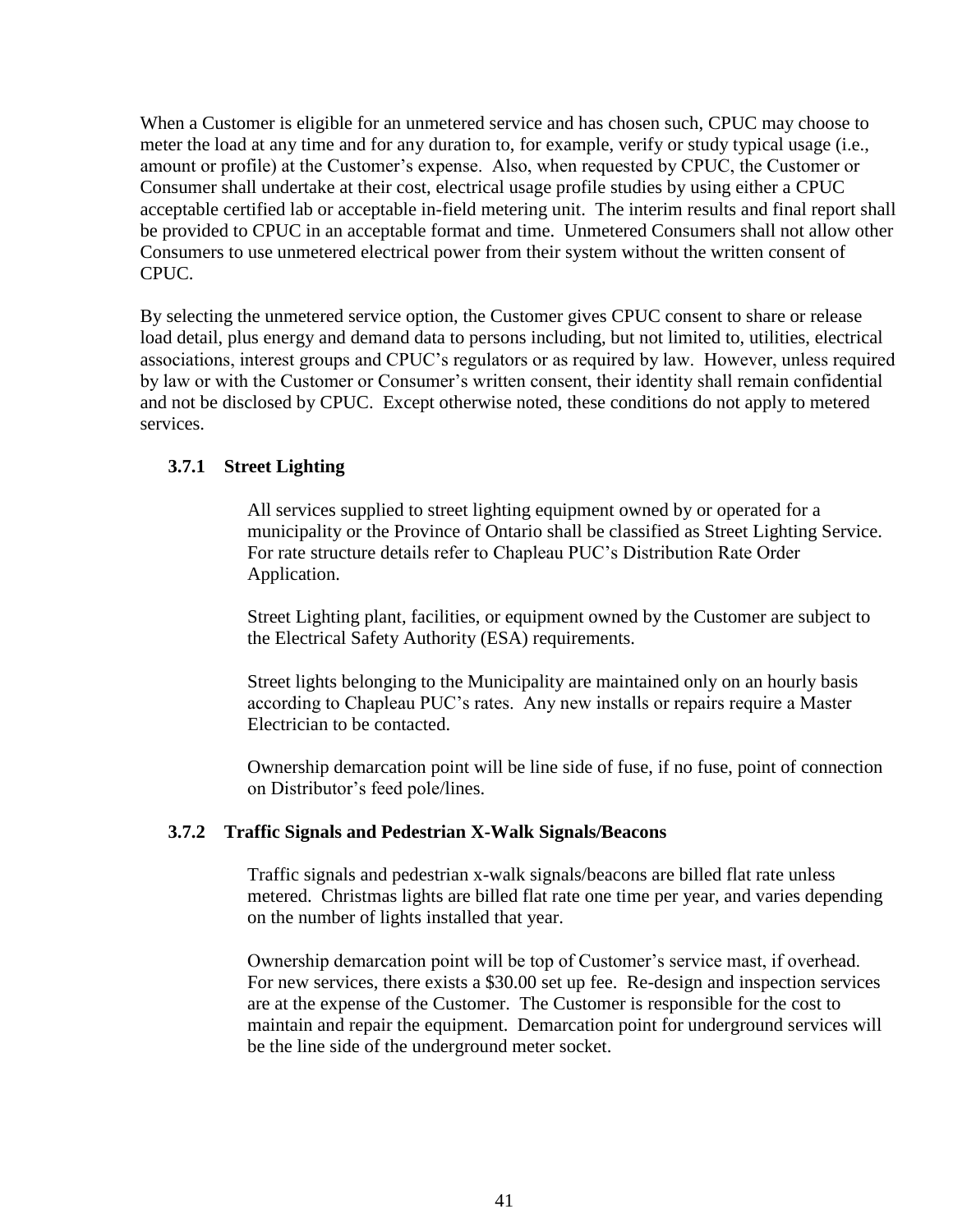## **4 SECTION 4 GLOSSARY OF TERMS**

Sources for definitions:

- A Electricity Act, 1998, Schedule A, Section 2, Definitions
- MR Market Rules for the Ontario Electricity Market, Chapter 11, Definitions
- TDL Transitional Distribution License, Part 1, Definitions
- TTL Transitional Transmission License, Part 1, Definitions
- DSC Distribution System Code Definitions
- RSC Retail Settlement Code Definitions
- DCF Discounted Cash Flow

I E S O

"Accounting Procedures Handbook" means the handbook approved by the Board and in effect at the relevant time, which specifies the accounting records, accounting principles and accounting separation standards to be followed by the distributor; (TDL, DSC)

"Affiliate Relationships Code" means the code, approved by the Board and in effect at the relevant time, which among other things, establishes the standards and conditions for the interaction between electricity distributors or transmitters and their respective affiliated companies; (TDL, DSC)

"Ancillary Services" means services necessary to maintain the reliability of the IMO-controlled grid; including frequency control, voltage control, reactive power and operating reserve services; (MR, TDL, DSC)

"apartment building" means a structure containing four or more dwelling units having access from an interior corridor system or common entrance;

"apparent power" means the total power measured in kilo Volt Amperes (kVA);

"application for service" means the agreement or contract with Chapleau PUC under which electrical service is requested;

"bandwidth" means a distributor's defined tolerance used to flag data for further scrutiny at the stage in the VEE (validating, estimating and editing) process where a current reading is compared to a reading from an equivalent historical billing period. For example, a 30 percent bandwidth means a current reading that is either 30 percent lower or 30 percent higher that the measurement from an equivalent historical billing period will be identified by the VEE process as requiring further scrutiny and verification;

(DSC)

"billing demand" means the metered demand or connected load after necessary adjustments have been made for power factor, intermittent rating, transformer losses and minimum billing. A measurement in kilo Watts (kW) of the maximum rate at which electricity is consumed during a billing period;

"Board" or "OEB" means the Ontario Energy Board; (A, TDL, DSC)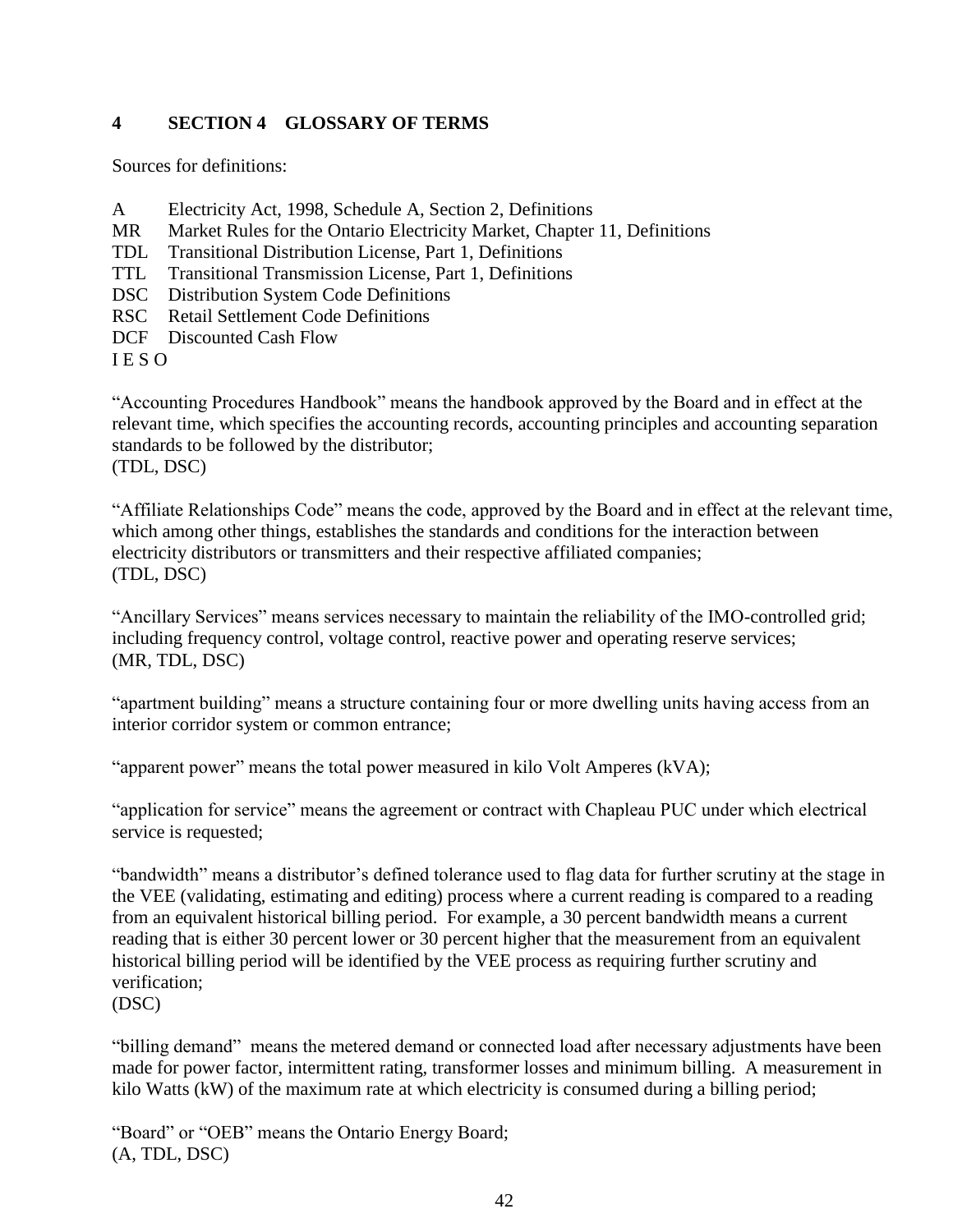"building" means a building, portion of a building, structure or facility;

"complex metering installation" means a metering installation where instrument transformers, test blocks, recorders, pulse duplicators and multiple meters may be employed; (DSC)

"Conditions of Service" means the document developed by a distributor in accordance with subsection 2.4 of the Code that describes the operating practices and connection rules for the distributor; (DSC)

"connection" means the process of installing and activating connection assets in order to distribute electricity to a Customer; (DSC)

"connection agreement" means an agreement entered into between a distributor and a person connected to its distribution system that delineates the conditions of the connection and delivery of electricity to that connection;

(DSC)

"connection assets" means that portion of the distribution system used to connect a Customer to the existing main distribution system, and consists of the assets between the point of connection on a distributor's main distribution system and the ownership demarcation point with that Customer; (DSC)

"Consumer" means a person who uses, for the person's own consumption, electricity that the person did not generate; (A, MR, TDL, DSC)

"Customer" means a person that has contracted for or intends to contract for connection of a building. This includes developers of residential or commercial subdivisions; (DSC)

"demand" means the average value of power measured over a specified interval of time, usually expressed in kilowatts (kW). Typical demand intervals are 15, 30 and 60 minutes; (DSC)

"demand meter" means a meter that measures a Consumer's peak usage during a specified period of time;

"developer" means a person or persons owning property for which new or modified electrical services are to be installed;

"disconnection" means a deactivation of connection assets that results in cessation of distribution services to a Consumer; (DSC)

"distribute" with respect to electricity, means to convey electricity at voltages of 50 kilovolts or less; (A, MR, TDL, DSC)

<sup>(</sup>DSC)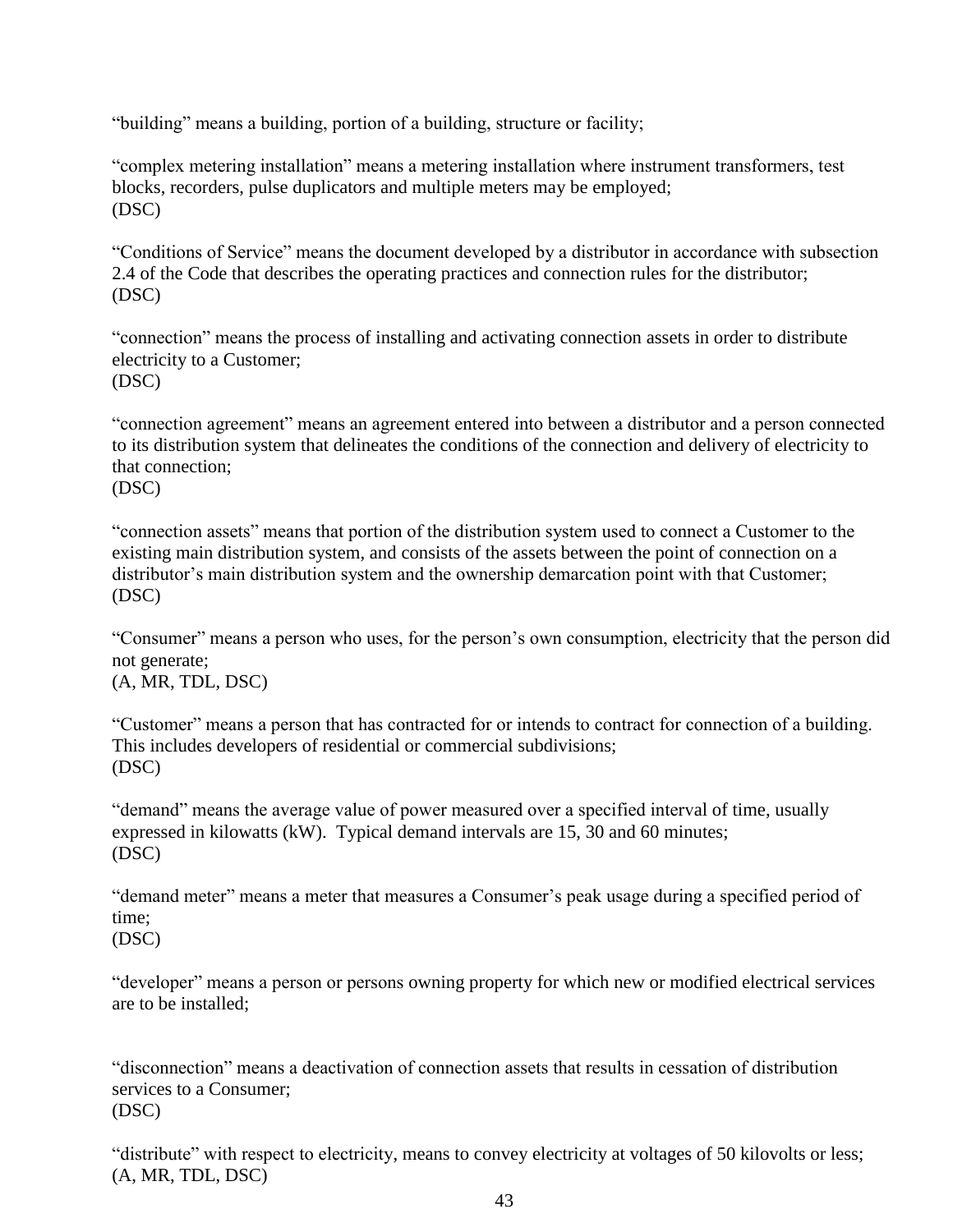"distribution losses" means energy losses that result from the interaction of intrinsic characteristics of the distribution network such as electrical resistance with network voltages and current flows; (DSC) "distribution loss factor" means a factor or factors by which metered loads must be multiplied such that when summed equal the total measured load at the supply point(s) to the distribution system; (RSC)

"distribution services" means services related to the distribution of electricity and the services the Board has required distributors to carry out, for which a charge or rate has been approved by the Board under section 78 of the Ontario Energy Board Act; (RSC, DSC)

"distribution system" means a system for distributing electricity, and includes any structures, equipment or other things used for that purpose. A distribution system is comprised of the main system capable of distributing electricity to many Customers and the connection assets used to connect a Customer to the main distribution system;

(A, MR, TDL, DSC)

"Distribution System Code" means the code, approved by the Board, and in effect at the relevant time, which, among other things, establishes the obligations of the distributor with respect to the services and terms of service to be offered to Customers and retailers and provides minimum technical operating standards of distribution systems; (TDL, DSC)

"distributor" means a person who owns or operates a distribution system; (A, MR, TDL, DSC)

"duct bank" means two or more ducts that may be encased in concrete used for the purpose of containing and protecting underground electric cables;

"Electricity Act' means the Electricity Act, 1998, S.O. 1998, c.15, Schedule A; (MR, TDL, DSC)

"Electrical Safety Authority" or "ESA" means the person or body designated under the Electricity Act regulations as the Electrical Safety Authority; (A)

"electric service" means the Customer's conductors and equipment for energy from Chapleau PUC;

"emergency" means any abnormal system condition that requires remedial action to prevent or limit loss of a distribution system or supply of electricity that could adversely affect the reliability of the electricity system;

(DSC)

"emergency backup" means a generation facility that has a transfer switch that isolates it from a distribution system; (DSC)

"energy" means the product of power multiplied by time, usually expressed in kilowatt-hours (kWh);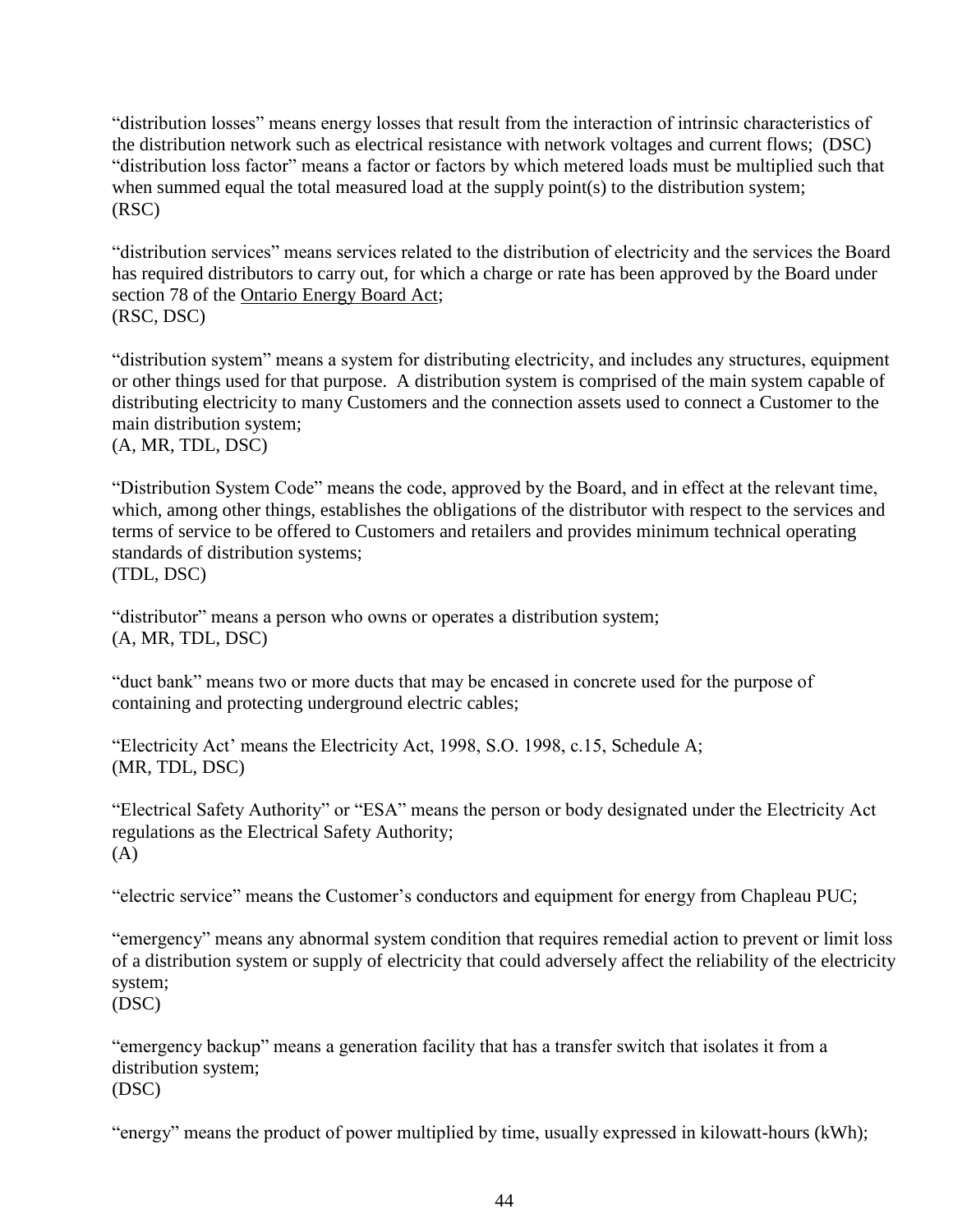"Energy Competition Act" means the Energy Competition Act, 1998, S.O. 1998, c.15; (MR)

"energy diversion" means the electricity consumption unaccounted for but that can be quantified through various measures upon review of the meter mechanism, such as unbilled meter readings, tap off load(s) before revenue meter or meter tampering;

"enhancement" means a modification to an existing distribution system that is made for purposed of improving system operating characteristics such as reliability or power quality or for relieving system capacity constraints resulting, for example, from general load growth; (DSC)

"expansion" means an addition to a distribution system in response to a request for additional Customer connections that otherwise could not be made; for example, by increasing the length of the distribution system;

(DSC)

"extreme operating conditions" means extreme operating conditions as defined in the Canadian Standards Association ("CSA") Standard CAN3-C235-87 (latest edition);

"four-quadrant interval meter" means an interval meter that records power injected into a distribution system and the amount of electricity consumed by the Customer; (DSC)

"general service" means any service supplied to premises other than those designated as Residential and less than 50 kW, Large User, or Municipal Street Lighting. This includes multi-unit residential establishments such as apartments buildings supplied through one service (bulk-metered);

"generate" with respect to electricity, means to produce electricity or provide ancillary services, other than ancillary services provided by a transmitter or distributor through the operation of a transmission or distribution system;

(A, TDL, DSC)

"generation facility" means a facility for generating electricity or providing ancillary services, other than ancillary services provided by a transmitter or distributor through the operation of a transmission or distribution system, and includes any structures, equipment or other things used for that purpose; (A, MR, TDL, DSC)

"generator" means a person who owns or operates a generation facility; (A, MR, TDL, DSC)

"geographic distributor" with respect to a load transfer, means the distributor that is licensed to service a load transfer Customer and is responsible for connecting and billing the load transfer Customer; (DSC)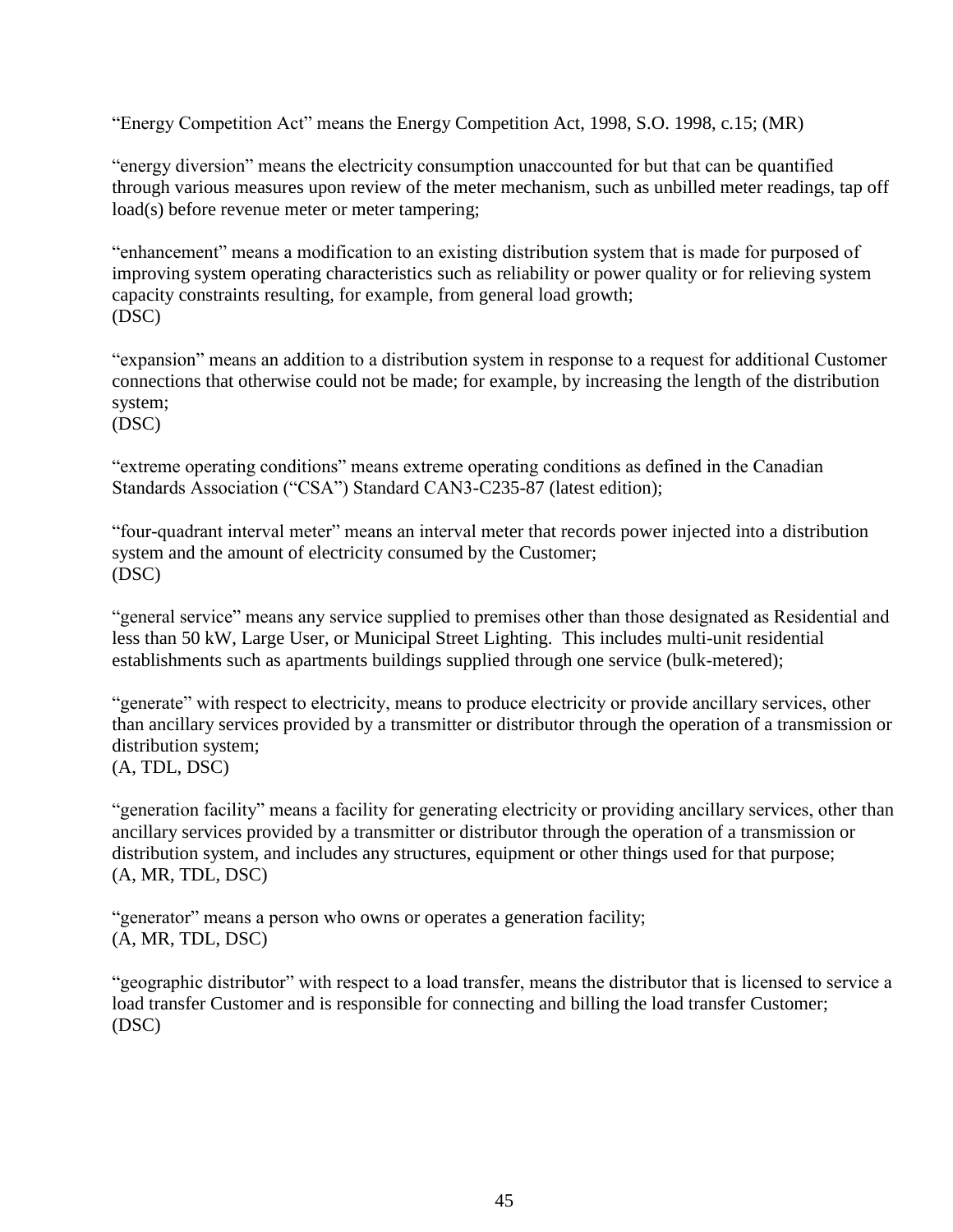"good utility practice" means any of the practices, methods and acts engaged in or approved by a significant portion of the electric utility industry in North America during the relevant time period, or any of the practices, methods and acts which, in the exercise of reasonable judgement in light of the facts known at the time the decision was made, could have been expected to accomplish the desired result at a reasonable cost consistent with good practices, reliability, safety and expedition. Good utility practice is not intended to be limited to the optimum practice, method, or act to the exclusion of all others, but rather to be acceptable practices, methods, or acts generally accepted in North America; (MR, DSC)

"host distributor" means the registered wholesale market participant distributor who provides electricity to an embedded distributor; (RSC, DSC)

"house service" means that portion of the electrical service in a multiple occupancy facility which is common to all occupants, (i.e. parking lot lighting, sign service, corridor and walkway lighting, et cetera);

"IEC" means International Electrotechnical Commission;

"IEEE" means Institute of Electrical and Electronics Engineers;

"IESO" means the Independent Electricity System Operator established under the Electricity Act; (A, TDL, DSC)

"IESO-controlled grid" means the transmission systems with respect to which, pursuant to agreements, the IESO has authority to direct operation; (A, TDL, DSC)

"interval meter" means a meter that measures and records electricity use on an hourly or sub-hourly basis; (RSC, DSC)

"large user" means a Customer with a monthly peak demand of 5000 kW or greater, regardless the demand occurs in the peak or off-peak periods, averaged over 12 months;

"load factor" means the ratio of average demand for a designated time period (usually one month) to the maximum demand occurring in that period;

"load transfer" means a network supply point of one distributor that is supplied through the distribution network of another distributor and where this supply point is not considered a wholesale supply or bulk sale point;

(DSC)

"load transfer Customer" means a Customer that is provided distribution services through a load transfer;

(DSC)

"main service" refers to Chapleau PUC's incoming cables, bus duct, disconnecting and protective equipment for a Building or from which all other metered sub-services are taken;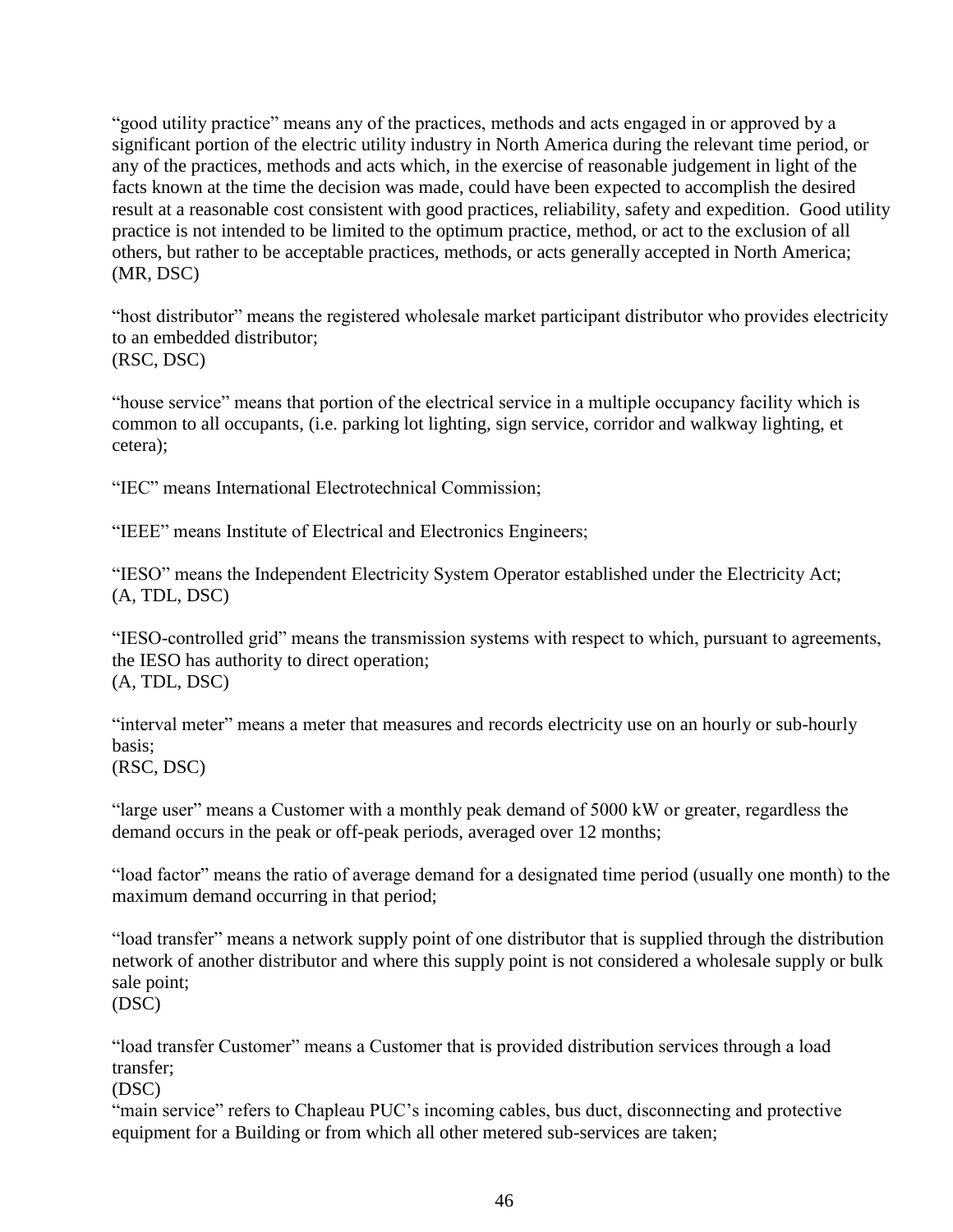"Market Rules" means the rules made under section 32 of the Electricity Act; (MR, TDL, DSC)

"Measurement Canada" means the Special Operating Agency established in August 1996 by the Electricity and Gas Inspection Act, 1980-81-82-83, c.87., and Electricity and Gas Inspection Regulations (SOR/86-131); (DSC)

"meter service provider" means any entity that performs metering services on behalf of a distributor; (DSC)

"meter installation" means the meter and, if so equipped, the instrument transformers, wiring, test links, fuses, lamps, loss of potential alarms, meters, data recorders, telecommunication equipment and spin-off data facilities installed to measure power past a meter point, provide remote access to the metered data and monitor the condition of the installed equipment; (RSC, DSC)

"meter socket" means the mounting device for accommodating a socket type revenue meter;

"metering services" means installation, testing, reading and maintenance of meters; (DSC)

"MIST meter" means an interval meter from which data is obtained and validated within a designated settlement timeframe. MIST refers to "Metering Inside the Settlement Timeframe"; (RSC, DSC)

"MOST meter" means an interval meter from which data is only available outside of the designated settlement timeframe. MOST refers to "Metering Outside the Settlement Timeframe"; (RSC, DSC)

"multiple dwelling" means a Building which contains more than one self-contained dwelling unit;

"municipal street lighting" means all services supplied to street lighting equipment owned and operated for a municipal corporation;

"non-competitive electricity costs" means costs for services from the IMO that are not deemed by the Board to be competitive electricity services plus costs for distribution services, other than Standard Supply Service (SSS); (RSC)

"normal operating conditions" means the operating conditions comply with the standards set by the Canadian Standards Association ("CSA") Standard CAN3-C235-87 (latest edition);

"Ontario Energy Board Act" means the Ontario Energy Board Act, 1998, C. O. 1998, c.15, Schedule B; (MR, DSC)

"operational demarcation point" means the physical location at which a distributor's responsibility for operational control of distribution equipment including connection assets ends at the Customer; (DSC)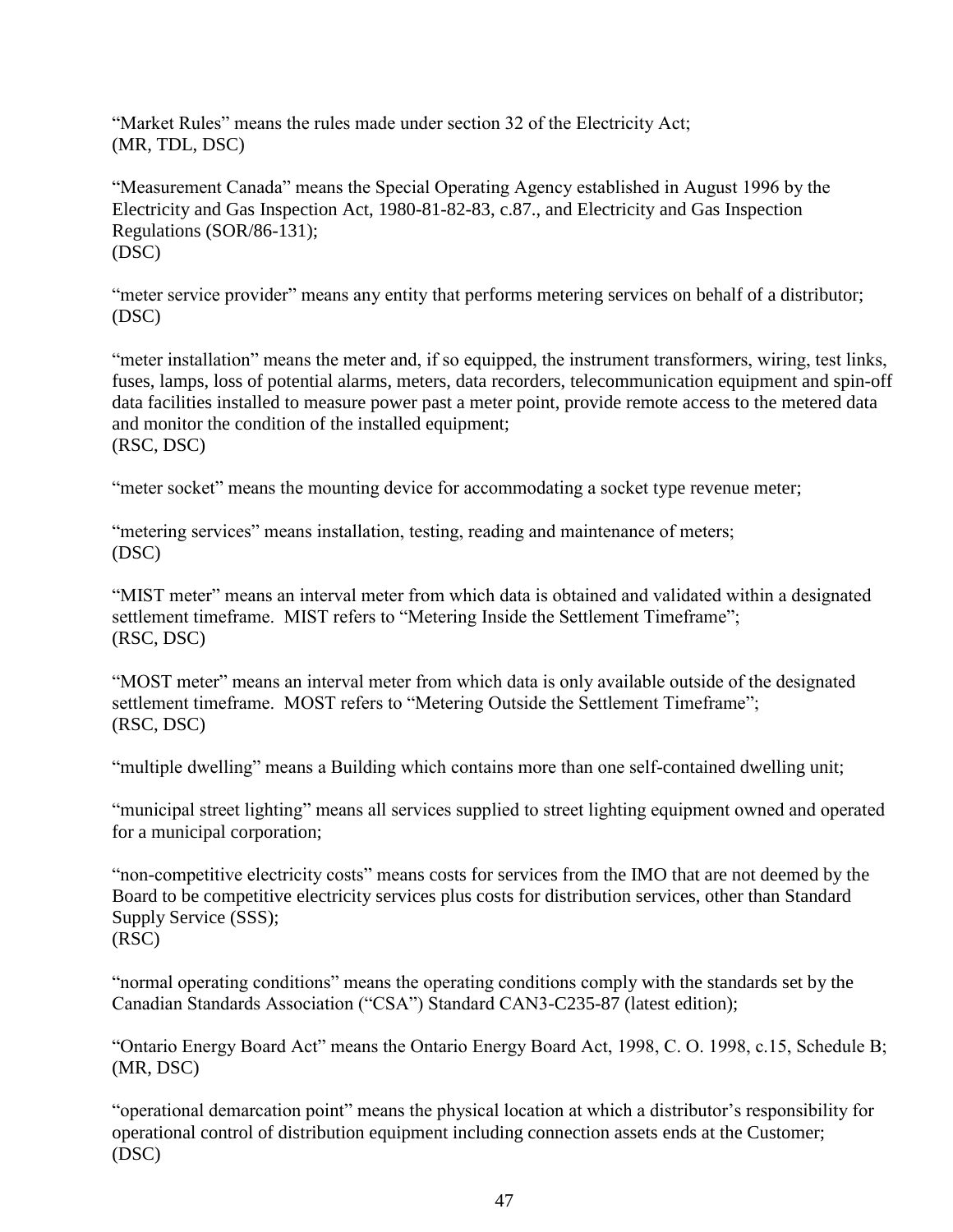"ownership demarcation point" means the physical location at which a distributor's ownership of distribution equipment including connection assets ends at the Customer; (DSC)

"performance standards" means the performance targets for the distribution and connection activities of the distributor as established by the Board pursuant to the Ontario Energy Board Act and in the Rate Handbook;

(DSC)

"person" includes an individual, a corporation, sole proprietorship, partnership, unincorporated organization, unincorporated association, body corporate, and any other legal entity;

"physical distributor" with respect to a load transfer, means the distributor that provides physical delivery of electricity to a load transfer Customer, but is not responsible for connecting and billing the load transfer Customer directly; (DSC)

"plaza" means any Building containing two or more commercial business tenants;

"point of supply" with respect to an embedded generator, means the connection point where electricity produced by the generator is injected into a distribution system; (DSC)

"power factor" means the ration between Real Power and Apparent Power (i.e. kW/kVA);

"primary service" means any service which is supplied with a nominal voltage greater than 750 volts;

"private property" means the property beyond the existing public street allowances;

"rate" means any rate, charge or other consideration, and includes a penalty for late payment; (TDL, DSC)

"Rate Handbook" means the document approved by the Board that outlines the regulatory mechanisms that will be applied in the setting of distributor rates; (RSC, DSC)

"reactive power" means the power component which does not produce work but is necessary to allow some equipment to operate, and is measured in kilo Volt Amperes Reactive (kVAR);

"real power" means the power component required to do real work, which is measured in kilo Watts  $(kW)$ ;

"Regulations" means the regulations made under the *Ontario Energy Board Act* or the *Electricity Act*; (TDL, DSC)

"residential service" means a service which is less than 50 kW supplied to single-family dwelling units that is for domestic or household purposes, including seasonal occupancy. At Chapleau PUC's discretion, residential rates may be applied to apartment buildings with 6 or less units by simple application of the residential rate or by blocking the residential rate by the number of units;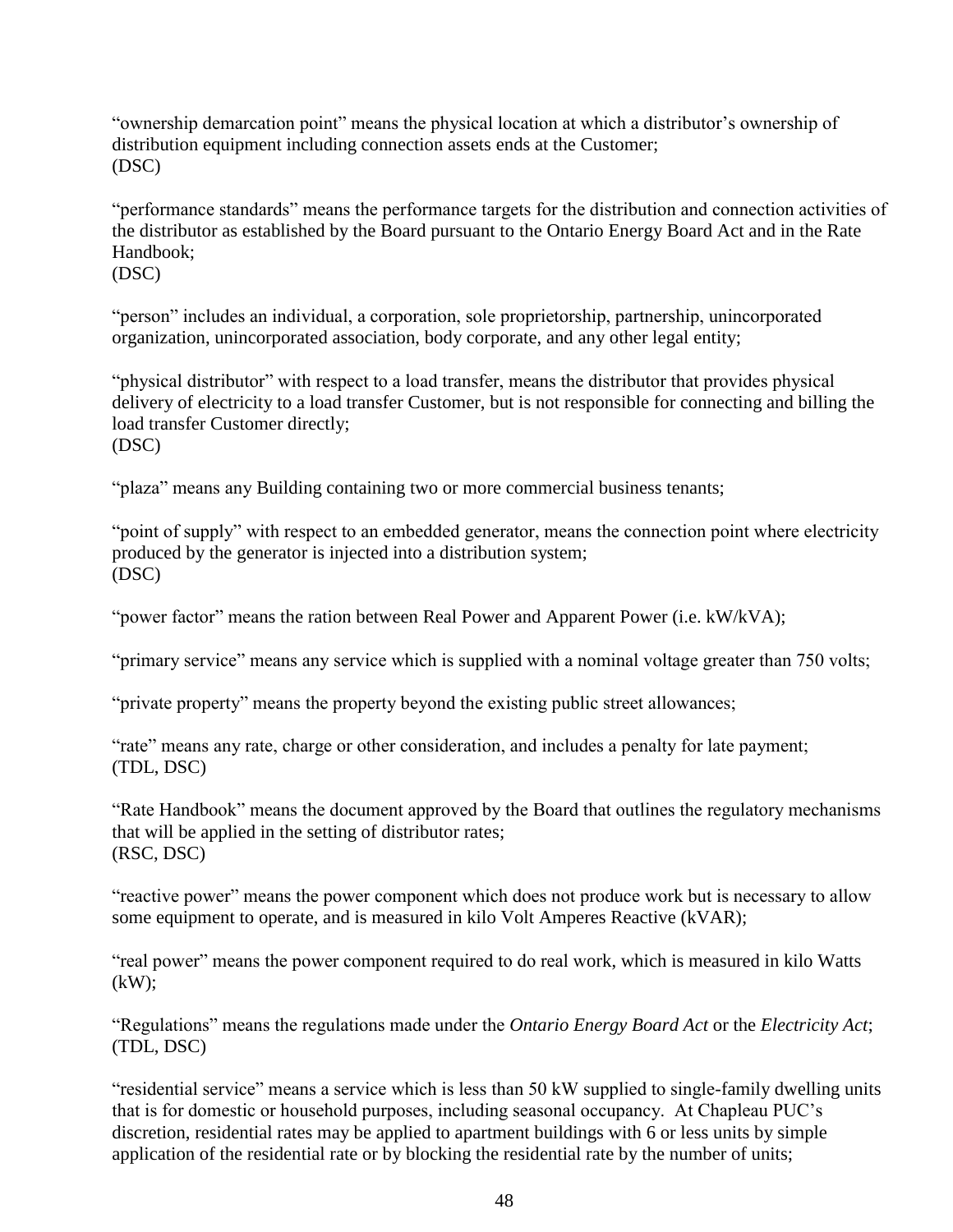"retail" with respect to electricity means,

- a) to sell or offer to sell electricity to a Consumer
- b) to act as agent or broker for a retailer with respect to the sale or offering for sale of electricity, or
- c) to act or offer to act as an agent or broker for a Consumer with respect to the sale or offering for sale of electricity;

#### (A, MR, TDL, DSC)

"Retail Settlement Code" means the code approved by the Board and in effect at the relevant time, which, among other things, establishes a distributor's obligations and responsibilities associated with financial settlement among retailers and Consumers and provides for tracking and facilitating Consumers transfers among competitive retailers; (TDL, DSC)

"retailer" means a person who retails electricity; (A, MR, TDL, DSC)

"secondary service" means any service which is supplied with a nominal voltage less than 750 Volts;

"service agreement" means the agreement that sets out the relationship between a licensed retailer and a distributor, in accordance with the provisions of Chapter 12 of the Retail Settlement Code; (RSC)

"service area" with respect to a distributor, means the area in which the distributor is authorized by its license to distribute electricity; (A, TDL, DSC)

"service date" means the date that the Customer and Chapleau PUC mutually agree upon to begin the supply of electricity by Chapleau PUC;

"Standard Supply Service Code" means the code approved by the Board and in effect at the relevant time, which, among other things, establishes the minimum conditions that a distributor must meet in carrying out its obligations to sell electricity under section 29 of the Electricity Act; (TDL)

"sub-service" means a separately metered service that is taken from the main Building service;

"supply voltage" means the voltage measured at the Customer's main service entrance equipment (typically below 750 volts). Operating conditions are defined in the Canadian Standards Association ("CSA") Standard CAN3-C235 (latest edition);

"temporary service" means an electrical service granted temporarily for such purposes as construction, real estate sales, trailers, et cetera;

"terminal pole" refers to the Chapleau PUC's distribution pole on which the service supply cables are terminated;

"total loss" means the sum of distribution losses and unaccounted for energy; (DSC)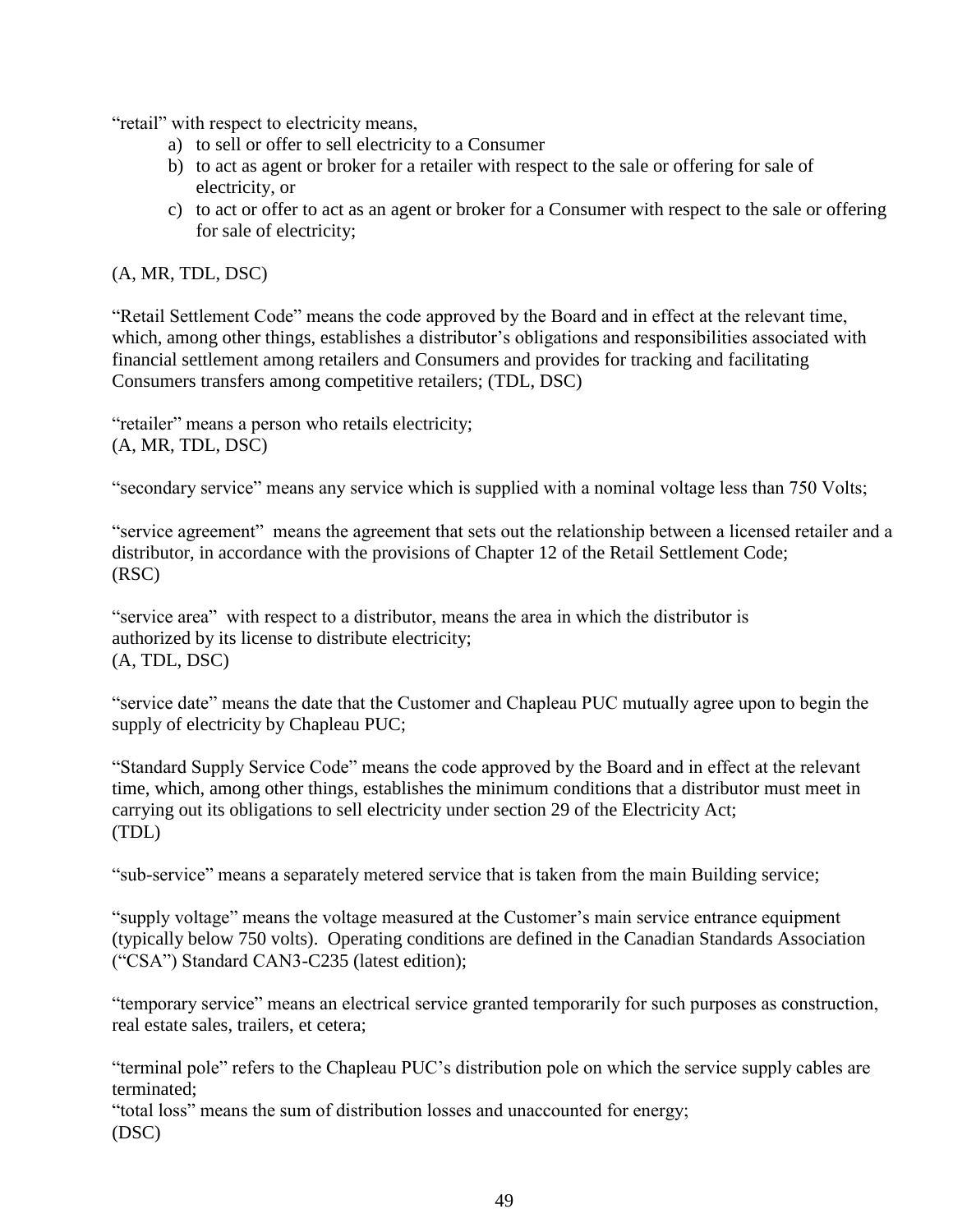"transformer room" means an isolated enclosure built to applicable codes to house transformers and associated electrical equipment;

"transmission system" means a system for transmitting electricity, and includes any structures, equipment or other things used for that purpose; (A, MR, TDL, DSC)

"Transmission System Code" means the code, approved by the Board, that is in force at the relevant time, which regulates the financial and information obligations of the Transmitter with respect to its relationship with Customers, as well as establishing the standards for connection of Customers to, and expansion of a transmission system; (DSC)

"transmit", with respect to electricity, means to convey electricity at voltages of more than 50 kilovolts; (A, TDL, DSC)

"transmitter" means a person who owns or operates a transmission system; (A, MR, TDL, DSC)

"unaccounted for energy" means all energy losses that cannot be attributed to distribution losses. These include measurement error, errors in estimates of distribution losses and unmetered loads, energy theft and non-attributable billing errors; (DSC)

"unmetered loads" means electricity consumption that is not metered and is billed based on estimated usage; (DSC)

"validating, estimating and editing (VEE)" means the process used to validate, estimate and edit raw metering data to produce final metering data or to replicate missing metering data for settlement purposes; (MR, DSC)

"wholesale buyer" means a person that purchases electricity or ancillary services in the IMOadministered markets or directly from a generator; (TDL, DSC)

"wholesale market participant", means a person that sells or purchases electricity or ancillary services through the IMO-administered markets; (RSC, DSC)

"wholesale settlement cost" means costs for both competitive and non-competitive electricity services billed to a distributor by the IMO or a host distributor, or provided by an embedded retail generator or by a neighboring distributor; (RSC, DSC)

"wholesale supplier" means a person who sells electricity or ancillary services through the IMOadministered markets or directly to another person, other than a 'Consumer; (TDL, DSC)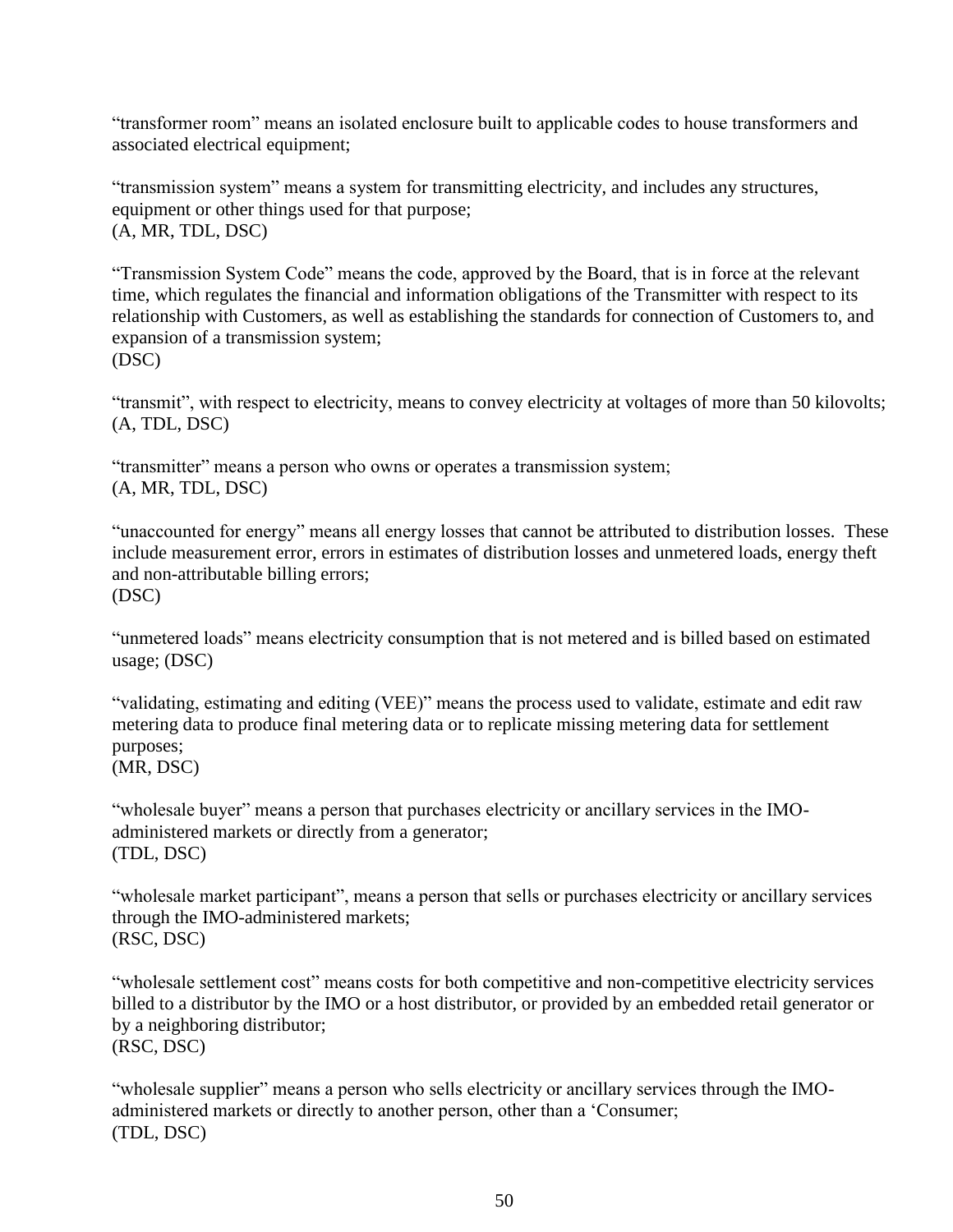| Type                   | Ownership<br>Demarcation<br>Point        | <b>Basic</b><br>Connections                                                                                                                      | <b>Service Charge</b><br>and Basic<br><b>Connection Fee</b><br>(Reviewed<br>(Annually) | Additional<br><b>Services</b><br>Charged<br>Customer                                                                                                                              |
|------------------------|------------------------------------------|--------------------------------------------------------------------------------------------------------------------------------------------------|----------------------------------------------------------------------------------------|-----------------------------------------------------------------------------------------------------------------------------------------------------------------------------------|
| Class 1<br>Residential | Single<br>Service                        |                                                                                                                                                  |                                                                                        |                                                                                                                                                                                   |
| Overhead               | Top of<br>Customer's<br>Service Mast.    | Connections to<br>Customer's<br>stack and to<br>feed pole or<br>lines of Utility.                                                                | \$23.48/month<br>service charge<br>connection fee<br>\$65.00                           | Customer<br>requesting U/G<br>service in O/H<br>area will be<br>required to pay<br>100%<br>connection<br>costs, less basic<br>connections<br>ESA. Cost<br>covered by<br>customer. |
| U/G                    | Line side of<br>Customer's<br>meter base | Does not<br>include street<br>crossing.<br>Includes<br>connections on<br>distributor's<br>system and line<br>side of<br>customer meter<br>socket | \$23.48/month<br>service charge<br>connection fee<br>\$65.00                           |                                                                                                                                                                                   |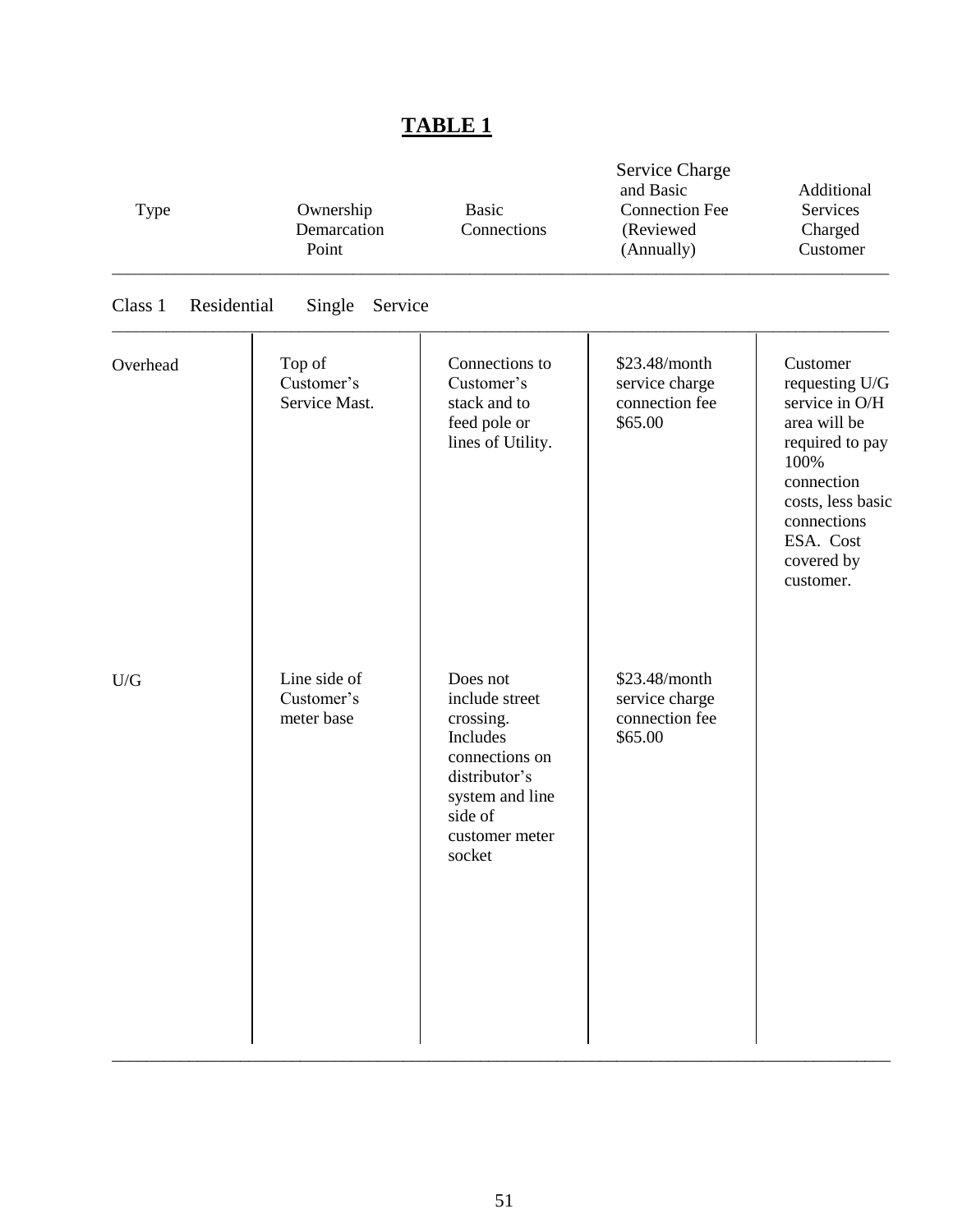| Overhead<br>Single Service | Top of<br>Customer's<br>service mast. or<br>to overhead<br>transformer<br>bank if<br>secondary<br>underground | Includes<br>connections on<br>distributor's<br>feed pole or<br>lines at<br>customer's<br>service mast.<br>Allowance for<br>customer<br>owned<br>transformer<br>$.60$ /kw | Service charge<br>\$34.35. Basic<br>connection fee<br>\$65.00 | Additional or<br>redesign due to<br>changes in<br>initial proposal.<br><b>ESA</b><br>inspections cost<br>covered by<br>customer  |
|----------------------------|---------------------------------------------------------------------------------------------------------------|--------------------------------------------------------------------------------------------------------------------------------------------------------------------------|---------------------------------------------------------------|----------------------------------------------------------------------------------------------------------------------------------|
| U/G<br>Single Service      | Connection to<br>padmount<br>owned by the<br>Utility or not                                                   | Includes<br>connection on<br>distributor's<br>system. Does<br>not include<br>street crossing.<br>Allowance for<br>transformer<br>ownership<br>$.60$ kw                   | Service charge<br>\$34.35. Basic<br>connection fee<br>\$65.00 | Additional or<br>redesign due to<br>changes in<br>initial proposal.<br><b>ESA</b><br>inspections<br>costs covered<br>by customer |

# Class 2 General Service 0 < 50 kW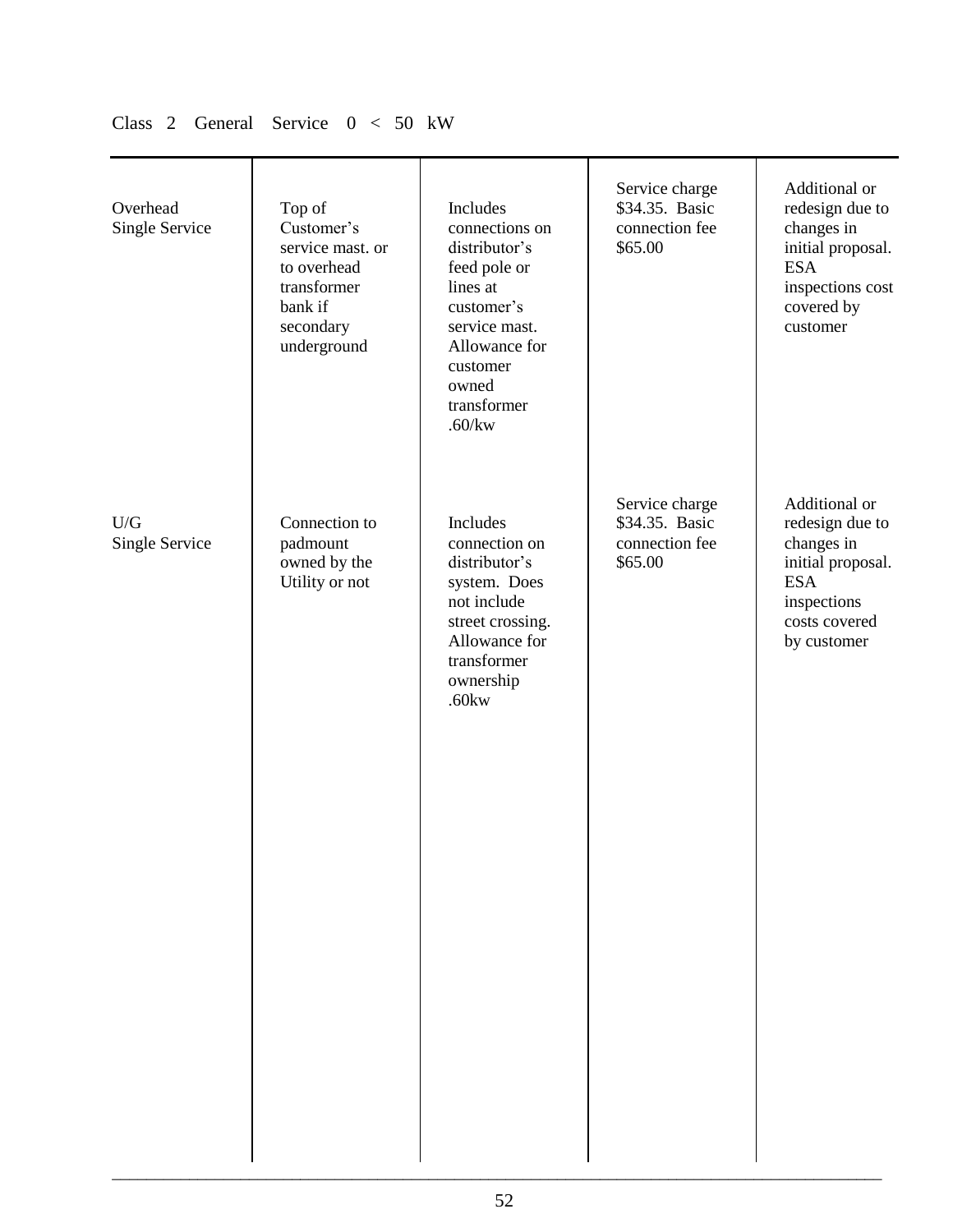| Overhead single<br>building | Top of<br>customer's<br>service mast or<br>if underground<br>service at<br>transformer<br>bank | Connections on<br>distributor's<br>system and<br>customer's<br>service mast.<br>Customer<br>owned<br>transformer<br>.60/kW                                                        | Service charge<br>\$189.63<br>Connection fee<br>\$65.00 | Additional or<br>redesign due to<br>changes in<br>customer's<br>initial proposal.<br><b>ESA</b><br>inspections<br>covered by<br>customer |
|-----------------------------|------------------------------------------------------------------------------------------------|-----------------------------------------------------------------------------------------------------------------------------------------------------------------------------------|---------------------------------------------------------|------------------------------------------------------------------------------------------------------------------------------------------|
| Single building             | Connection to<br>padmount<br>transformer<br>Utility owned<br>or not                            | Does not<br>include street<br>crossing.<br>Includes<br>connection on<br>distribution<br>system and<br>customer<br>transformer.<br>Transformer<br>ownership<br>allowance<br>.60/kW | Service charge<br>\$189.63<br>Connection fee<br>\$65.00 | Additional or<br>redesign due to<br>changes in<br>customer's<br>initial proposal.<br><b>ESA</b><br>inspections<br>covered by<br>customer |

## Class 3 General Service > 50 kW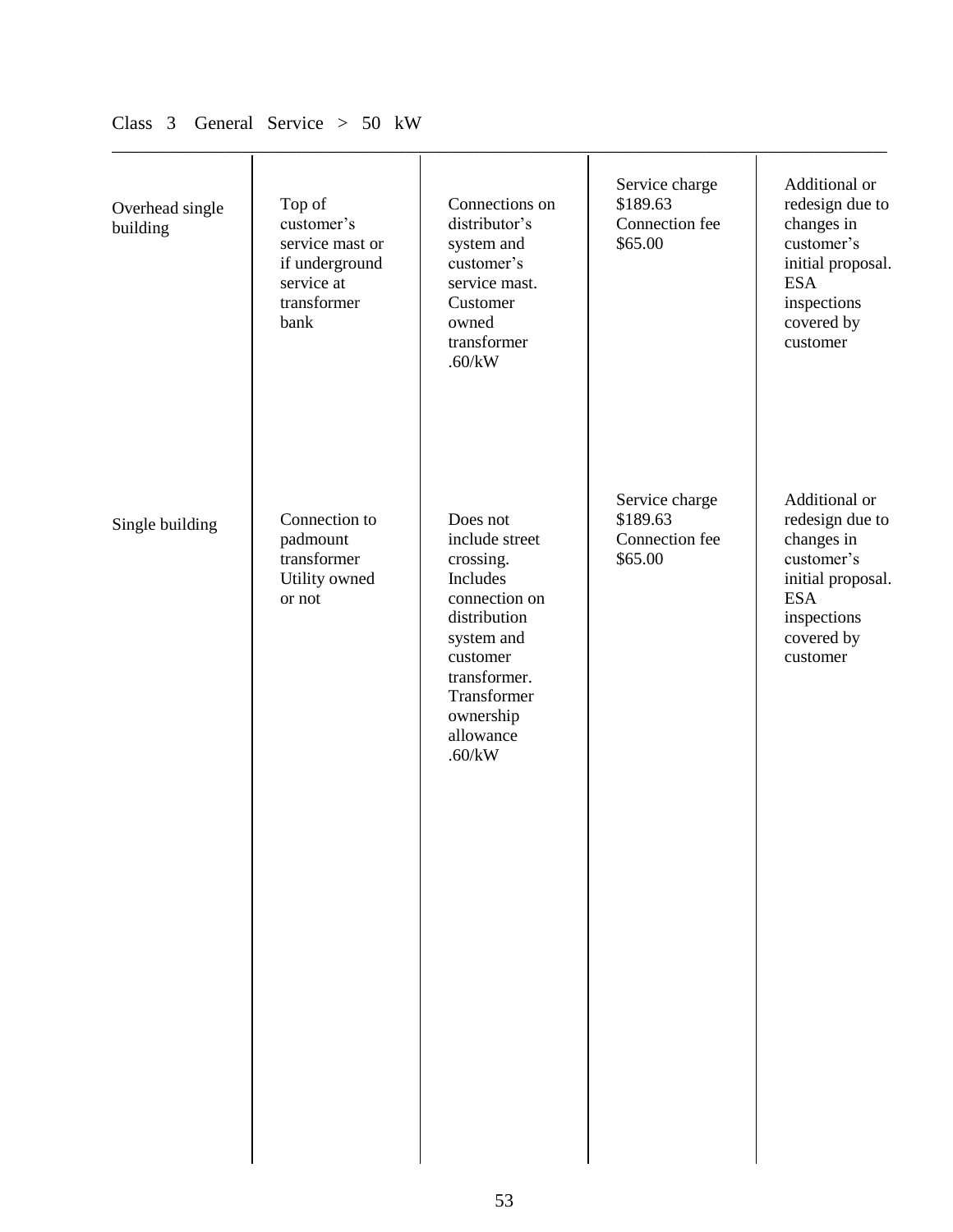| Voltage<br>Phase |          | Wire           | Service Size<br>(Amperes) | Compartment<br>Size | Number of<br>Instrument<br>Transformers |                  |
|------------------|----------|----------------|---------------------------|---------------------|-----------------------------------------|------------------|
|                  |          |                |                           | Current             | Voltage                                 |                  |
| 120/420          | 1        | 3              | Up to 800                 | $\mathbf{A}$        | 1 or 2                                  | $\boldsymbol{0}$ |
|                  |          | Over 800       | $\, {\bf B}$              |                     |                                         |                  |
| 208/120          |          |                | Up to 800                 | $\bf{B}$            | 3                                       |                  |
| 416/240          | 3        | $\overline{4}$ |                           |                     |                                         | 3                |
| 600/347          |          |                | Over 800                  | D                   | 3                                       |                  |
| 3<br>600<br>3    |          | Up to 800      | $\mathbf{A}$              | $\overline{2}$      | $\mathfrak{2}$                          |                  |
|                  | Over 800 | $\mathbf C$    | $\mathfrak{2}$            |                     |                                         |                  |

**\_\_\_\_\_\_\_\_\_\_\_\_\_\_\_\_\_\_\_\_\_\_\_\_\_\_\_\_\_\_\_\_\_\_\_\_\_\_\_\_\_\_\_\_\_\_\_\_\_\_\_\_\_\_\_\_\_\_\_\_\_\_\_\_\_\_\_\_\_\_\_\_\_\_\_\_\_\_\_\_\_\_\_\_**

#### COMPARTMENT SIZES (width x height x depth)

| $\mathsf{A}$ |     | 762 mm x 762 mm x 305 mm  | $(30" \times 30" \times 12")$    |
|--------------|-----|---------------------------|----------------------------------|
| <sup>B</sup> |     | 762 mm x 762 mm x 381 mm  | $(30" \times 30" \times 15")$    |
| C            |     | 762 mm x 914 mm x 381 mm  | $(30" \times 36" \times 15")$    |
| Ð            |     | 914 mm x 914 mm x 457 mm  | $(36" \times 36" \times 18")$    |
|              | 0r. | 762 mm x 1067 mm x 457 mm | $(30'' \times 42'' \times 18'')$ |

#### NOTES:

- 1. Instrument transformers will be supplied by the Customer and shall be installed in the switch gear by the manufacturer. The manufacturer shall not disassemble and/or change in any manner the Chapleau Public Utilities Corporation's equipment sent to the manufacturer.
- 2. Voltage transformer connections shall be connected on the line side of the current transformers. Current transformers shall be installed with their polarity marks towards the incoming Chapleau Public Utilities Corporation's supply.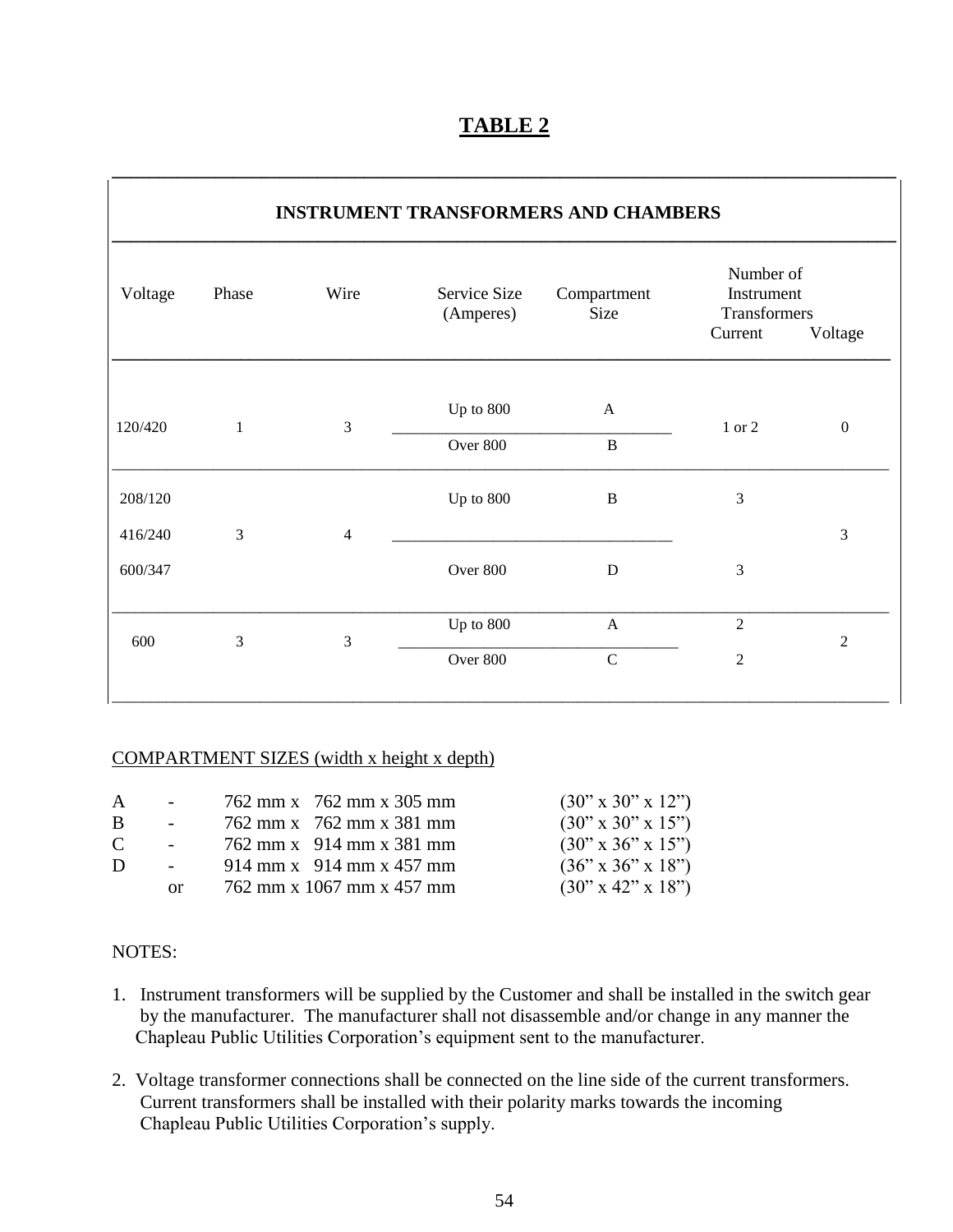| <b>SELF-CONTAINED SOCKET METERING</b> |              |                |                                                                |  |  |
|---------------------------------------|--------------|----------------|----------------------------------------------------------------|--|--|
| Voltage                               | Phase        | Wire           | <b>Maximum Service</b><br><b>Switch Size Rating</b><br>Amperes |  |  |
| 120/240                               |              | 3              | 200                                                            |  |  |
| 120/240                               | $\mathbf{1}$ | 3              | $400 *$                                                        |  |  |
| 208/120                               | 3            | $\overline{4}$ | 200                                                            |  |  |
| 600/347                               | 3            | $\overline{4}$ | 200                                                            |  |  |

\*Meter socket contains a 3 wire current transformer and transformer type meter.

Notes: 1. A list of approved meter sockets is available upon request.

- 2. Meter sockets shall be mounted so that the midpoint of the meter is set at 1700 mm  $+$  100 mm.
- 3. Where the supply is grounded, 600 V. metering shall be 4 wire. Where the Customer does not require a neutral, 1 full size neutral conductor sized in accordance with Table 17 of the Ontario Electrical Safety Code must be provided to all meter cabinets or sockets. The neutral conductor is to be terminated in the socket (or cabinet) on an insulated block in accordance with the Ontario Electrical Safety Code.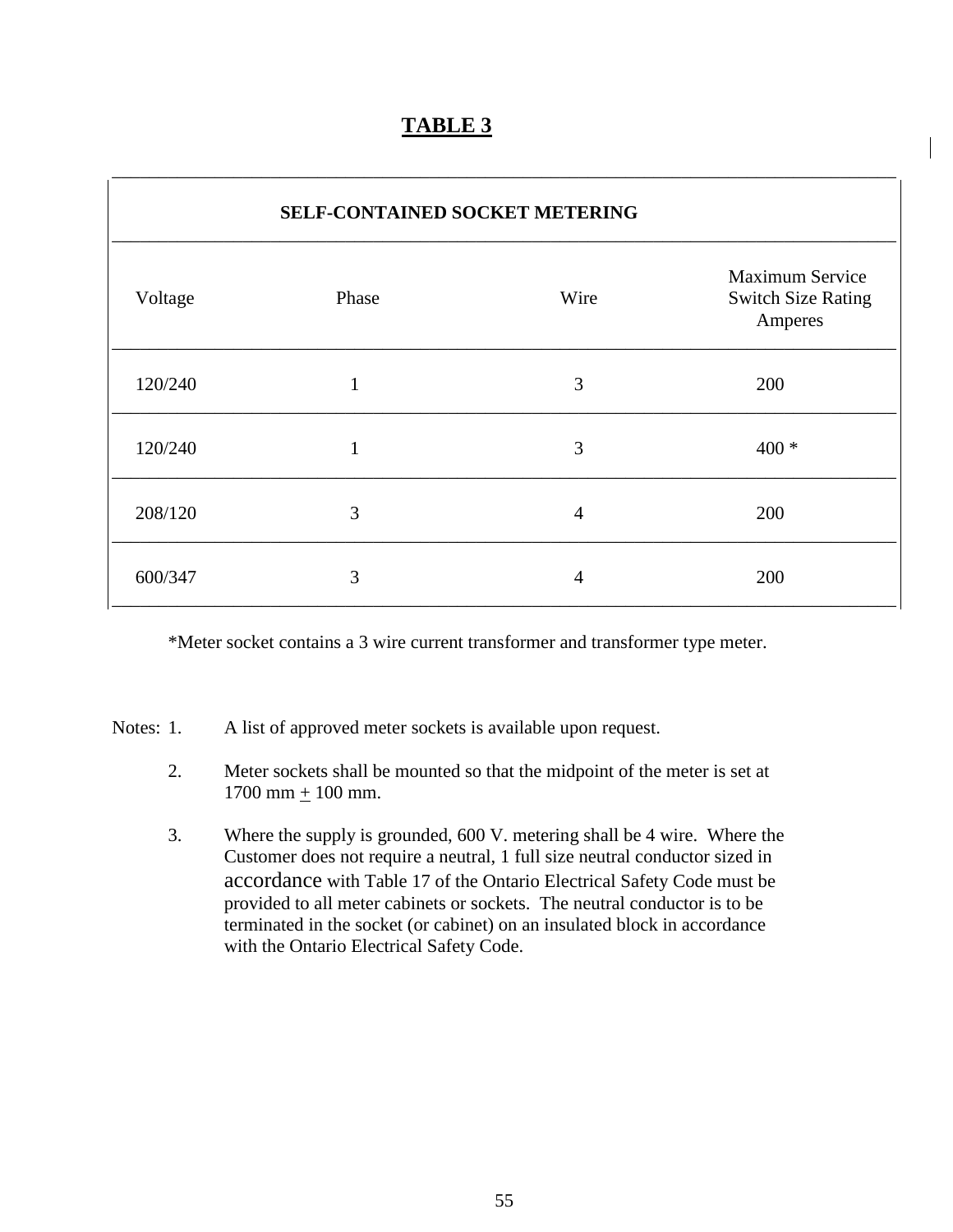Meter centres may be used for 750 V applications or less, as far as they meet the following specifications:

- 1) Side-hinged doors or panels shall be installed over all sections of the switchboard where Chapleau PUC may be required to work, such as unmetered sections and those sections containing breakers, switches and meter mounting devices. Hinged doors or panels shall have provision for sealing and padlocking in the closed position.
- 2) Breakers or switch handles shall have provision for positive sealing and padlocking in the "off" position.
- 3) Meter mounting devices shall be wired so as to be on the "load" side of the breakers or switches.
- 4) Each combination meter socket and breaker panel shall have adequate space for permanent Customer identification with respect to street address and/or unit number.
- 5) The centre of the bottom row of meter sockets shall be not less than 600 mm from the finished floor. The centre of the top row of meter sockets shall be not less than 1800 mm from the finished floor.
- 6) The distance between adjacent meter socket rims in the horizontal plane shall not be less than 152 mm.
- 7) The distance between adjacent meter socket rims in the vertical plane shall be as follows:
	- a) For 100 A., 4 or 5 jaw, not less than 76 mm.
	- b) For 100 A., 7 jaw, not less than 152 mm.
- 8) The meter mounting socket and sealing ring shall be acceptable to Chapleau PUC.
- 9) Where a neutral is required, the meter mounting device shall have a pre-wired, ungrounded neutral connection to the  $5<sup>th</sup>$  or  $7<sup>th</sup>$  terminal. The connection, if not made directly to the neutral bus, shall be not less than #12 AWG copper or equivalent.